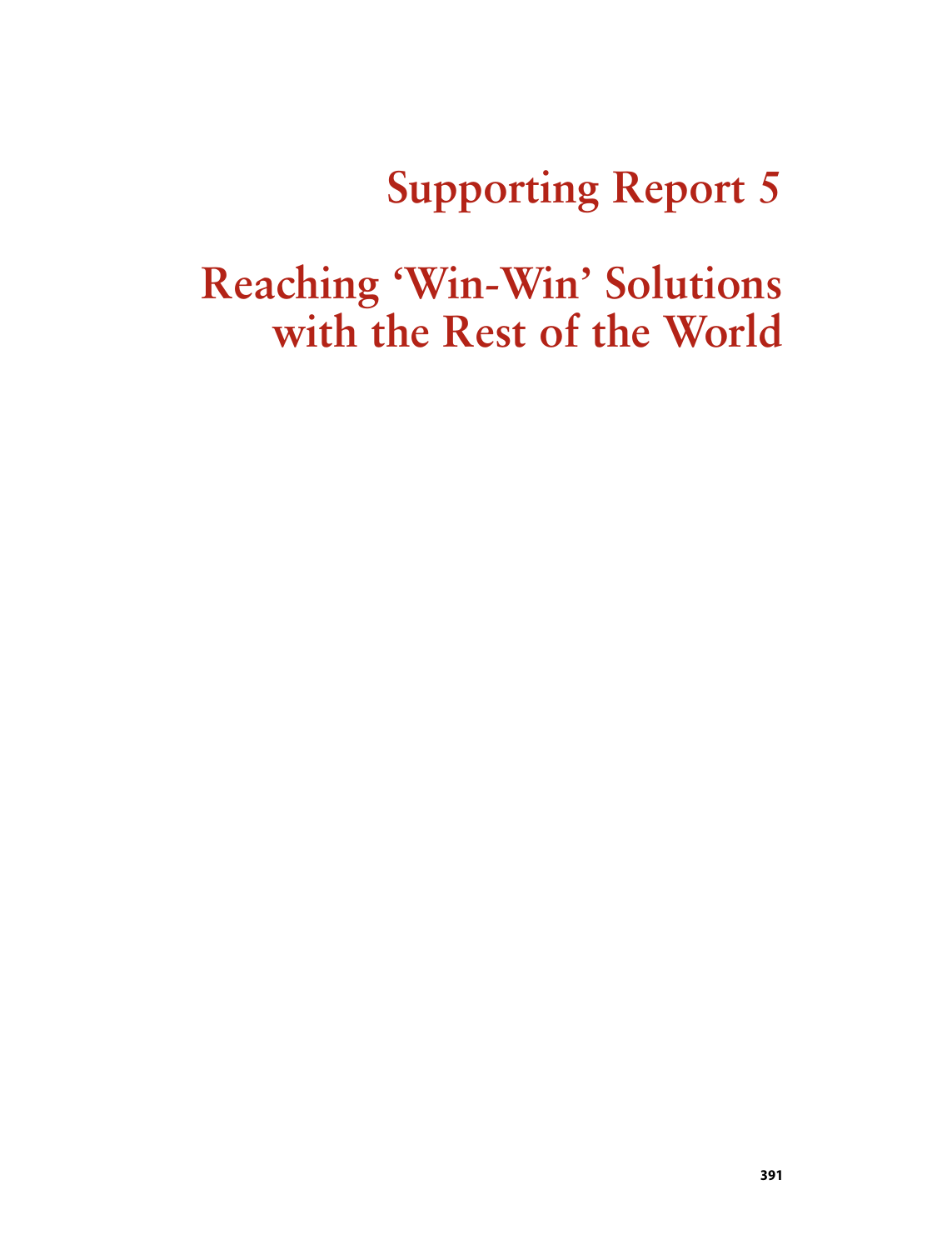# **Chapter 1 Introduction and Main Messages**

After an absence of two centuries, China has returned to center stage of the global economy. Domestic reforms and integration into global markets have resulted in thirty years of unprecedented growth, making China the world's second-largest economy and premier creditor. The integration of China in the world economy has yielded huge benefits, both for China and the rest of the world. In China, poverty has been reduced dramatically and new employment opportunities have been created for hundreds of millions of people. Substantial FDI inflows into China have helped drive productivity in domestic firms with new technologies, training on the job and intensified competition. China has imported foreign practices in a host of areas ranging from banking regulation to product standards. For the rest of the world, manufactured products have become more affordable, while the FDI flows into China represented new investment opportunities for foreign firms and the efficiency of global production networks has sharply risen.

This remarkable story is set to continue. China has the potential to reach high-income status and to become the world's largest economy within the next 20 year. However, wide-ranging transformations in the relation between China and the rest of the world are required in order to avoid the "middle-income trap". The next 20 years will radically differ from the previous 20 years in case of a successful transition to high-income status.

- In recent decades, China's growth has been exceptionally high and driven by manufacturing sectors. In coming decades, growth will likely be lower and will depend more on the services sectors. In the past, the main concern was about the impact of sustained high growth. The focus was on bottlenecks in the fast growing export-oriented manufacturing sectors: limited availability of necessary natural resources; adverse environmental impacts; and slow growing foreign markets. Those problems will not disappear, but in the future, an equally important concern could become the impact of decelerating growth. What tensions and imbalances, especially in China's financial sector, will be revealed if growth slows?
- In recent decades, FDI into China was instrumental in gaining access to global markets and global technologies. In coming decades, further access to markets and technologies will instead come more and more through globalization of Chinese firms (and thus FDI outflows). Through investments abroad globalizing Chinese companies can not only enter new markets and acquire new technologies, but they can take advantage of economies of scale and move production up the value chain. Large global companies are a prerequisite for the transition into high-income economy.
- In recent decades, China's presence in global financial markets has been limited. In coming decades, China will have to become a more dominant player. In the past, China has protected itself from volatility in international financial markets by restricting capital account transactions, by pegging the RMB to the dollar and by accumulating large foreign exchange reserves. In the future, that strategy will become less effective and stability should come from a more international and independent role of the RMB.
- In recent decades, China has often approached international policy debates from a pure domestic perspective. In future decades, it is in the interest of both China and the rest of the world that China takes a more proactive approach and takes responsibility for proposing solutions to global governance problems and for the provision of global public goods.

Such a successful transformation can create more win-win opportunities for China and the world, but the next 20 years will pose new challenges, and come with new uncertainties. In thinking about the challenges that China (and the world) will face over the next two decades, it is useful to consider three questions. The answers are not obvious, and the policy choices involved are difficult and in some cases risky.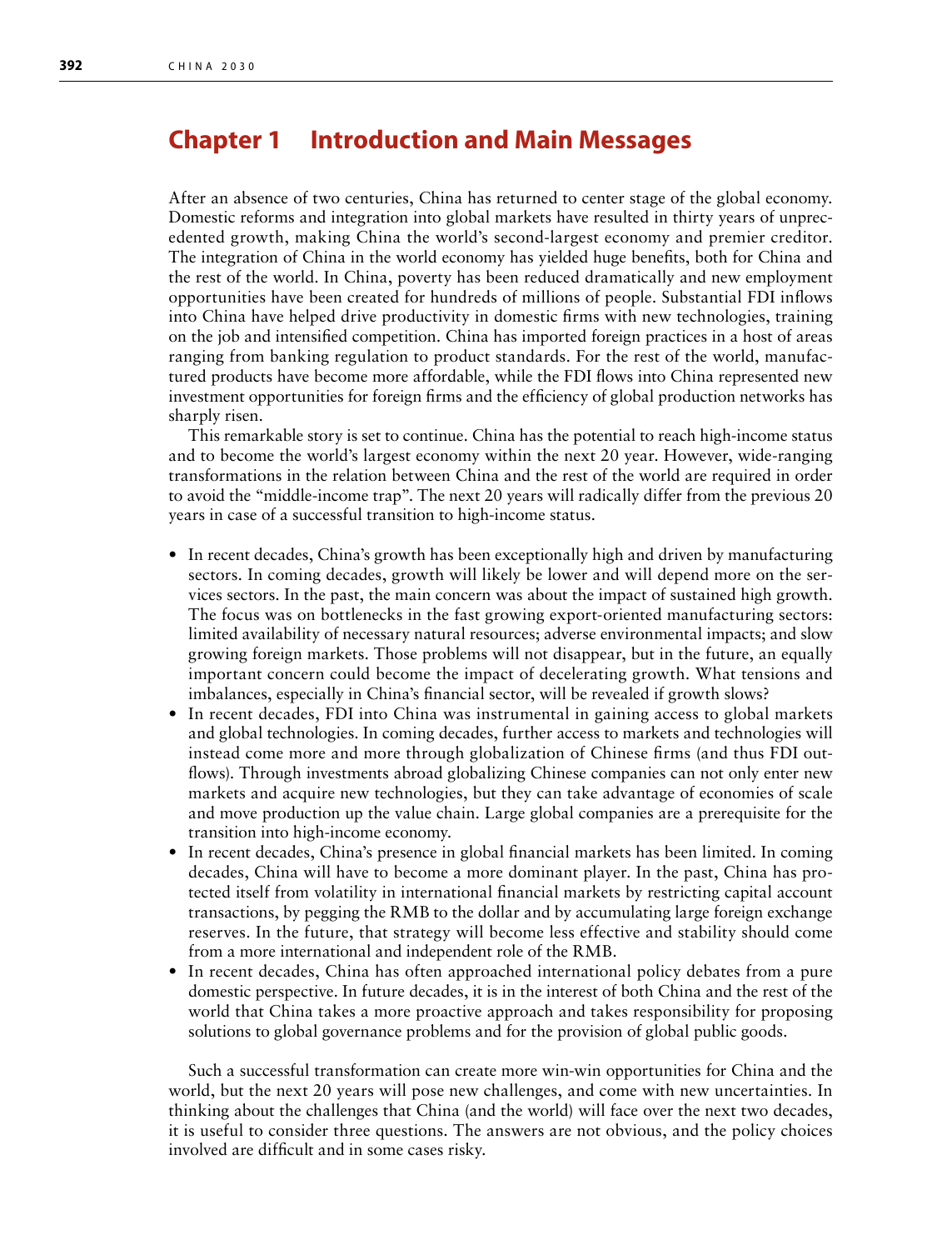First, to what extent should China prepare for significantly lower growth? Growth prospects are obviously highly uncertain, not only because of the short-run uncertainty linked to the global financial crisis, but also because structural growth trends are contingent on innovations that are virtually impossible to predict. Nevertheless, there are strong signs that the shift to services and population aging will slow growth in China and many other parts of the world. Even if new sources of productivity growth in services could be unleashed, it would be prudent to anticipate decelerating growth, and to stress-test the sustainability of institutions in case of low growth.

Second, should China slow the pace of global integration or rather step up its globalization in new areas? Some argue that the penetration of China in global manufacturing has reached its limits. It is becoming increasingly difficult to further expand market shares, while the slow recovery in high-income countries may magnify calls for protectionist measures against Chinese exports. Consequently, future growth has to come more from domestic demand. Moreover, with globalization China has become more exposed to volatile global financial markets. However, China cannot achieve its goal of becoming a high-income country by retreating from the world economy. Indeed, China will have to integrate more in financial markets and markets for services to facilitate the globalization of its firms, to strengthen the international use of its currency and to increase efficiency in its delivery of services. As a result, China will likely become the main champion of globalization. Nevertheless, in some areas (the financial sector, in particular) a lengthy transition period is required to reduce the risk of instability.

Third, to what extend should China take responsibility for the provision of global public goods? Even if China reaches high-income status, its per-capita income will still fall far behind per-capita incomes in more advanced economies and its domestic problems will remain daunting. Still, it would be a mistake if China would leave the initiative to more advanced economies. Global governance structures and procedure to provide global public goods should be brought much more into line with the need of fast growing developing economies. China is not only critical in providing global solutions for environmental problems and financial stress, but its active role in negotiations can ensure that the solutions adequately reflect the interests of China and other developing countries.

These questions and the policy issues they raise are explored through three main chapters that consider scenarios for the future of the global economy, China's integration into global markets, and China's participation in addressing global public goods. Together, they outline a strategy for deepening China's integration into the global economy over the next two decades to upgrade production to more sophisticated manufactures, establish a world-class services sector, and contribute to the preservation of global public goods.

## **The World in 2030**

Chapter 2 presents scenarios for the evolution of the global economy and China's role through 2030. To capture some of the many uncertainties, both a low-growth and a high-growth scenario have been developed. Both scenarios include anticipated structural changes, because China's future role in the global economy cannot be explored by simple extrapolations of gross domestic product (GDP). It is unlikely that the next two decades will bring a mere continuation of current growth patterns. Indeed, comparative advantages will change, economies will move up the value chain, production and trade patterns will shift, and relative prices will adjust. Therefore, detailed, model-based scenarios were developed for this study to capture the main changes to be expected. The scenarios incorporate key drivers of change during the next two decades, including technological catching up, demographic transformations, and further capital accumulation.

Several striking features emerge in the scenarios. First of all, we should expect a further rise of other emerging economies as drivers of global growth, rather than mainly a further rise of China, which has already established a dominant position. More rapid growth than in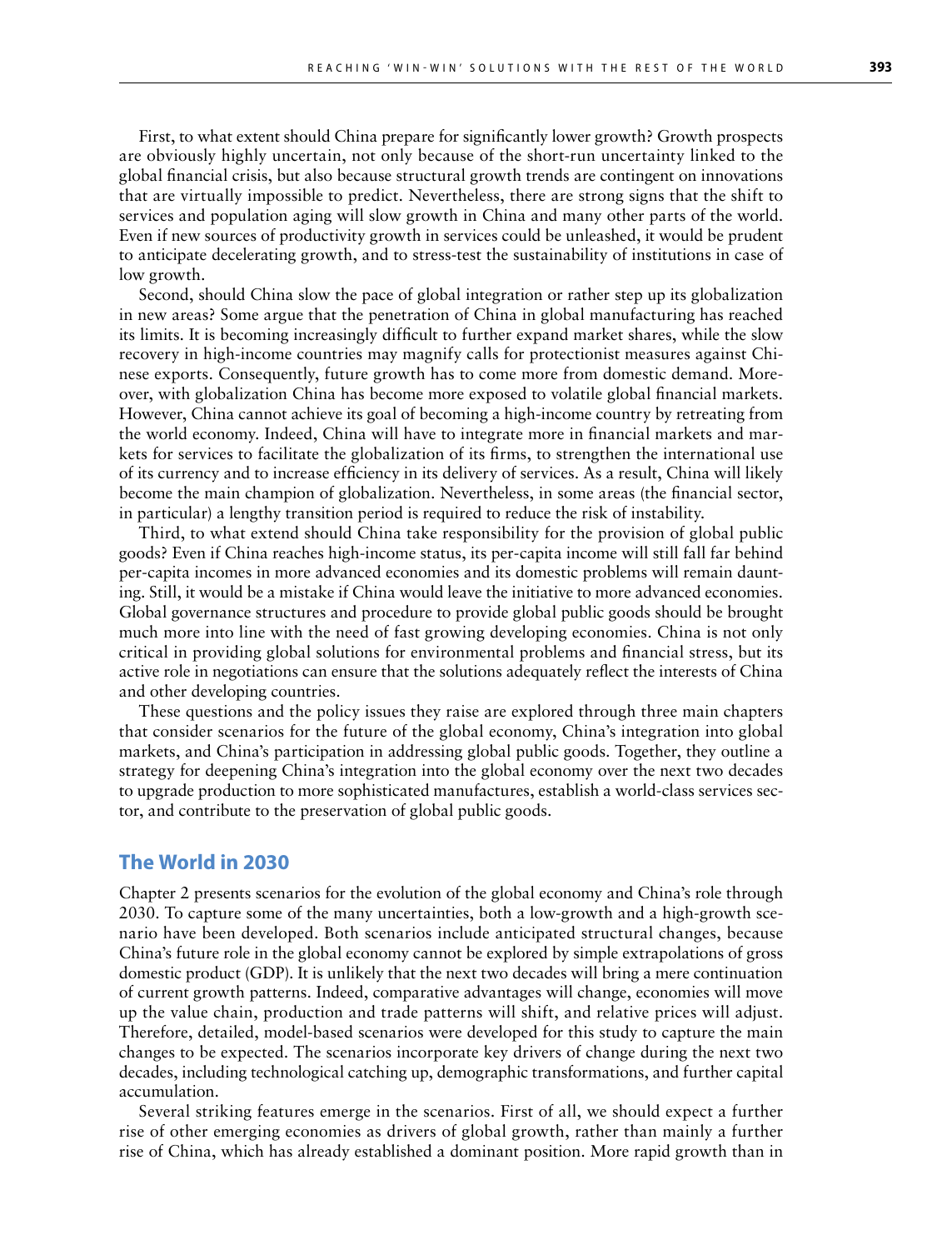advanced countries, combined with exchange rate appreciation, will make the emerging markets the main destinations for world trade. In both scenarios domestic demand in developing countries outside China will contribute more than 40 percent to global growth in 2030. That is more than the contribution of all high-income countries together, where roughly one third of global growth will originate. China alone would contribute between 20 percent in the lowgrowth scenario to 28 percent in the high-growth scenario.

Second, aging populations, declining investment rates, and a shift to services, with relatively low-productivity growth, all point to a slowing of GDP growth in many countries, including China. In the low-growth scenario growth in all developing countries combined is expected to slow from 6.5 percent currently to 4.5 percent in 2030. The slowdown in China will be even sharper, from 9 percent at present to just below 4 percent in 2030, although on average China remains one of the fastest growing countries during the next 20 years. High-income countries would see their annual growth rates more than halved, from 2.5 percent now to just above 1 percent in 2030. In the high-growth scenario, with world-wide more innovations in the services sectors, the slowdown is minimal. For example, China's growth remains for many years at current levels, and will drop after 2025 to 7 percent.

Third, despite the slowing in overall growth, environmental pressures will increase. This is clearly illustrated by the anticipated increase in greenhouse gas emissions. Without additional policies, even in the low-growth scenario emissions of the four main gasses that the model tracks are expected to more than double in China and India between now and 2030, while only minimal increases are anticipated in high-income countries. This means that China and other emerging countries will increasingly hold the key to the solution for global environmental problems.

Fourth, middle-income countries will continue to dominate international trade in manufactured products; but, domestically, will experience a significant shift toward services. Globally, the share of services in value added would increase from 56 percent now to 65 percent in 2030, while the share of manufacturing would decline from 19.5 percent now to 11 percent in 2030. As middle-income countries shift to services and move up the value chain in manufacturing, new opportunities will be created for low-income countries to expand their low-skill laborintensive production.

Fifth, even in the high-growth scenario, with large investment needs and with the savings rate in China declining from 45 to 35 percent, capital remains abundant. This creates opportunities for substantial investments in new markets. It will also open up the opportunity for more productive investments abroad, a trend that might well become one of the most distinctive developments during the coming decades.

A final character of the scenarios is that, despite China's dominant position in the global economy and despite the sharp rise in average incomes, making China formally a high-income country, a large part of the population will still be relatively poor. It will likely take significantly more than 20 years for the whole population to reach high-income status.

Many of the opportunities and solutions to the challenges that emerge in this scenario can be found in global markets. Countries, developing and high-income alike, that maintain an outward orientation will be among the successful ones during the coming decades, while an inward-looking policy will increasingly prove self-defeating. Three outward-looking policy areas are of special interest for China: trade policies, policies that govern cross-border investments, and policies that will facilitate the internationalization of the RMB.

## **China's integration in global markets**

Chapter 3 reviews how policies in the areas of trade, foreign direct investment (FDI), exchange rate, and capital controls will need to be modified in the light of China's interactions with the global economy. Increasing economic openness has been a critical driver of China's remarkable success over the past three decades. Reductions in import barriers have boosted the efficiency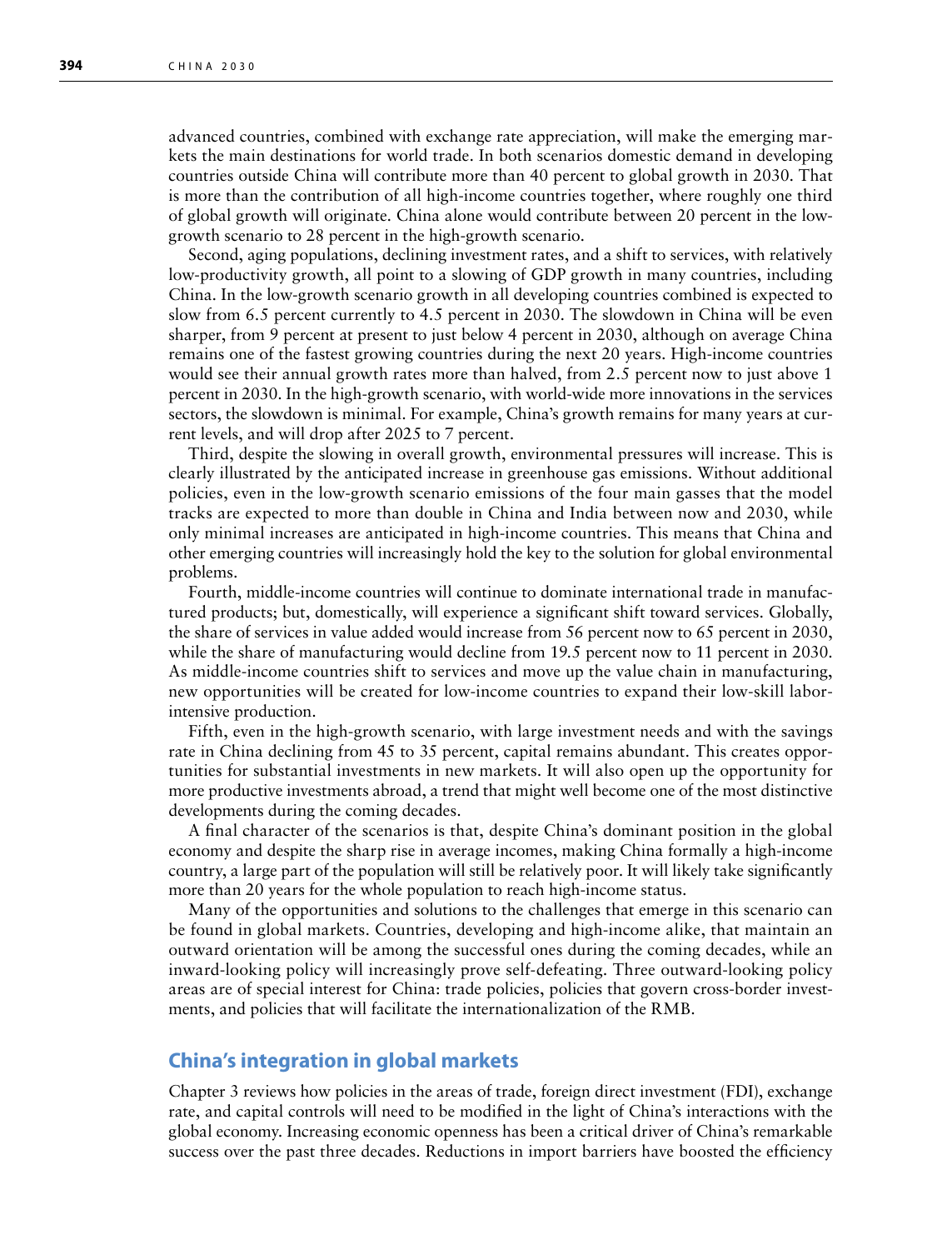of domestic firms through strengthening competition and increasing access to imported inputs, promoted China's participation in components trade, and facilitated rapid expansion into foreign markets through reciprocal reductions in foreign import restrictions and eventual entry into the World Trade Organization (WTO). Dismantling most barriers to FDI inflows has increased access to foreign technology and business practices. The integration of foreign standards into regulation and business practices has improved the quality of domestic production. Greater exposure to foreign ideas through the education abroad of Chinese students and increasing communications through the Internet have enriched China's, and the world's, economy and society.

Despite the obvious benefits of economic openness to China, we can see pressures for slowing China's economic integration with the rest of the world. These pressures stem from concerns over China's vulnerability to foreign protectionism, China's increasing financial dependence on low-yield US government liabilities, and the disruption to Chinese economic activity from the recent global financial crisis and its aftermath, as the full implications of the expansionary activities required to support demand are still not clear.

Despite these real concerns, China cannot achieve its full potential and become a highincome country by turning its back on the global economy. We argue that China needs to continue its outward orientation, but that the focus of that orientation should change during the coming decades. China (and the world) will continue to benefit from maintaining an open trading system, and welcoming investment in its economy to improve competitiveness, but will need an open financial sector and policies that enable an acceleration of investments in foreign markets. It is in the interest of other countries, both high- and low-income countries to welcome these investments. It is only through openness that China will be able to obtain the oil and metals required to support domestic industry and absorb the technology necessary to upgrade production to supply consumers with rising incomes and penetrate new foreign markets.

That does not mean that the government should move rapidly to dismantle all its controls on transactions with the global economy, which would be excessively risky. The pace of change in each sector should take into account the risks involved. China already receives large FDI inflows and is generating increasing FDI outflows, and most remaining limits on investment and approval requirements (except those to ensure compliance with national laws and maintain national security) could be eliminated easily. China should continue to pursue opportunities to increase its market access and maintain its relatively open trading system. By contrast, the transition to an open financial system and a flexible exchange rate will require time to ensure that China's institutions are adequate to maintain stability in the face of shocks from the international financial system.

China's huge size, presence in most markets, the threat of rising protectionism, and limited regional agreements argue for continued support for a global *trading system* based on multilateral negotiations. While China will continue to have a comparative advantage in manufactures, China should focus on services in future negotiations. Opening the services sector to foreign participants, if done in the context of a strong regulatory framework to ensure competition, can improve the efficiency of the services sector and thus improve efficiency in goods production as well. In addition, despite the rapid reduction in barriers to entry in services (from a high level of restrictions) undertaken for WTO accession, China still has a relatively high level of protection in services. Thus it has more concessions to offer in future negotiations than in most traded goods, where China's tariffs are relatively low. China also should continue current efforts to join the WTO procurement agreement. This will require improvements in procurement procedures to enhance transparency, which would in any event reduce costs and enhance quality in government purchases.

The division of the world into regional trading blocs is a challenge to the multilateral trading system and to China's market access. China should emphasize both multilateral and regional arrangements. China will benefit from abiding by and protecting existing multilateral agreements as well as pushing for further opening of global markets using multilateral channels. It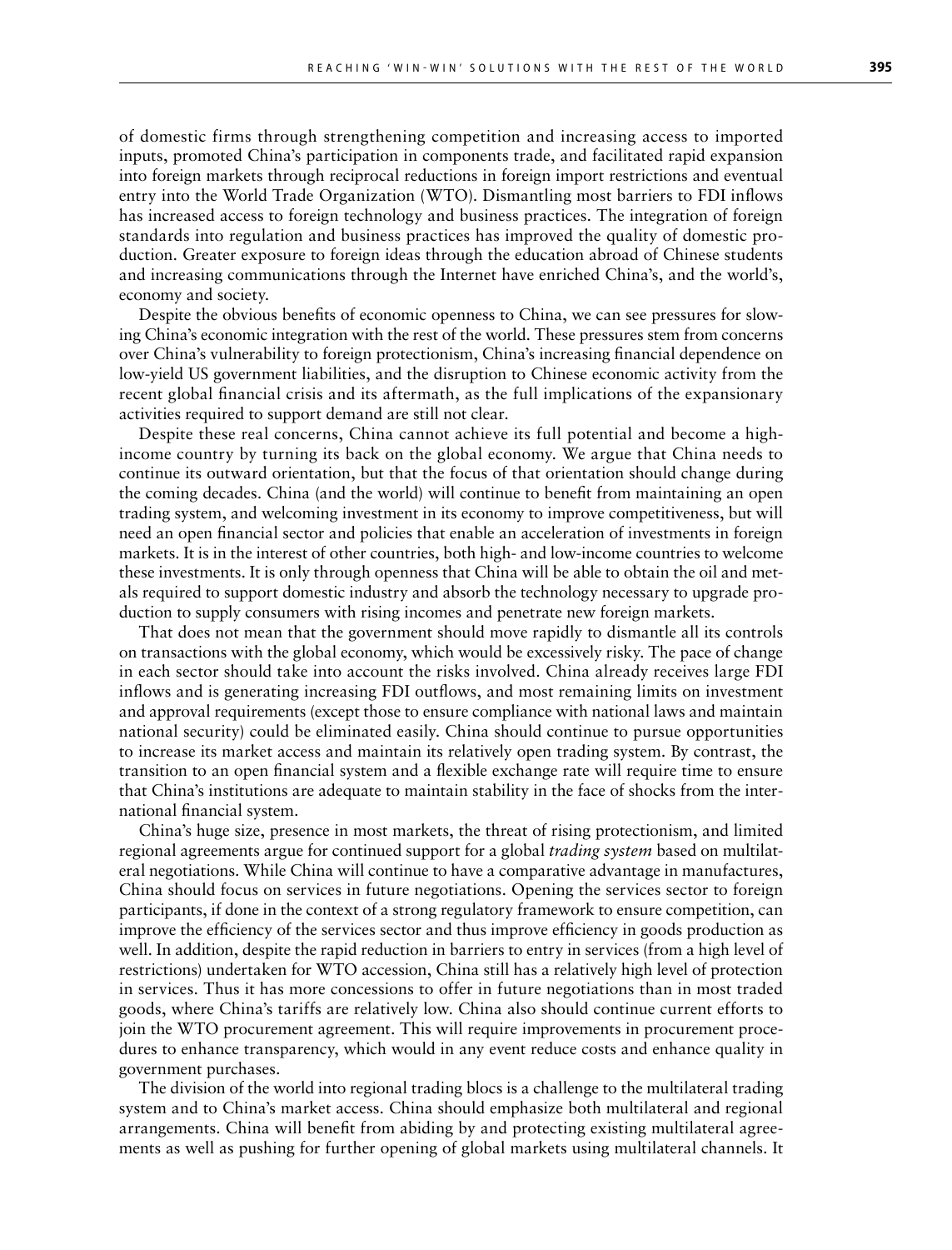should also proactively push ahead with the negotiations for accession to the WTO government procurement agreement as part of its effort to improve procurement procedures, enhance transparency, reduce costs, and enhance quality in government purchases. At the same time, China needs to proactively participate in regional trade agreements that lower trade barriers at and behind borders and introduce trade facilitation arrangements, and, where possible, advocate "open regionalism", which would require that tariff levels agreed among regional partners be offered to other countries on most favored nation (MFN) basis.

In an integrated world it is especially important that countries press for disciplines that limit the use of export restrictions at times of food scarcity. While governments understandably take steps to avoid sharp increases in food prices, export restrictions should be discussed with consuming nations and the extent of the threat documented. Without some provision for review, the exceptions to WTO strictures against export restraints are open to abuse, resulting in an exacerbation of food shortages, sharper fluctuations in international prices. Trade restrictions make it difficult for importers to rely on the international trading system in times of scarcity and thus reduce food security.

Outward flows of *FDI* have increased markedly from China over the past decade, despite attempts to restrict Chinese investment in some markets. The government has supported outward investment through bilateral investment treaties that provide for national treatment of Chinese investors already established in the host country. Future efforts to protect overseas investment could shift towards gaining pre-entry national treatment, essentially ensuring that Chinese investors are allowed access to host country markets on the same basis as nationals. Even this more liberal approach to investment guarantees will not overcome obstacles to investment based on national security concerns, which has been an argument used to block some highly-publicized deals. However, such agreements could support less controversial investments in developing countries where the legal system may not be reliable in protecting investors' rights. And achieving pre-entry national treatment may be necessary to maintain the competitiveness of Chinese investors if such agreements proliferate in coming years. China should also consider supporting a multilateral agreement on investment, providing the terms of such an agreement can be shaped to be appropriate for developing country circumstances.

Sustaining access for overseas investment would require reciprocal concessions, including the dismantling of many of the sectoral controls on inflows of FDI. Such controls will in any event become less necessary, and less effective, as rapid growth continues to increase the complexity of the economy and as the financial system becomes more open to external capital flows.

China's tightly managed exchange rate and closed capital account have supported rapid growth and helped limit financial instability. Linking the RMB to the dollar has avoided sharp changes in the RMB value of foreign assets and trade flows that are largely denominated in dollars. And restricting capital movements has protected China's relatively undeveloped financial markets from the volatility experienced by many of its East Asian neighbors. However, these policies have also led to sharp swings in China's competitiveness with third countries, necessitated inefficient administrative controls to control inflation, resulted in a large build up of low-return and risky reserves, and constrained financial sector development.

Going forward, as other parts of the world become more important and economic relations diversify, greater use of the RMB as an international currency would provide more economic stability than a managed exchange rate. If a substantial portion of China's assets and trade were denominated in RMB, then fluctuations in the exchange rate would not have major implications for domestic stability. Moreover, an open capital account is needed to facilitate the internationalization of Chinese companies. Further integration with global financial markets would also support the creation of a robust and efficient domestic financial sector. With unrestricted capital movements, a floating exchange rate will be necessary to enable the government to use monetary policy to control inflation. However, this strategy entails risk; opening the capital account before China has in place the regulatory framework required to effectively supervise financial institutions and the credibility and experience with indirect monetary controls required to limit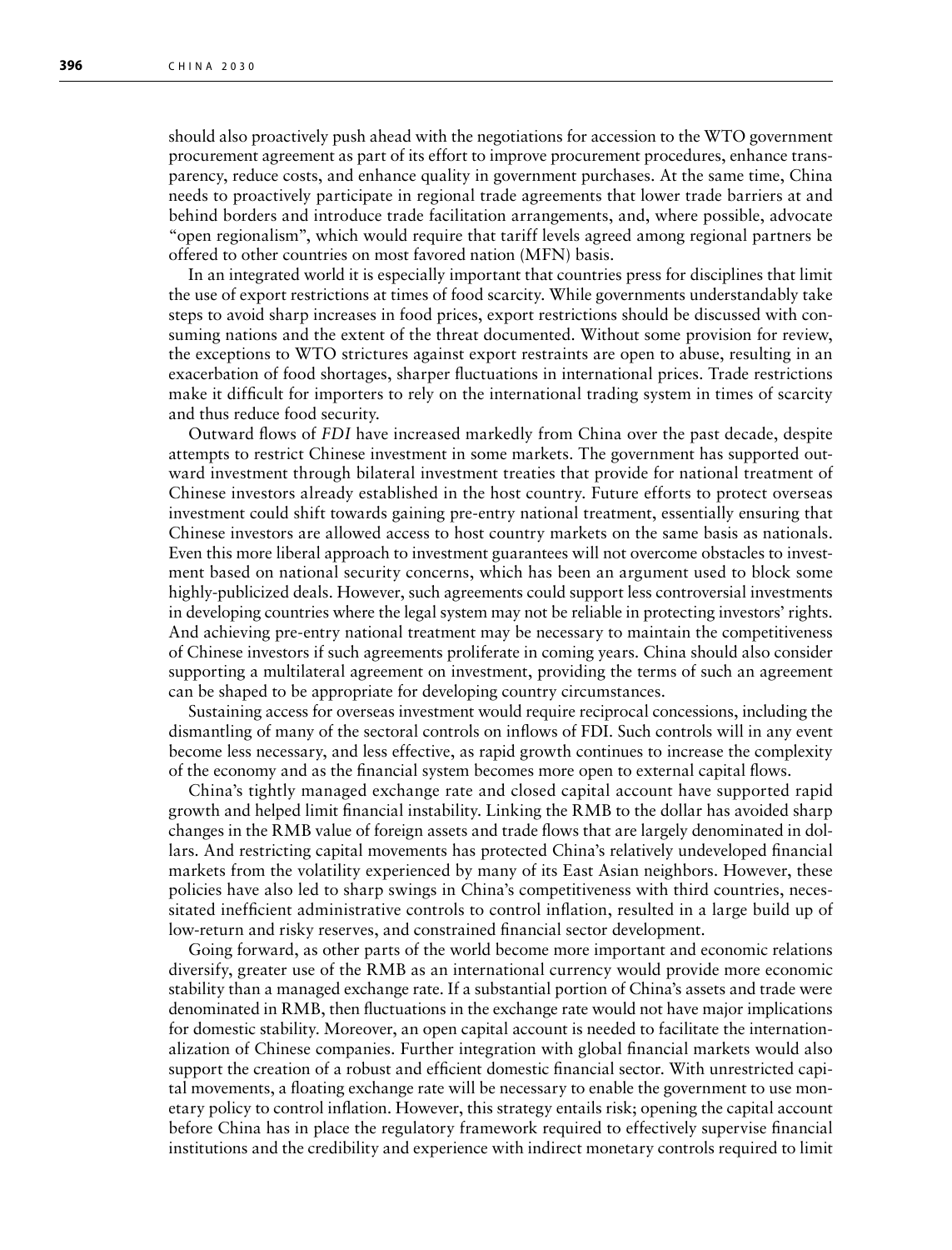inflation could be destabilizing. Thus a relatively conservative approach, stretching over many years, is recommended in transitioning to a more open and efficient financial and exchange rate system.

## **Global public goods**

Over the next few decades, China will have a major impact on, and will be greatly affected by, the supply of global public goods. The final chapter, Chapter 4, reviews China's role in global governance surrounding select public goods, such as climate change, financial stability, and official finance. In the medium term, the government will face important choices in its policies towards global public goods. It can essentially leave the determination of global policies towards public goods to a multilateral consensus, with specific interventions to protect China's interests, or it can actively help to shape global agreements. Active involvement in international negotiations would likely imply shouldering some of the costs of preserving global public goods, for example diverting resources towards limiting environmental damages. Nevertheless, China has much to gain from helping to shape international agreements on public goods. The country's huge size means that effective agreements are unlikely in its absence, and in many areas China has a critical interest in ensuring the preservation of global public goods. In addition, having a say in the design of agreements can minimize the costs for China and in some cases open up opportunities for gain.

*Climate change* is one of the most critical policies and the best example of why China should not only participate in global negotiations, but indeed proactively help shape new global solutions. Absent changes in policy to reduce energy intensity, global carbon emissions could rise by about 50 percent over the next 20 years, with a quarter of this increase coming from China alone. The resulting increase in average temperatures could have disastrous implications for China and the global economy. Effective global policies to combat climate change are not feasible without China's participation, both because limiting China's emissions is critical and because other countries are unlikely to participate in the absence of the largest source of carbon emissions. If China fails to take steps to reduce carbon emissions while other countries do, China would get an artificial comparative advantage in energy-intensive production, making the country even more dependent on uncertain future energy supply and worsening its already considerable environmental challenges. Just as Supporting Report 3 has shown, limits on carbon emissions would not necessarily reduce China's GDP as "green" technologies may become a new source of growth. Finally, it is important that China continues to actively push for a global climate change treaty to ensure that emissions targets reflect developing countries' low levels of per capita emissions and leave room for future growth.

The integration of *international prudential norms* into China's banking regulations has helped the government improve the soundness of the banking system. Likewise, following the guidelines of Basel III should serve to improve regulatory standards and provide an anchor for continued reform. Heretofore, China has played little role in defining international standards, but that may need to change. For example, advanced countries may be concerned that controls on derivative transactions not overly impair the efficiency benefits (and the profits of their financial institutions) from sophisticated derivatives. By contrast, Chinese banks lack the technology and banking relationships required to play a major role in these markets, while China's economy suffered from the extreme volatility generated by the failure to properly regulate them. Thus it may be in China's interest to promote a stricter regulation of derivatives than is currently envisioned.

China has recently transitioned from a receiver to a provider of foreign aid. China's *official finance* has boosted the social and economic development of recipient countries and strengthened bilateral political and economic ties. China's current practice of tied aid, minimal project conditionality, and competitive terms for export credits resemble those of advanced countries a few decades ago. This South-south type *official finance* provided by China is used to achieve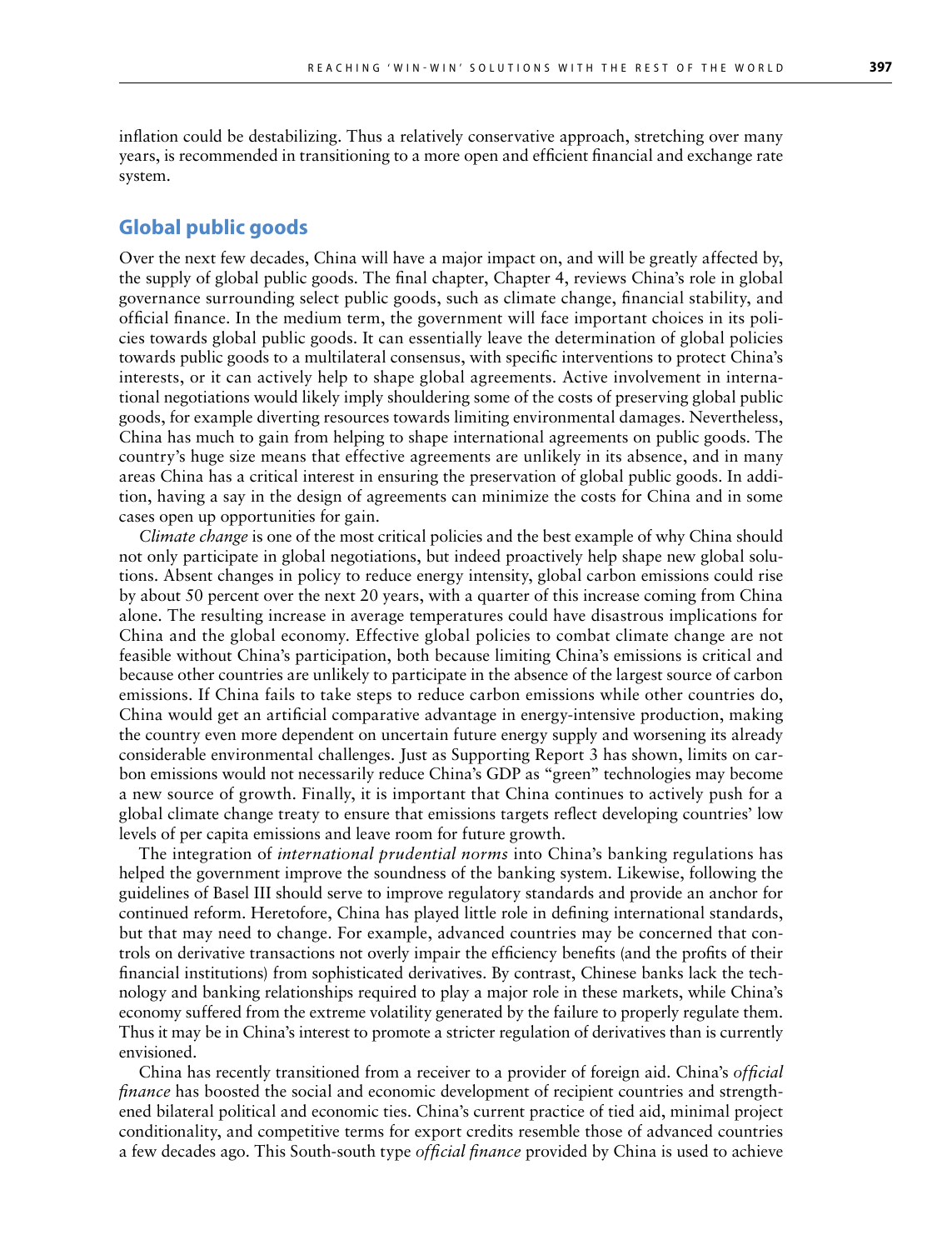multiple objectives: social and economic development of recipient countries; as well as export promotion; securing future flows of natural resources; and improved diplomatic relations. During the coming decades, as the development objective becomes a more independent one, effectiveness of aid should be emphasized more. That will require transparency in reporting data on aid flows and greater attention to environmental and governance standards. China could also improve global aid effectiveness by urging traditional donors to adopt China's more efficient approaches to infrastructure projects.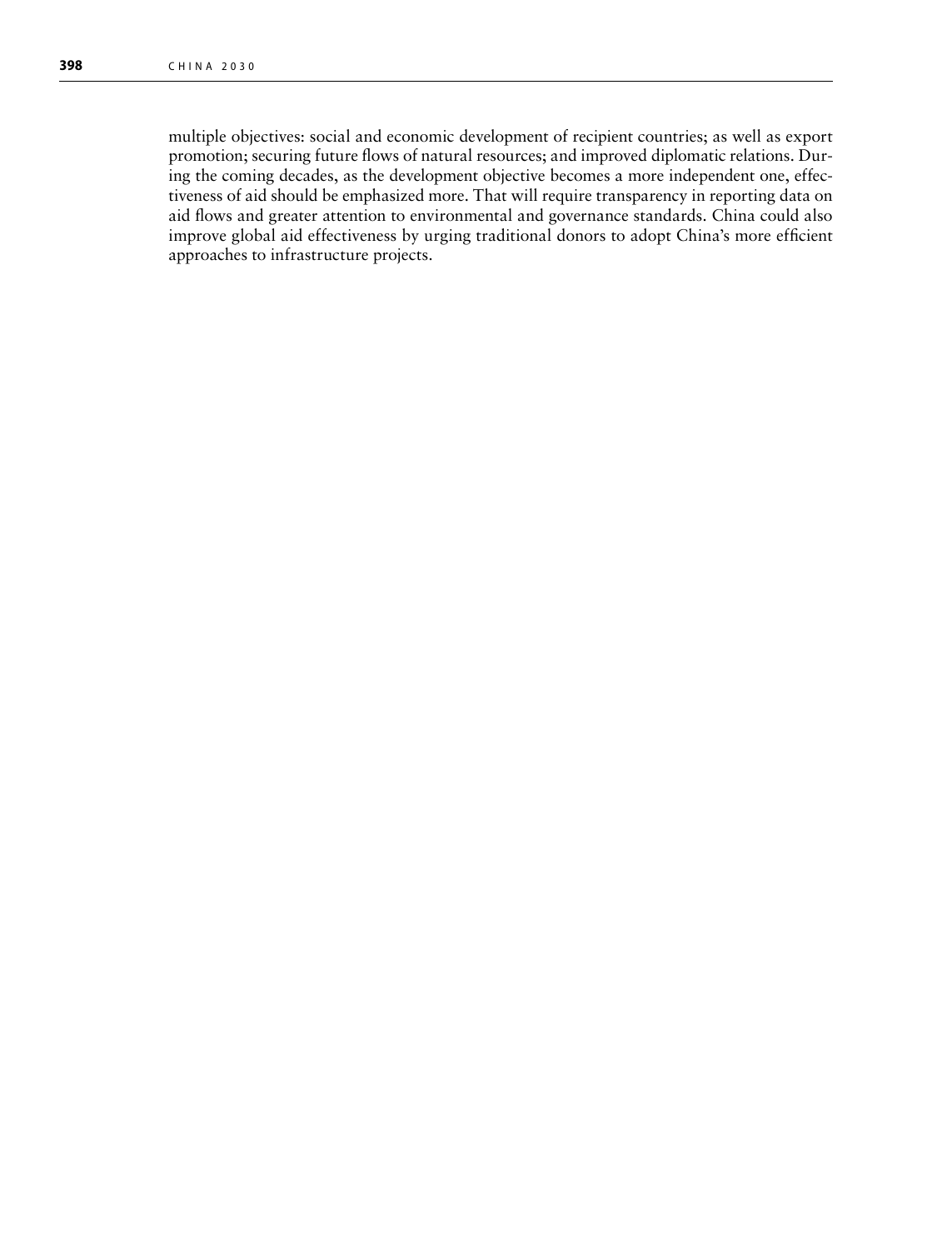Despite intermittent crises, developing economies have been strikingly successful during the past two decades. Their GDP volume has increased, on average, by 4.6 percent per year. That was more than twice as fast as the 2.1 percent annual growth in high-income countries. As prices in developing countries have also increased twice as fast as in the high-income countries, their share in the global GDP value has risen from 16.7 percent in 1990 to 31.3 percent in 2010. This strong performance was achieved after broad-based domestic reforms in many countries and rapid integration in global markets, which pushed up potential growth from 3 percent during the early 1990s to 6.5 percent currently. Similar to their share in world GDP, developing countries' share in world trade has also roughly doubled, from 14.6 percent in 1990 to 30.3 percent in 2010. Export volumes increased 8.8 percent per year during the last two decades, compared with merely 2 percent annually during the previous 20 years. That acceleration in exports coincided with a similar acceleration in import volumes, from 3.5 percent annual growth during the 1970s and 1980s, to 9.5 percent annual growth during the last two decades.

China's success has been an important part of the strong performance of developing countries, as China's share in global GDP increased from 1.5 percent in 1990 to 9.5 percent in 2010. But also outside China growth was strong. The share of other developing countries in global GDP increased from 15 to 22 percent over the same period. The penetration of developing countries in global markets has reduced the market shares of high-income countries, but has not come at the cost of export growth of those countries, which was on average 5.2 percent per year between 1990 and 2010, exactly the same as during the previous 20 years. While competition increased for high-income exporters, also new opportunities were created by the accelerating imports in developing countries. High-income countries also benefited from the increased supply of affordable imports and from new investment opportunities in the emerging economies. Although the integration and catching up of emerging economies has also caused new tensions, on balance the last two decades have shown many winners and few losers.

The question now arises whether the pace of recent rapid growth can be sustained over the next two decades and the world economy can continue to produce win-win solutions. The uncertainty is obviously large, especially in the short run, as turmoil in financial markets has the potential to seriously disrupt global activity. Long-run trends are easier to predict than short-term fluctuations, but these trends are ambiguous too. High-income countries are currently facing structural problems that restrain competitiveness and even in the case of adequate policy responses it is uncertain when growth will strengthen and unemployment will return to normal levels. Fundamentals in most developing countries remain strong, but there are limits to the current pattern of growth, if only because the share of services will increase over time.

To illustrate the long term uncertainty we explore two scenarios. In the first scenario, technological progress within sectors will continue at the same pace, even though one could argue that technological progress in manufacturing could slow as several emerging economies approach the slowly advancing global technological frontier. Despite the assumption of constant intra-sectoral technological progress, overall growth will slow for two main reasons. First, aging populations (particularly in Russia, China, and high-income countries) will limit labor force growth and push down savings rates, and thus investment. Second, the shift to services will reduce overall growth as productivity growth is much higher in manufacturing than in services. In emerging economies the share of services will rise because richer consumers will demand more services and because the price of basic services will increase relative to manufactures. In the advanced countries the aging population will demand more health and personal services and the relative price of those services will also increase. Furthermore, many of the new products in the global economy (coming from innovations in information and communications technology and bio technology) have a large service component, and require higher levels of education, in turn increasing demand for (education) services.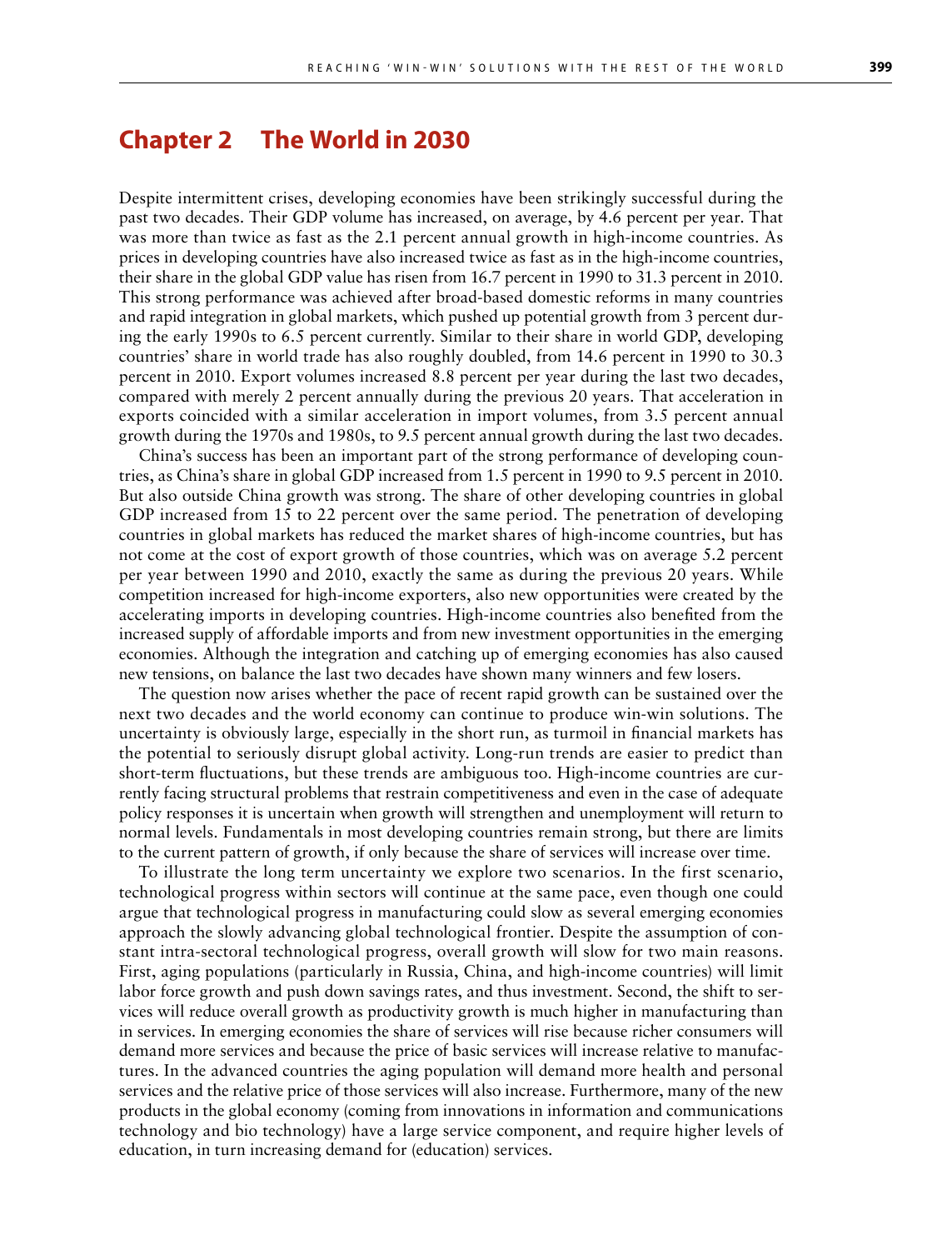In the second scenario, we assume further domestic reforms and more rapid innovations in the services sector that lead to higher productivity growth than in the past. The higher productivity is supported by globalization of both production and consumption of services, which boosts innovation, competition, and economies of scale. As a result, volume growth is higher than in the first scenario in both high-income and developing economies, but the relative price increase of services is significantly smaller.

Average annual GDP growth during the next 20 years in developing countries ranges from 4.9 percent in the low-growth scenario to 7 percent in the high-growth scenario. The actual growth during the last 10 years was 5.9 percent, thus exactly in the middle of the two scenarios. So seemingly the two scenarios describe a range around a continuation of the recent trend. However, that is not correct. The past decade includes the global financial crisis which pushed average growth down and trend growth had been accelerating in the developing world. In the two years before the crisis growth in the developing world exceeded 8 percent and also in 2010 growth was 7.3 percent, higher than the average growth in the high-growth scenario. That means that in both forward-looking scenarios growth will come over time down from the recent very strong pace; in the low-growth scenario it falls to 3.5 percent in 2030 and in the high-growth scenario to 6 percent in 2030.

The decline in growth is somewhat steeper in China than on average in the rest of the world, as it will be difficult to maintain China's exceptionally high growth of the last decades (figure 1). Especially after 2025 forces that curb growth will become strong. Nevertheless, China is expected to remain one of the fastest growing economies in the world. Average annual growth is 5.7 percent in the low-growth scenario and 9 percent in the high-growth scenario, respectively 1 and 3 percentage points higher than average growth in the other developing countries. Growth in high-income countries will likely continue to be substantially lower than in developing countries. In both scenarios developing countries are growing more than twice as fast. Average growth in the high-income countries ranges from 1.6 percent in the low-growth scenario to 2.9 percent in the high-growth scenario. And again, growth is likely to decelerate over time, to 1.1 percent or 2.5 percent in 2030 in the respective scenarios.

|            | <b>Low and Middle</b><br><b>Income Countries</b> | China        | <b>High Income</b><br><b>Countries</b> | U.S.        |
|------------|--------------------------------------------------|--------------|----------------------------------------|-------------|
| 1990-2000  | 3.3                                              | 10.4         | 2.7                                    | 3.4         |
| 2000-2010  | 5.9                                              | 10.5         | 1.6                                    |             |
| 2010-2020* | $5.6 - 7.4$                                      | $7.4 - 10.1$ | $2.0 - 3.1$                            | $2.3 - 3.5$ |
| 2020-2030* | $4.2 - 6.6$                                      | $4.2 - 7.8$  | $1.3 - 2.7$                            | $1.5 - 3.0$ |

## **Table 1 Past and future growth trends Average annual GDP growth (in percentages)**

| Average annual per-capita GDP growth (in percentages) |  |  |
|-------------------------------------------------------|--|--|
|                                                       |  |  |

|            | <b>Low and Middle</b>   |             | High Income      |             |
|------------|-------------------------|-------------|------------------|-------------|
|            | <b>Income Countries</b> | China       | <b>Countries</b> | U.S.        |
| 1990-2000  | 6.،                     | 9.3         | 2.0              | 2.3         |
| 2000-2010  | 4.6                     | 9.8         | 1.0              | 0.7         |
| 2010-2020* | $4.4 - 6.1$             | $6.8 - 9.5$ | $1.6 - 2.6$      | $1.5 - 2.7$ |
| 2020-2030* | $3.4 - 5.8$             | $3.9 - 7.6$ | $1.1 - 2.4$      | $0.9 - 2.4$ |

\*The lower and upper bounds reflect average growth rates in the low-growth and high-growth scenario.

In both scenarios developing countries will have established themselves in 2030 as the dominant force in the global economy. Developing countries will be responsible for two-third of global growth, with only one-third originating in what currently are the high-income countries (figure 2). A quarter of global growth will come from China; slightly more in the high-growth scenario, slightly less in the low-growth scenario. That implies that developing countries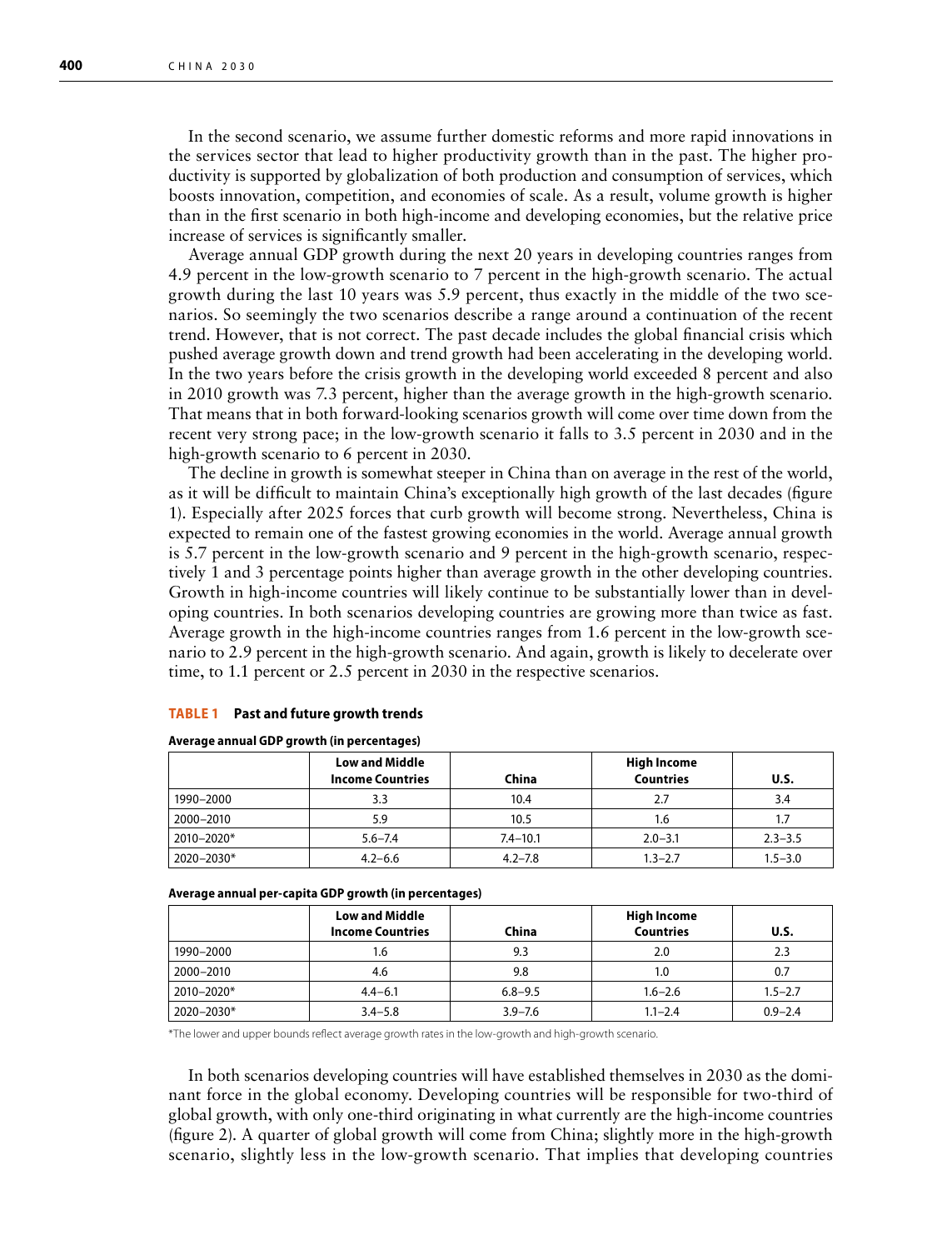outside of China will have a larger impact on global growth (contributing over 40 percent to global growth) than all high-income countries together (where one third of global growth will originate). That has important consequences for China. Not only competitors to Chinese firms are predominantly in other developing countries, but increasingly markets for Chinese products are there too.





#### **Figu re 2 Growing share of developing countries in global growth (5-year moving average)**

*Source:* World Bank calculations.

### **Driving forces of future long-term growth of the global economy**

The expected deceleration of growth over time and the associated structural changes are suggested by mechanisms incorporated in an elaborate general-equilibrium model. The model contains 14 countries or country groupings and describes shifts over 21 sectors as a result of differentiated technological progress and different income elasticities. The model also distinguishes between skilled and unskilled labor and a segmented labor market, differentiating between rural and urban employment and describing endogenous migration to cities. The allocation of land over rural and urban areas can have significant impacts on relative prices, as does the availability of natural resources. Savings depend on youth and elderly dependency ratios and are positively correlated with growth. Together with capital flows they determine capital accumulation. In each sector international trade is based on the Armington assumption of differentiated products. To analyze global environmental policies a climate change module is incorporated in the model.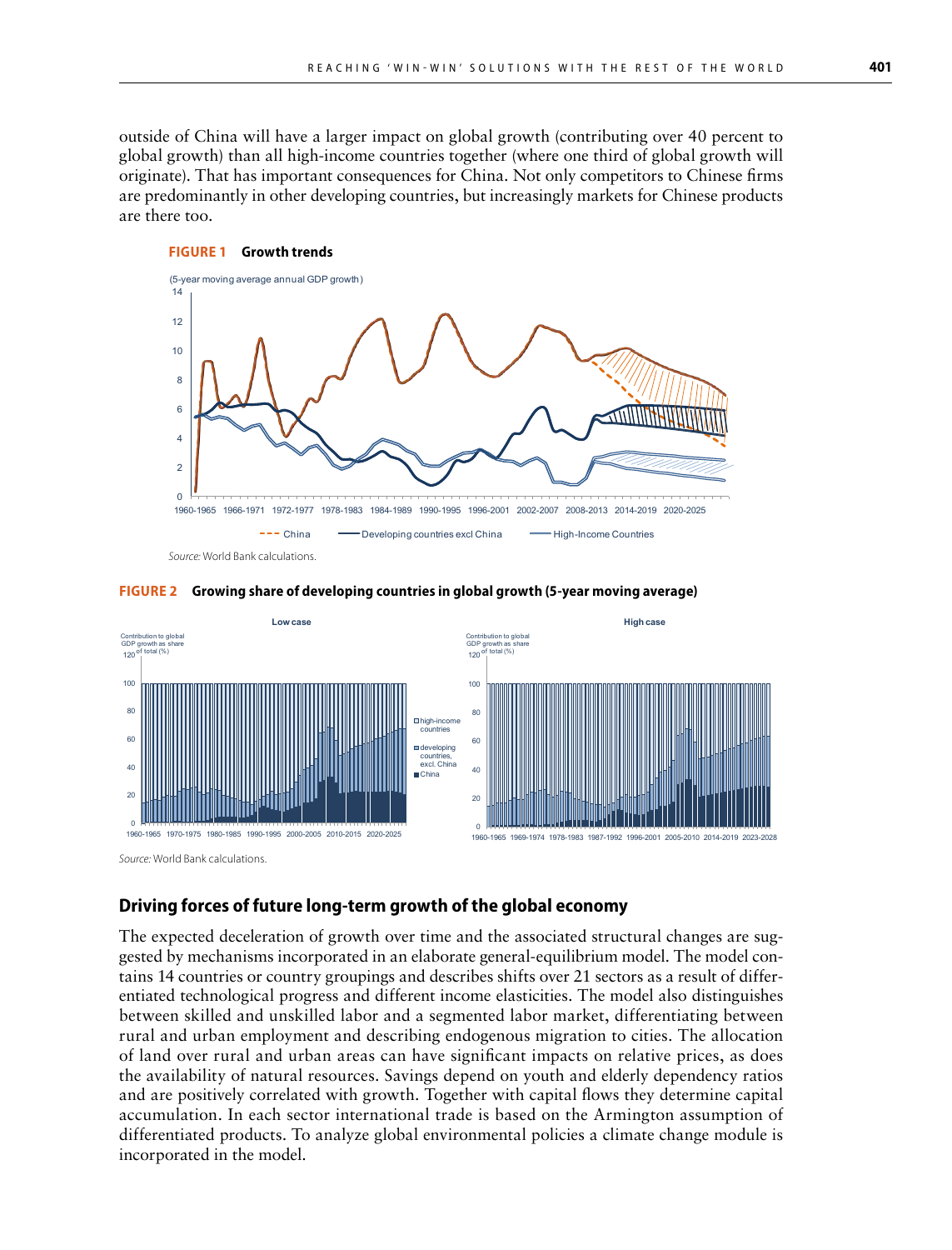The main drivers of growth are technological progress, demographics, capital accumulation (including education, so-called human capital accumulation), changes in the use of land, and domestic migration from low productivity to high-productivity sectors. All these drivers imply higher growth in developing countries than in high-income countries during the next 20 years, but they also suggest that growth will slow over time. As a result, overall growth tends to drop as economies mature. Before describing the drivers in more detail, they can be summarized by the following bullets.

- Technological progress is relatively high in developing countries as these countries catch up to efficiency and skill levels already achieved in high-income countries, but the more they close the gap with the global technological frontier, the more difficult it will be to maintain the same pace of technological progress. Moreover, technological progress is still high at a macro level in developing countries because the share of services is smaller than in highincome countries. However, as a consequence, the future shift towards services tends to lower technological progress.
- Growth of population and of labor supply is higher in developing countries than in highincome countries, but over time those growth rates will decline.
- • In many developing countries savings rates are large enough to allow for rapid growth in the stock of capital, making it possible to not only keep the capital stock in line with the rapidly growing output, but also to increase the capital-output ratio more than in high-income countries. However, as the capital intensity rises, further increases will be more and more difficult to achieve.
- • Urbanization is an important part of the growth advantage in developing countries. Their capacity to transition labor and land from low-productivity sectors to high-productivity sectors is a significant part of productivity increase at a macro level. Segmented labor and land markets keep the factor prices in low-productivity sectors relatively low and the transition of factors imply a jump in value added. However, as with the other drivers of growth, this process has inherent limitations. The potential gains decline as the share of low productivity sectors drops.

In the low-growth scenario historical trends in technological progress are extrapolated. That means that productivity growth in manufacturing sectors remains higher than in services and agricultural sectors. That is especially true in developing countries, which benefit from catching up in manufacturing sectors to the higher levels of efficiency in more advanced countries. The latter countries continue to experience lower productivity growth as they only gradually push the technological frontier further out.

The fast growth in manufacturing sectors makes developing countries as a whole grow faster than developed economies, but it also carries the seeds for a future deceleration of macroeconomic growth. The reason is that as a result of differentiated productivity growth across sectors the relative price of services will rise. That in turn will increase the size of the services sectors in the developing economies. The result is lower macroeconomic growth, because productivity growth in services is low. Also because of developments on the demand side the share of services is expected to rise. In developing countries this will happen mainly because percapita incomes grow fast and the income elasticity of the demand for services is high. In highincome countries this will happen mainly because ageing will increase demand for health care and personal services.

The increasing importance of services will have far reaching consequences beyond the lowering of macroeconomic technological progress. Capital, including foreign capital, will increasingly be drawn to the higher prices in services. This capital deepening in sectors with slow technological progress further reduces macroeconomic volume growth. Another consequence of the rise in the prices of domestic services is that it reduces the relative price of internationally traded raw materials, including the relative price of energy. This reduces the energy efficiency of services and makes the need for stringent environmental policies even more urgent.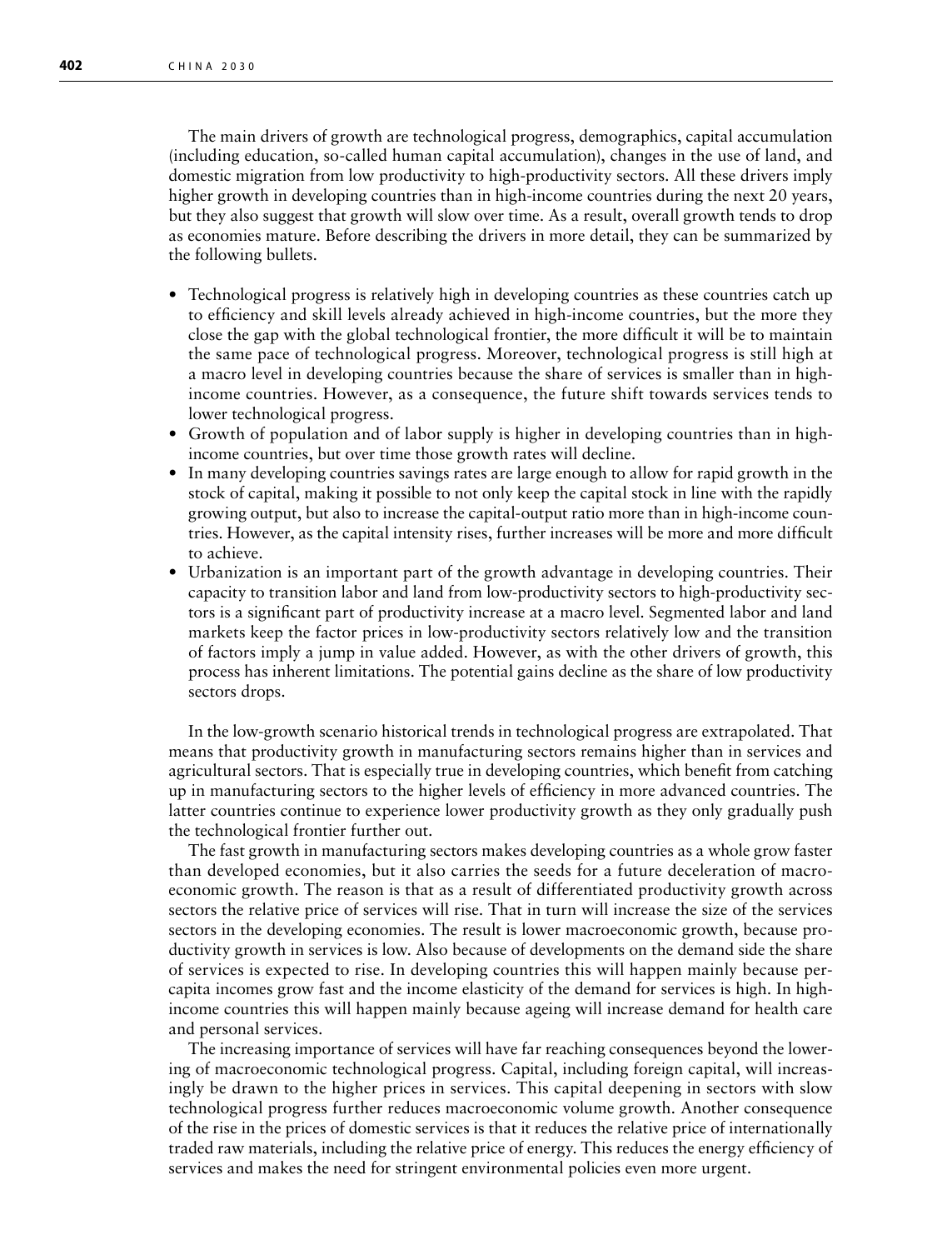The high-growth scenario assumes faster growth of technological progress in the services sectors, i.e. additional progress over and above the historical trend. All countries benefit from the accelerating pace of global innovations in services and from the fact that a larger share of services becomes internationally tradable. As a result, macroeconomic growth is faster and slows less over time than in the low-growth scenario. The mitigated deceleration results from the smaller share of services in nominal GDP as the prices of services don't rise as quickly as in the low-growth scenario. Nevertheless, also in the high-growth scenario the share of services will increase in China and other developing countries, very much in line of previous experience in other countries that have now already achieved higher per-capita income levels (figure 3). The additional technological progress in the services sector is the only difference in assumptions between the two scenarios. However, this has endogenously also consequences for other drivers of growth. The higher macro growth results in more capital accumulation and also slightly more internal migration from low- to high-productivity sectors.



**Figu re 3 China's future share in services and historical experiences of other countries (high-growth scenario)**

*Source:* World Bank calculations.

Growth in labor supply is another key driver of economic growth and does not differ between the two scenarios. Like in the case of technological progress, the expected demographics during the coming decades point at faster growth in the developing world than in the high income countries, while over time growth should slow.

In 2030, world population is expected to have grown to 8.3 billion people, i.e. 1.3 billion more than the current 7 billion. All the additional population will be added to the developing world, which will grow from 5.9 billion at present to 7.2 billion in 2030. This is one of the driving forces behind the growing importance of the developing world. At the same time, demographic changes will lead to slower growth worldwide, including in many developing countries. Despite the 20 percent increase in the world population during the next 20 years, or 0.9 percent per year, the pace of increase will be slower than in the previous 20 years, when the average annual rate of growth in world population was 1.3 percent. In parts of the world the change in the labor force is even more dramatic as a result of ageing. In 2030 the labor force in China, Russia, Japan and Europe will be declining at an annual pace of 0.4 percent or more. On the other hand, India and many African countries will still experience high, albeit declining, growth rates of labor supply (figure 4). These developments will obviously change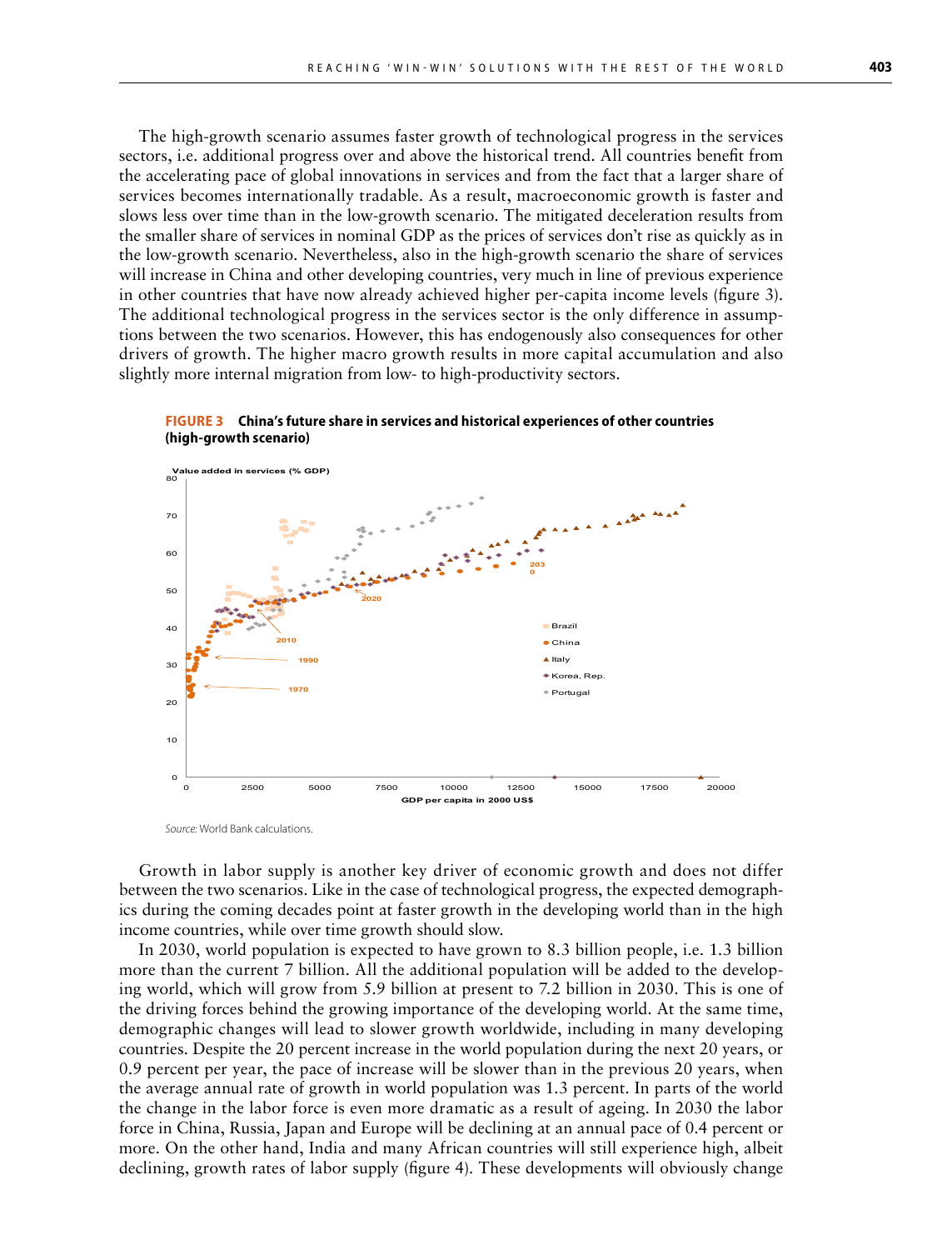the comparative advantages among developing countries, with labor-intensive (especially lowskilled intensive) production shifting to Africa and South Asia.



**FIGURE 4** Labor supply growth will vary greatly among countries

*Source:* World Bank calculations.

The trends triggered by technological progress and demographics will be reinforced by capital accumulation. In the long run, capital tends to grow at the same rate as overall output. Capital output ratios are changing only gradually, if at all, over time. If output increases, more savings are generated that allow a corresponding increase in the capital stock. This explains the rapid capital accumulation in developing countries. The result of this process is that capital output ratios are surprisingly similar across countries, even if capital labor ratios vastly differ.

On top of this mechanism, several emerging economies, with China as a prime example, are experiencing capital deepening (rising capital output ratios) (figure 5). That allows labor productivity to rise even faster. That capital deepening is expected to continue, albeit at a slower pace, in China and India as ample savings will allow more capital accumulation than is needed to keep pace with output growth. By contrast, capital output ratios in the relatively young emerging markets in Latin America and Sub-Saharan Africa will fall, while advanced countries will experience only small changes in capital output ratios.



#### **FIGURE 5** Capital-output ratios will further rise, especially in emerging economies

*Source:* World Bank calculations, derived from low-growth scenario.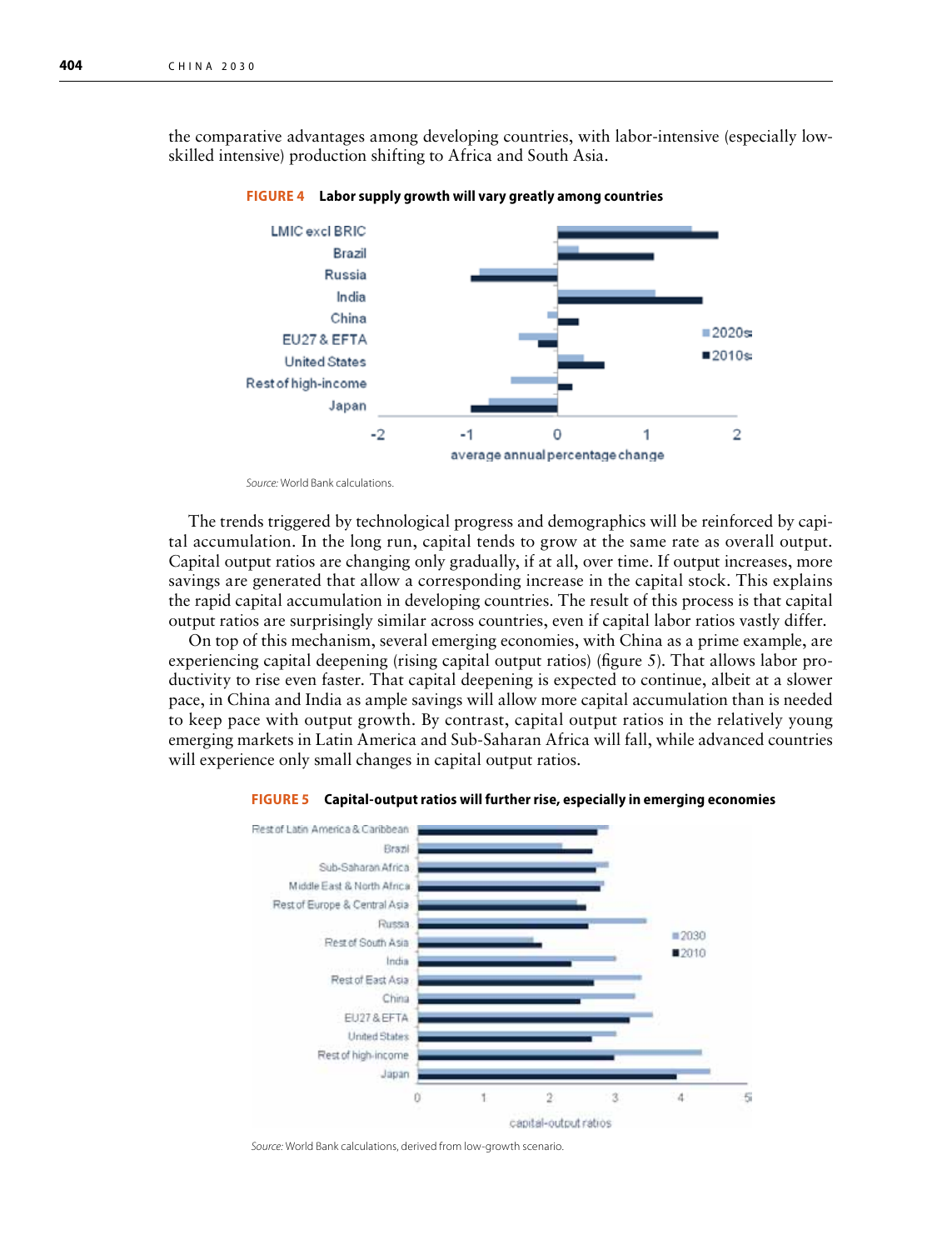Another driver of growth is the availability of land, which can become a constraint for agriculture and urban development. The rapid transformation of rural to urban land in developing countries contributes to the higher growth rates than in high-income countries, but over time the scarcity of land make this transformation more difficult, which curbs macroeconomic growth. Densely populated countries with high economic growth should experience the highest increases in land and real estate prices. And indeed, the scenarios generate the sharpest increases in land prices in India and China, with relatively modest increases in Latin America, Africa, and emerging Europe (figure 6).





Finally, internal migration from rural to urban areas is an important driver of growth in developing countries as it allows workers to move to more productive jobs where wages are higher. Like many other drivers of growth, this one explains why developing countries outperform high-income countries, but also why growth is expected to slow over time. The existence of segmented labor markets with low-wage jobs in rural areas provides developing countries a large growth potential. However, that potential will diminish over time as the rural population shrinks. In the low-growth scenario China's internal migration in 2030 will be 9 percent lower than in 2010. Also other developing countries are expected to experience substantial declines. Only in Sub-Saharan Africa the migration potential remains large and internal migration is actually expected to increase by 50 percent over the next 20 years. Developments in the highgrowth scenario are even more pronounced. Because of the higher productivity growth in cities, migration flows are larger than in the low-growth scenario during the early years. However, as a result, the deceleration will be faster too as the remaining pool of rural workers declines faster. The migration flows in that scenario are expected to decline by 12 percent in China, while in Africa the increase, from the higher levels achieved early on, is only 5 percent.

#### **Changing trade patterns**

Emerging markets will likely become the main destinations for world trade, and within the developing world the sectoral pattern of trade is expected to shift radically. Rapidly-growing middle-income countries, including China, will experience a declining comparative advantage in low-skilled labor-intensive products vis-à-vis other developing countries. As these countries move up the value chain, new opportunities arise for lower-income countries, which will become increasingly competitive in labor-intensive production.

Middle-income countries will continue to dominate trade in manufactured products, even if in their domestic economies the share of services in total value added is sharply increasing.

*Source:* World Bank calculations.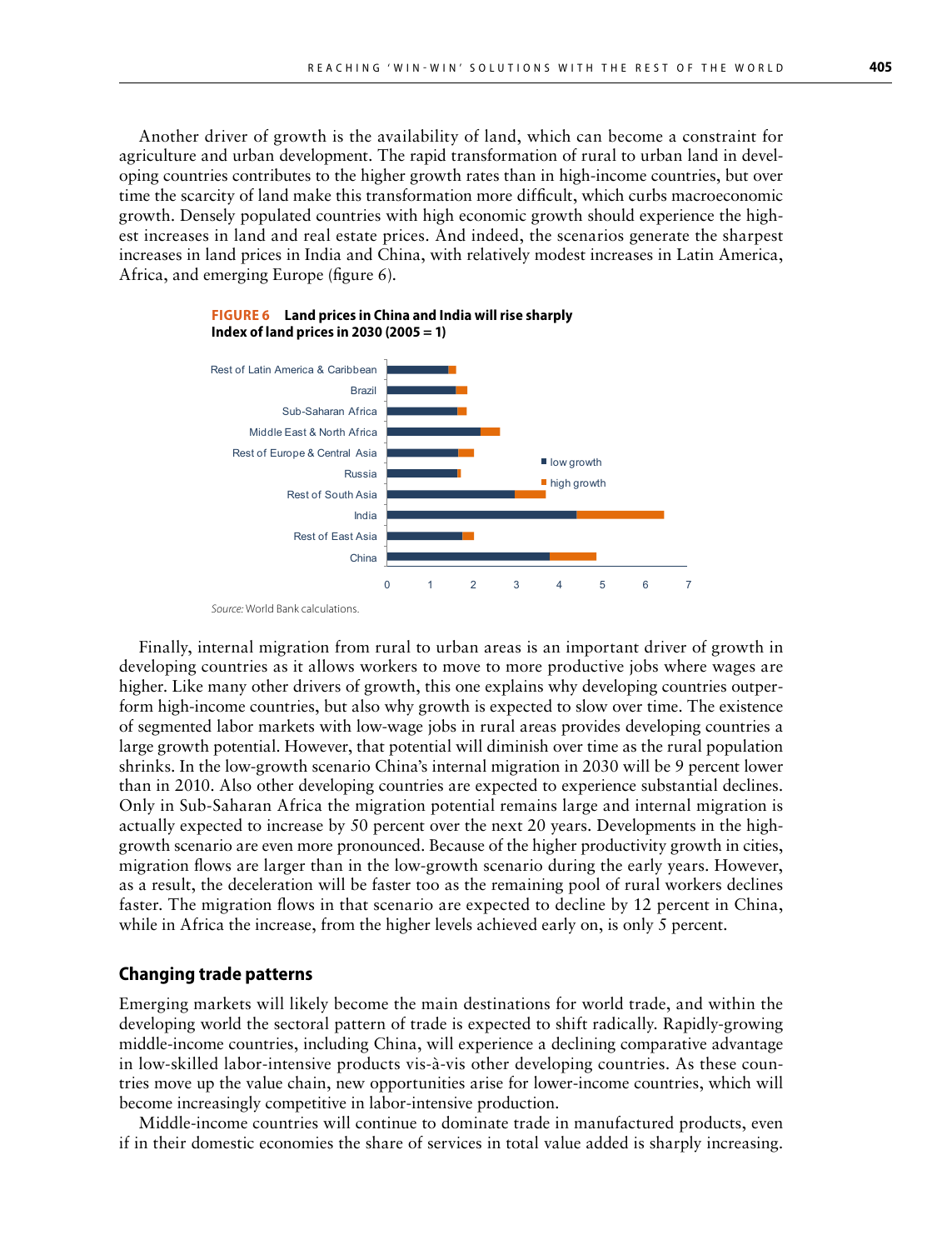Exports of high-income countries would, in both the low-growth and the high-growth scenarios, shift more to services. As middle-income countries move up the value chain in manufacturing and low-income countries export more (low-skilled) labor-intensive manufactured products, the comparative advantage of high-income countries will shift even more to internationally tradable, cutting edge services.

Trade patterns will also change once additional environmental policies are put in place, which is not assumed in the baseline scenarios. The mounting environmental pressures are clearly illustrated by the anticipated increase in greenhouse gas emissions. Without policy changes to reduce energy intensity, already in the low-growth scenario emissions of the four main gasses that the model tracks are expected to more than double in China and India between now and 2030. This contrasts with the high-income countries, where emissions will hardly further increase from the already high levels. In case of a global agreement to reduce emissions (see Chapter 4 for more discussion on these policies), overall trade will become less energy-intensive and trade in energy-saving technologies will increase. If developing countries do not pursue mitigating policies, then they would be pushed towards an artificial comparative advantage of energy-intensive production, and their exports would become more energy intensive.

Despite the increased competition from low-income countries, and the slowing global economy, there will still emerge plenty of opportunities for China to penetrate further in existing markets and explore new markets. With the high growth in other emerging economies, new fast-growing markets will open up. With higher schooling levels and further accumulation of capital, Chinese firms can move to higher value-added segments of global markets. Globalization of Chinese firms will also create new opportunities, as these firms expand their investments abroad, and acquire new technologies. And even environment policies might create new growth opportunities in global markets. Bold, new environmental policies (that will price externalities in a consistent and predictable way) are likely to create win-win solutions as they address domestic bottlenecks, make developing countries competitive in new global growth markets, and contribute to the solution of global environmental problems, like climate change.

With all the changes in the global economy that are anticipated it is clear that many of the opportunities and the solution for many of the challenges can be found in global markets. Middle-income countries can only move up the value chain and create enough productivity growth, if their service sectors can benefit from increased global competition. High-income countries can benefit from the new global opportunities in services if they maintain an outward orientation and keep their markets open for emerging competitors that challenge their own advanced companies. Low income countries can only step into labor-intensive manufacturing sectors that middle-income countries are exiting if they participate in global markets. In agricultural markets, the costs of food policies that are based on self-reliance will increase, as production costs will further differentiate between areas with high and low population density. Reliable international trade flows will be an essential ingredient of food security. And finally, cross-border environmental problems will require global solutions. Countries, developing and high-income alike, that maintain an outward orientation will be among the successful ones during the coming decades, while an inward-looking policy will increasingly prove self-defeating. In short, many win-win solutions are possible, but only in case protectionist attitudes that aim to defend old positions and vested interests are avoided.

### **The transformation of China**

China has become a dominant global economy. In 2010, China outstripped Japan to become the world's second largest economy (while remaining less than 40 percent of the US economy), as measured in nominal GDP. Still, even this remarkable achievement does not fully reveal how important China has become in terms of changes in the global economy. Over the last five years, China has added \$3.7 trillion to global nominal GDP, which was almost a quarter of global growth and almost twice as large as the \$2 trillion added to global output by the United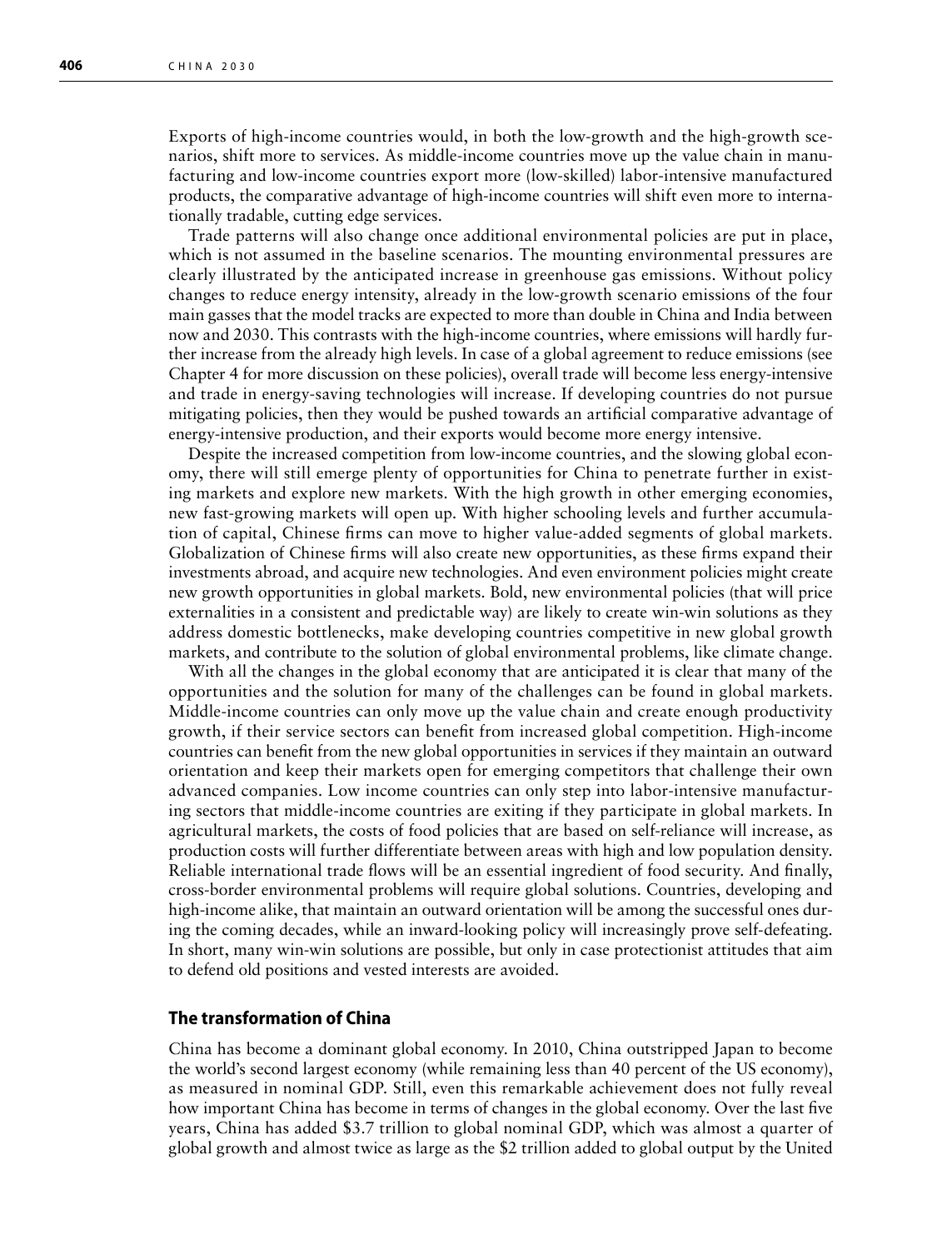States. A similar picture emerges even if we exclude the role of real appreciation of the RMB. This pattern continued in 2010, when China was by far the largest contributor to global GDP growth; its economy added \$638 billion to growth in global nominal GDP, versus \$497 billion added by the U.S. economy.

China is yet more important if we look at the parts of the economy that are internationally tradable. In 2010, the value of investment in China already exceeded the U.S. investment value by 50 percent, and over the last five years China contributed half of the growth in global investments. China also holds a dominant position in other internationally tradable products. For example, in many metals markets China is responsible for half of global demand.

For example, the low-case scenario envisions a slowing of GDP growth in China and sharp changes in the composition of output over the next two decades. The labor force in the modern sector will fall as the population grows older and with reduced migration from rural to urban areas. The net rural-urban migration during the 1990s was 125.5 million in China (Chan and Hu, 2003), which would indicate an annual outflow of about 4%. However that migration rate likely has slowed significantly in more recent years and is assumed to be around 1 percent (of a slowly declining rural population) in the coming years.

The decline in the labor force will mean that China will continue to lose its comparative advantage in labor-intensive production. Only ten years ago, roughly two out of ten additional jobs in the world were created in China. Over the next five years, China's labor supply will be declining and, if participation rates do not change, employment will decline in 2030 at a rate of 3 million jobs a year. That decline will be much larger if the current moderation of the still very high participation rate continues.

Savings rates will fall 10 percentage points, with a larger drop in investment rates. The share of services will rise from 38 percent in 2010 to 67 percent by 2030, resulting in lower average productivity growth.1 Despite the decline in investment rates, the high initial level of investment (45 percent of GDP) will mean that the capital stock will continue to grow, by over 7 percent from 2010–2030, or 1.5 percentage points more rapidly than output. Capital deepening will place downward pressure on the return to capital, which will shift China towards a comparative advantage in capital-intensive sectors and create opportunities for substantial investments in new markets. It also will open up the opportunity for more productive investments abroad, a trend that might well become one of the most distinctive developments during the coming decades.

Finally, it is important to realize that China will continue to struggle with significant levels of poverty. Even measured in purchasing power parity (PPP) terms, China's per capita income is only one tenth of that in the richest countries in the world. There are more than 80 countries with higher per-capita incomes, while the income distribution in China is more unequal than in many of the rich countries. Despite the sharp rise in average incomes anticipated over the next 20 years, which will make China a high-income country, a large part of the country's population will still be relatively poor. It will likely take significantly more than 20 years for the whole population to reach high-income status. Unlike the current high-income countries, in which virtually all inhabitants are part of the highest deciles in the global income distribution, China will still have, in 2030, key characteristics of a developing country, with a population much closer to a crosscut of the world population (figure 7).

<sup>&</sup>lt;sup>1</sup>The actual share of services was 43% in 2010. Because the model adopted 2004 as the baseline year, and does not include some of the more recent data revisions, there are differences between simulation results of past data and actual data.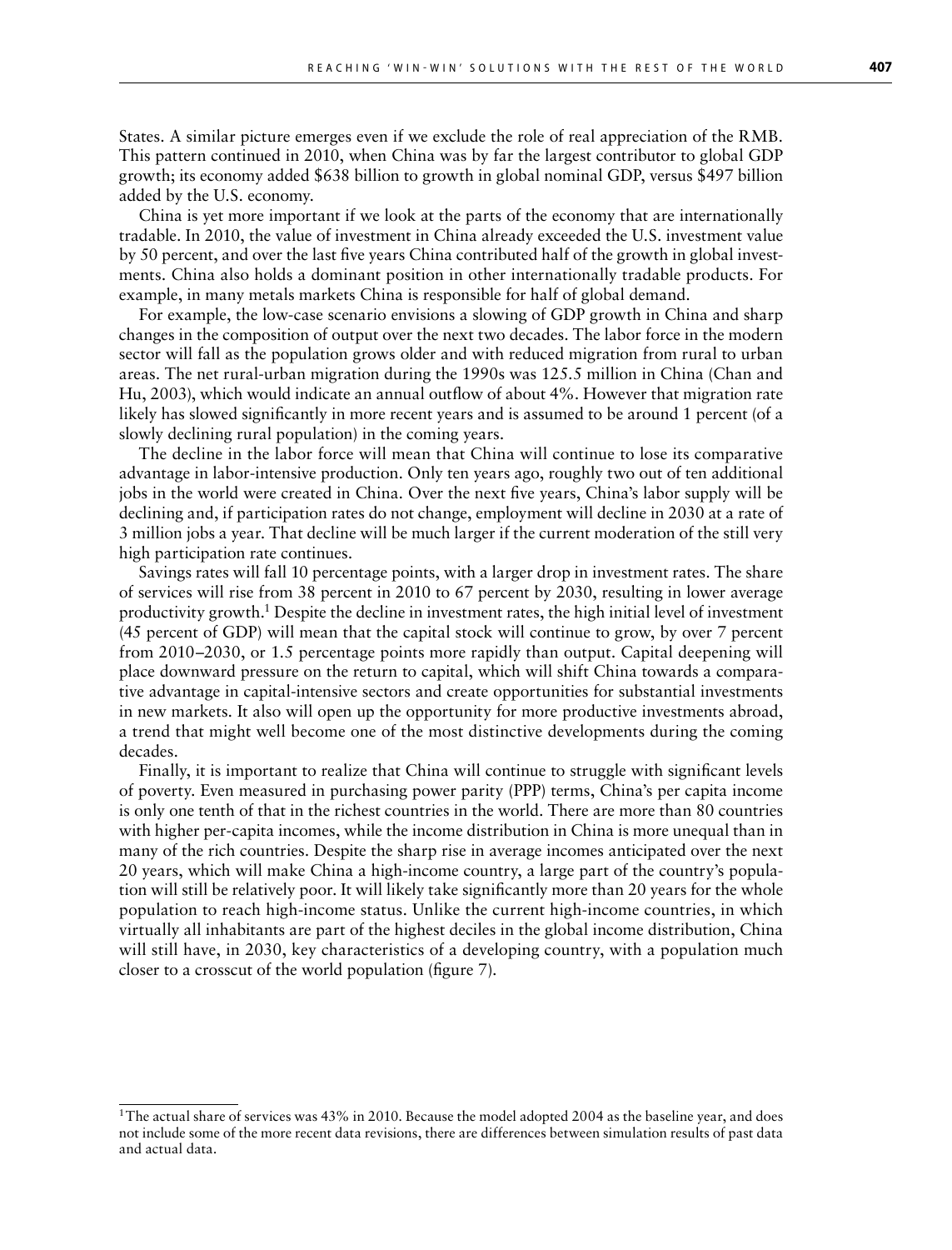

#### **Figu re 7 China's population will have more low-income people in 2030 than the US does now**

Source: World Bank calculations, based on the low-growth scenario.

In the next chapter, we consider policies that would facilitate the shift to services, more capital intensive production, and continued rapid productivity growth, focusing on outward looking policies in trade, cross-border investment, and the internationalization of the RMB.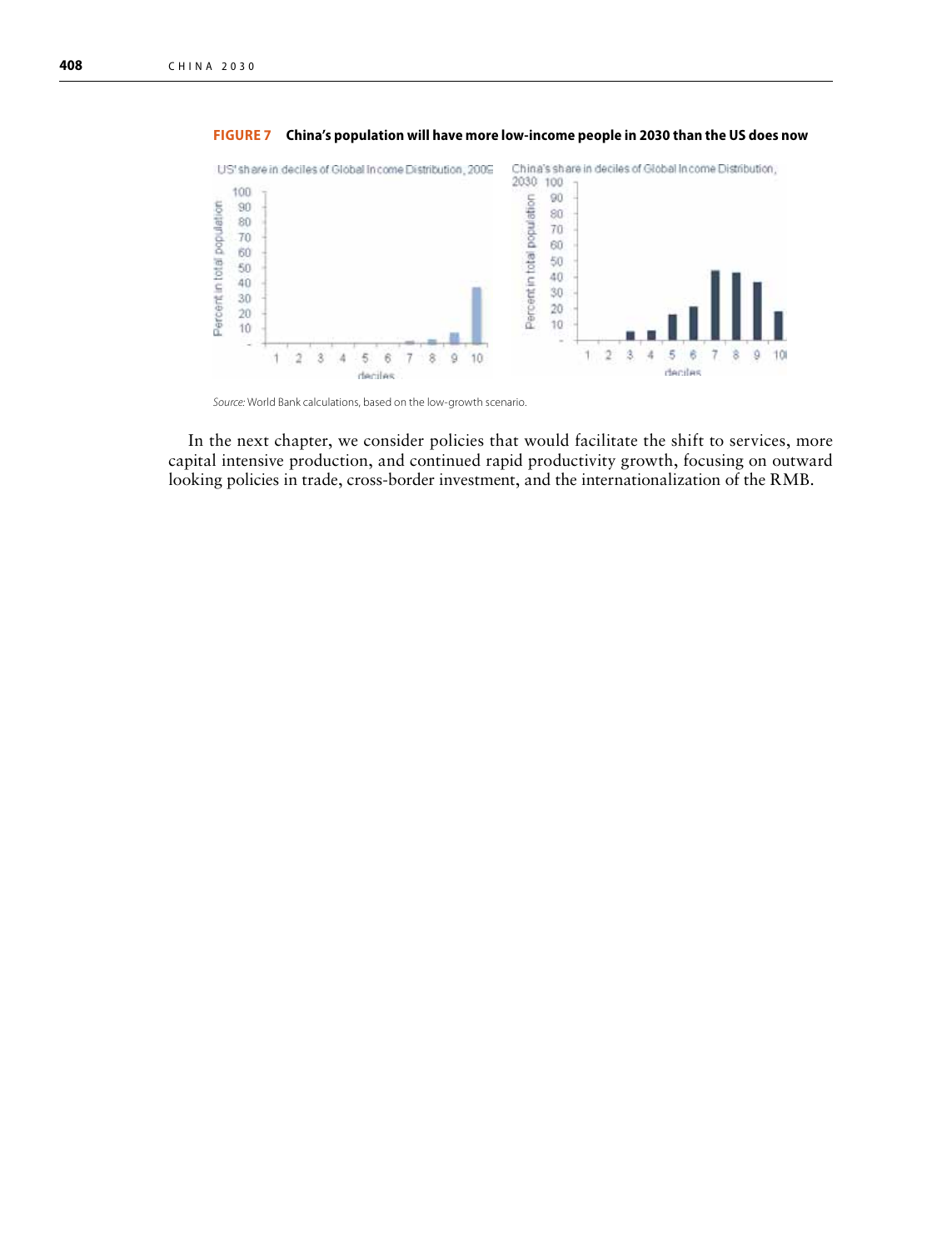## **Chapter 3 China's Integration in Global Markets**

China's economic miracle is built on the adoption of market-oriented policies and openness to the world economy. The progressive reduction in trade barriers and dismantling of many restrictions on FDI have generated great benefits in the form of access to foreign technology, increasing competition in the domestic economy, and the growth of a mammoth industrial sector built on exports. Despite this remarkable progress, pressures can be seen for a change in direction: either a slowing of efforts towards global integration or a measured withdrawal from international economic interactions. The arguments for a retreat from integration are not trivial. China's dependence on exports has increased its vulnerability to foreign protectionist measures, and the threat of such steps is apparent in the political climate, for example, in the United States. The huge export surplus is reflected in an apparently never-ending accumulation of low-interest and potentially risky foreign assets. The United States-generated financial crisis posed a severe threat to stability. While massive stimulus policies maintained growth, they also engendered a risky increase in bank lending and local government debt that may yet have to be addressed. Looking at the risks of international economic relations over the past few years, it is not difficult to understand calls for a retreat from global integration.

We argue, however, that this view is shortsighted. China has the opportunity by the end of the next two decades to join the ranks of high-income countries, to substantially eliminate absolute poverty, and to become the world's largest economic power. The country cannot achieve these goals by looking inward. Instead, China needs to embrace further steps toward global integration to improve the competitiveness of its economy and sustain increases in living standards. Using its capital surplus to invest in foreign markets, increasing exports of more sophisticated goods, encouraging domestic competition in services sectors, and deepening the financial sector through the participation of foreign financial institutions will enable China to avoid the "middle-income trap" and continue its development.

It is important to emphasize that these reforms are essential to achieve broad-based development, regardless of the particular specialization of production that China may adopt over the next two decades. For example, an efficient financial system and world-class business services generate broad economic benefits, but they are in particular necessary to support the production and trade of sophisticated manufactured products. Thus emphasizing services does not mean the neglect of manufactures production, but rather a choice for technological progress and continued upgrading in all sectors through integration in the global economy.

This is a vision of how China should look in 2030. The transition to a more globally integrated economy and, in particular, the opening to capital flows transactions needs to be accomplished at a pace consistent with the strengthening of Chinese institutions required to ensure stability. We do not recommend that the government dismantle all of its controls on economic activity in the interest of promoting efficiency. Instead, we would set a goal over the next two decades of transitioning to an open financial system, a flexible exchange rate, limited controls over FDI transactions, and a services sector that can compete with the world's best. There are risks in this transition, but these policies promise to support a prosperous society for the next generation.

## **Trade2**

Those arguing for a retreat from global integration point to the threat of protectionism against China's exports. And it is true that as China's exports further penetrate foreign markets, increasing market shares in China's traditional products and competing in higher value added segments, protectionism against imports from China may increase. Already China faces higher than average protectionist barriers. But the policy response that is consistent with long-term development is to seek to strengthen the world's open trading system built on multilateralism.

<sup>2</sup>Most of this section is based on Mattoo and Subramanian (forthcoming).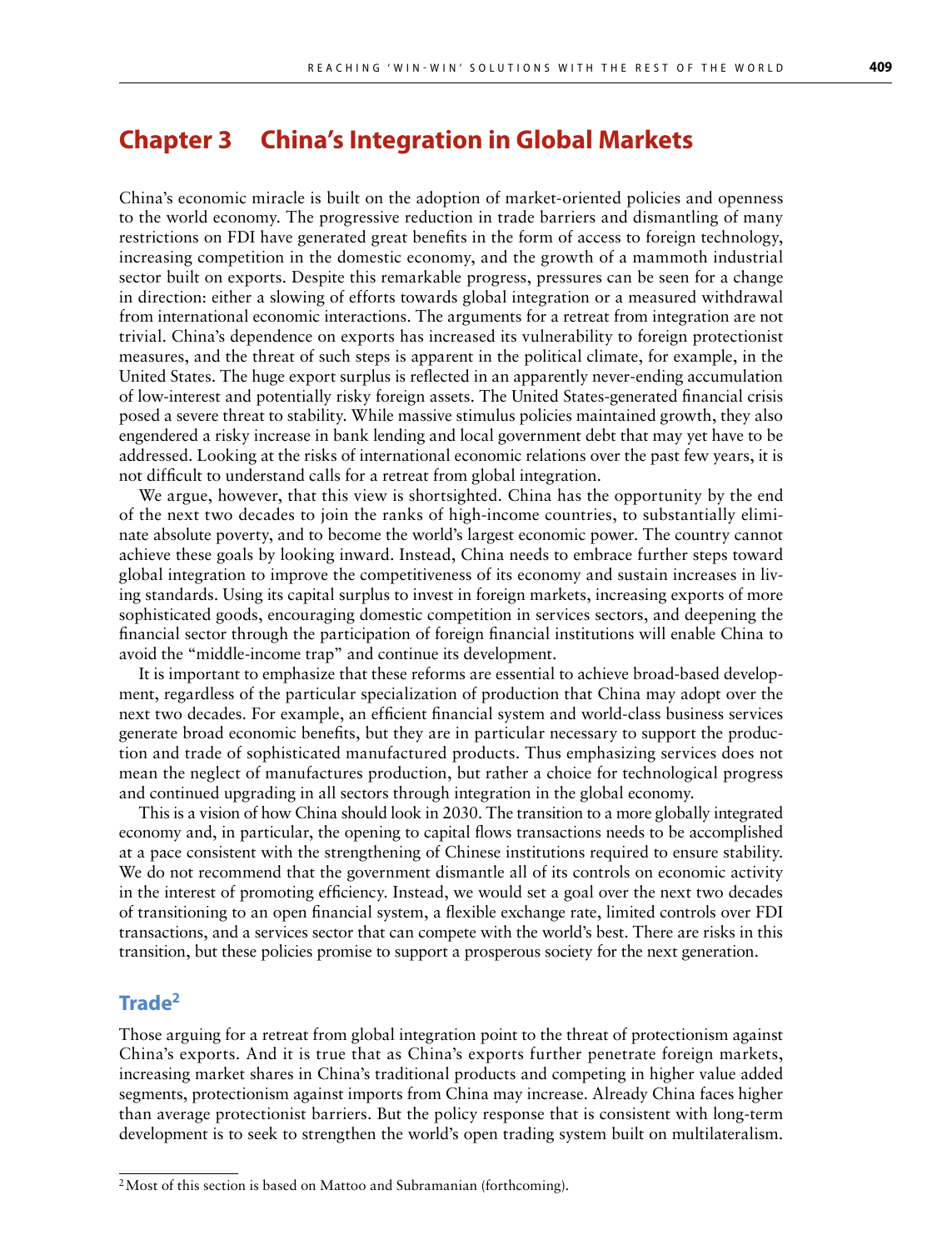At the same time, China should advance its own agenda in future negotiations, which could include reducing barriers to trade in services, seeking regional partners to achieve deeper integration, strengthening WTO disciplines to require "open regionalism", and limiting the use of export restrictions at times of rising food prices.

#### **Rapid export growth has dramatically increased China's share of global manufactures**

China's exports have risen by 17 percent per year (in dollar terms) over the past two decades, transforming the country into the world's largest exporter of goods and dramatically increasing the country's presence in global markets, particularly of manufactures. China's share of world manufactures trade doubled during the last decade, and China is now among the largest sources of manufactured exports in the major markets, accounting for 35 percent of manufacturing imports in Japan, 30 percent in the European Union and slightly over 25 percent in the United States (figure 8). China's exports are particularly significant in markets with the highest tariff levels (figure 9), indicating that China is exporting to markets that are politically sensitive and likely to be the source of trade frictions.





*Source:* UN COMTRADE database.



#### **Fig ure 9 China's share in imports of 10 most protected sectors in 10 largest importers has increased**

*Note:* Sectors defined at the Harmonized Schedule (HS) 2-digit level of aggregation in 2009. *Source:* UN COMTRADE database (trade data) and UNCTAD TRAINS database (tariff data).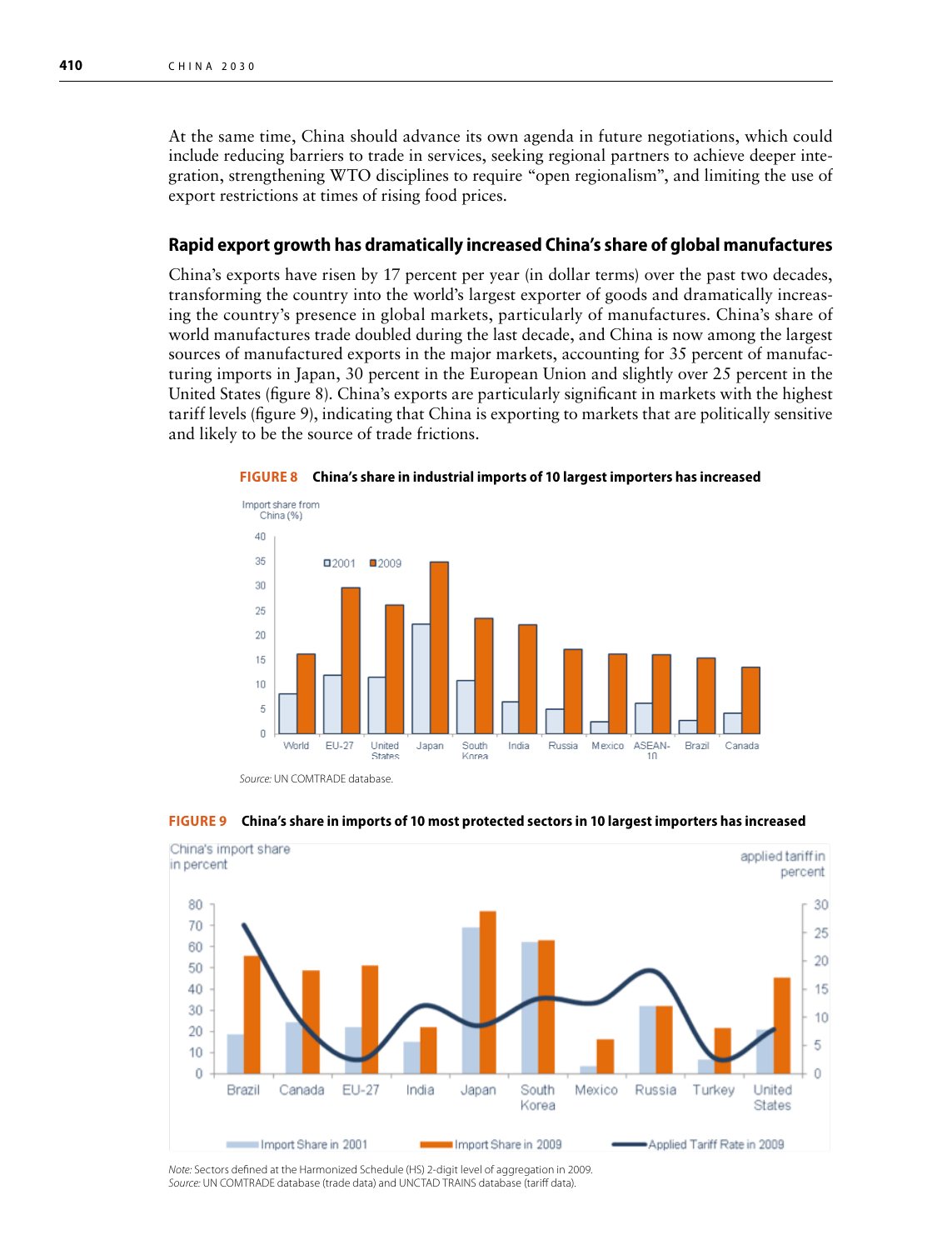China has seen a substantial widening of its trade surplus in industrial goods with all of its major trading partners, with the exception of South Korea and Japan. For example, China's manufacturing trade surplus with both the United States and the European Union has increased over three times to \$200 billion and \$250 billion, respectively (figure 10a). China's trade surplus on manufactures with other large emerging-market countries has also increased sharply (figure 10b).



#### **Fig ure 10a China has a large trade surplus in industrial goods with the United States and European Union**

*Source:* UN COMTRADE database.



#### **FIGURE 10B** China has a large trade surplus in industrial goods with major trading partners

*Source:* UN COMTRADE database.

These bilateral surpluses are sometimes seen as signs of imbalances and can trigger protectionist responses. However, bilateral trade balances with individual countries provide no information on overall balance of payments pressures, and provide at best an incomplete picture of bilateral trade patterns. China is a major exporter of manufactures and importer of natural resources, so that surpluses in manufactures trade may be (partly) balanced by deficits in natural resources trade. The pattern of trade with China also differs in part based on geographical proximity and economic capabilities. Close by and relatively industrialized East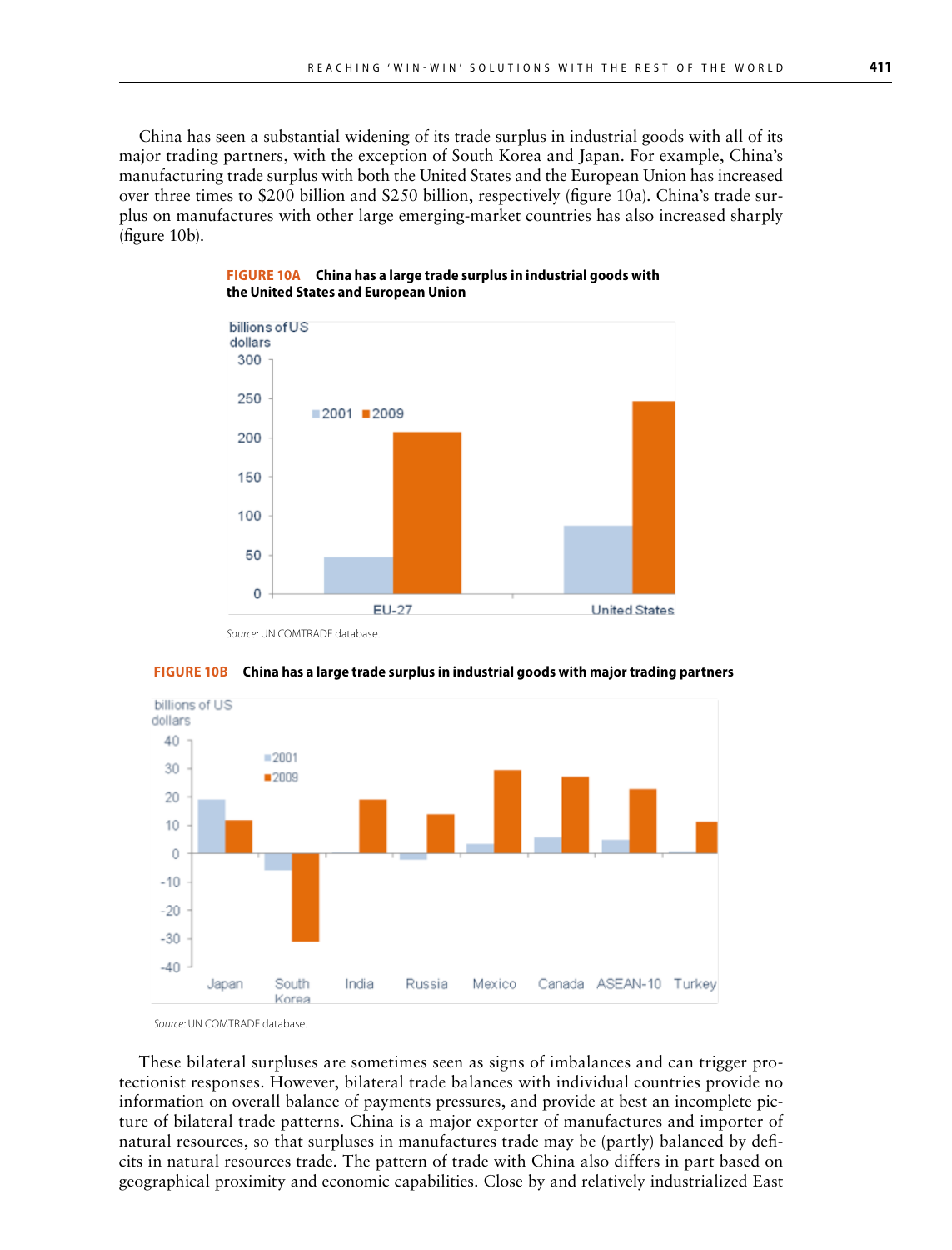Asia is becoming part of a manufacturing network with China, where these countries export manufactured products to China, some of them inputs to goods that are assembled in China and then shipped to advanced countries. While the share of manufactures in developing East Asia's exports to China has remained at about a third since 1990, the share of parts and components has risen from about 10 percent in 1990 to almost half in 2010 (table 2). Over the same period the share of manufactures in the exports to China of distant and less industrialized Sub-Saharan Africa fell slightly, while the share of raw materials rose from two-thirds to almost 90 percent.

It is likely that China's trade surplus in manufactures will decline over time. Domestic production should shift towards services to meet the growing demand from consumers with rising incomes. This shift will require increased manufactured imports and will draw resources away from industrial production.

|                           | 1990 | 2010 |
|---------------------------|------|------|
| Developing East Asia      |      |      |
| <b>Final manufactures</b> | 33   | 33   |
| Parts & components        | 10   | 47   |
| Raw materials             | 35   | 16   |
| Sub-Saharan Africa        |      |      |
| <b>Final manufactures</b> | 7    | 5    |
| Parts & components        | 8    | n    |
| Raw materials             |      |      |

#### **Table 2 China's trade with developing East Asia differs from that of Sub-Saharan Africa**  (share of exports to China, percent)

*Note:* Export categories exclude some products. *Source:* UN Comtrade database.

### **China's exports have met increased protectionist barriers**

China was the target of 15 percent of the antidumping actions initiated by the 10 economies that accounted for 79 percent of new antidumping investigations during 1995–2001, while China accounted for only 4 percent of these countries' imports (Bown 2007). Discriminatory practices increased after China's WTO accession, as the share of developing-country antidumping actions against China (as a share of their total actions) increased from 19 percent in 2002 to 34 percent in 2009. The corresponding figures for industrial countries were 11 and 27 percent, respectively.<sup>3</sup>

The current threat from protectionism should not be overstated, as the share of China's exports subject to quantitative restrictions or WTO processes does not appear to be large. In 2009, for example, 2.6 percent of China's exports to developing countries and 1.6 percent of its exports to developed countries were subject to antidumping (Bown 2010). Recourse to this instrument will become more difficult when China attains market economy status in 2016. Moreover, the product-specific transitional safeguards that were negotiated at the time of China's WTO accession are due to expire in 2013. But tensions over trade and disputes concerning exchange rate parities indicate the potential for increased protectionism in the future.

<sup>3</sup>Anti-dumping is hardly the only mechanism used to discriminate against China's exports. Others include the Transitional Product-Specific Safeguard Mechanism (a unique feature of China's WTO accession that allowed importers to invoke safeguards against China through 2014, with less evidentiary requirements than under the normal safeguards regime), the traditional safeguards regime, voluntary export restraints (particularly as a result of US and EU investigations of China textile and apparel exports, and despite the banning of voluntary export restraints under the WTO Agreement on Safeguards), and countervailing measures under anti-subsidy policies (Bown, 2007).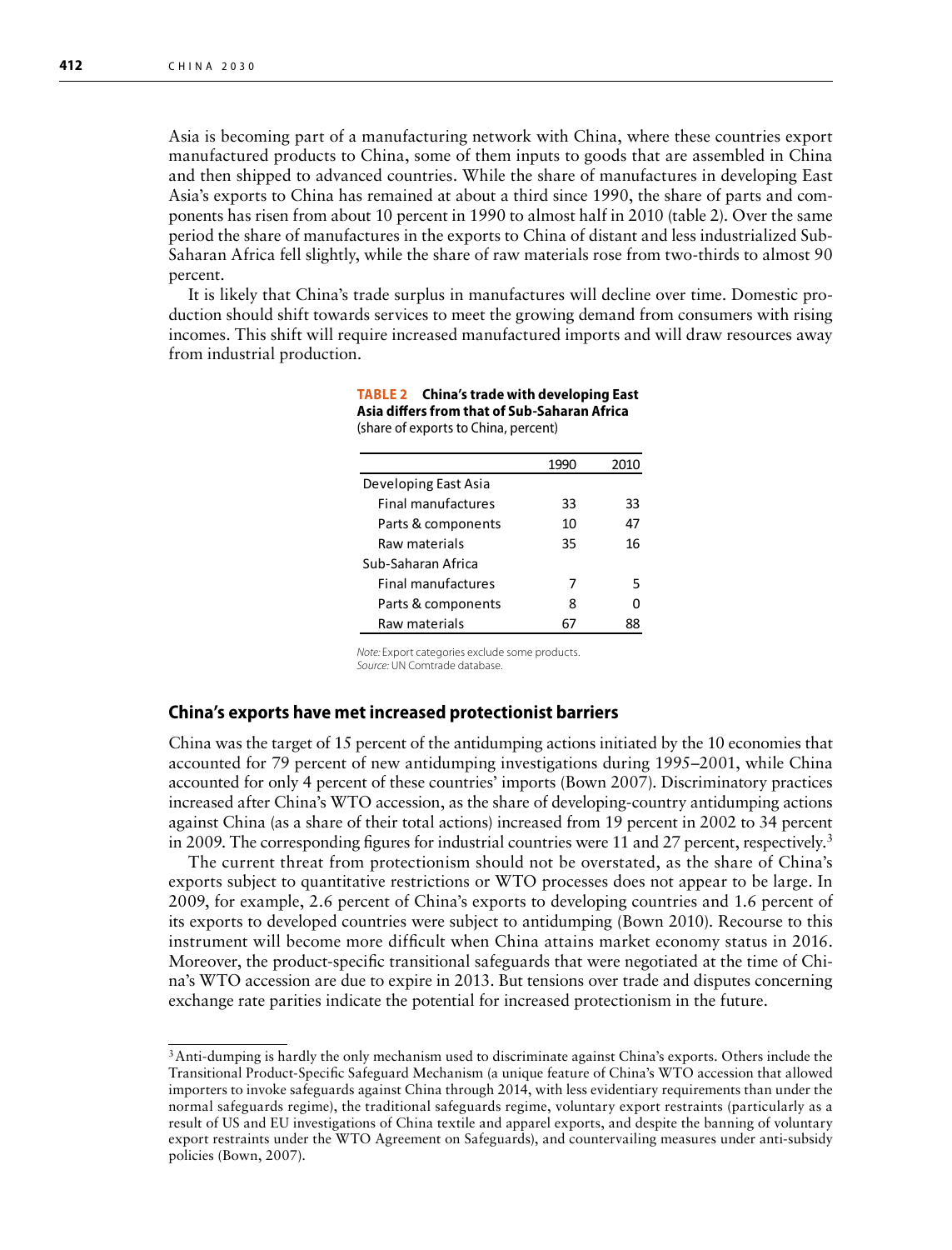## **Protectionism may rise as China's exports continue to expand and move into new markets**

China's exports are expected to rise by 6 percent per year from 2010–2030, a more moderate rate than in the past two decades but still representing some increase in penetration in the country's traditional export markets. In addition, continued rapid growth in incomes will drive rising wage levels and exchange rate appreciation, somewhat reducing China's competitive advantage in labor-intensive goods compared to lower-wage economies. Thus, as outlined in the global scenarios described in chapter 2, Chinese firms will need to move into the production and export of more capital- and knowledge-intensive goods and services. The need to absorb the technology, business management practices, and market knowledge required for this transition is an important reason why continued openness is essential to China's development.

China is so large, and the pace of its growth so rapid, that expanding into new markets is likely to elicit protectionist responses, from both the high-income countries that traditionally have dominated these markets and from other rapidly-growing emerging economies who wish to promote domestic production. All of these countries have a great deal invested in an open international trade regime. Nevertheless, China should be prepared for actions that are designed to limit competition, whether compliant with WTO rules or not. A useful historical parallel is the pressure that Japan faced during the 1980s to limit exports to the United States (box 1). This experience underlines the importance of supporting outward foreign investment as a means of exploiting market opportunities in the face of protectionism, apart from the obvious advantages for Chinese firms if they internationalize.

#### **Box 1 The Japanese experience with voluntary export restraints**

Episodes of agreements between the United States and Japan to restrain the latter's exports occurred in textiles in the late 1930s and 1950s, in automobiles in the early 1980s, and in steel in the mid-1980s. While 'voluntary' export restraints were far from trivial (according to one study covering 32 percent of Japanese exports to the United States in  $1984$ ,<sup>4</sup> their economic impact on Japanese firms (although perhaps not on Japanese employment) was limited. The automobile export restraint was defined in terms of the number of cars, so that firms sold higher-value (and more profitable) cars to the United States than before the export restraints. Firms also could circumvent the export restraints by opening plants in the United States. Japanese FDI into the US auto sector increased from \$200 million in 1980 (before the export restraints) to \$850.8 million in 1986, and by the early nineties, Japanese brands accounted for some 30 percent of the US auto market, up from 21 percent in 1981. Japanese firms also exported from third countries not covered by the export restraint. Similarly, when the United States and major steel exporters (Japan and Europe) agreed on voluntary export restraints, steel was exported from the restrained countries to the non-restrained countries, and then underwent some further fabrication and was later on exported to the U.S market.<sup>a</sup>

a. Carbaugh, R. and Wassink, D. 1991. Steel Voluntary Restraint Agreements and Steel-Using Industries. Journal of World Trade, vol. 25 Issue 4.

## **China should meet the protectionist threat by seeking deeper integration with regional partners, supporting multilateral trade negotiations and open regionalism**

China's response to the threat of rising protectionism should be anchored on support for an open trading system based on multilateral agreements. It is important to remember that China

<sup>4</sup>This is the share of existing products covered by export restraints. The share of potential exports (if the restraints did not exist) would be higher.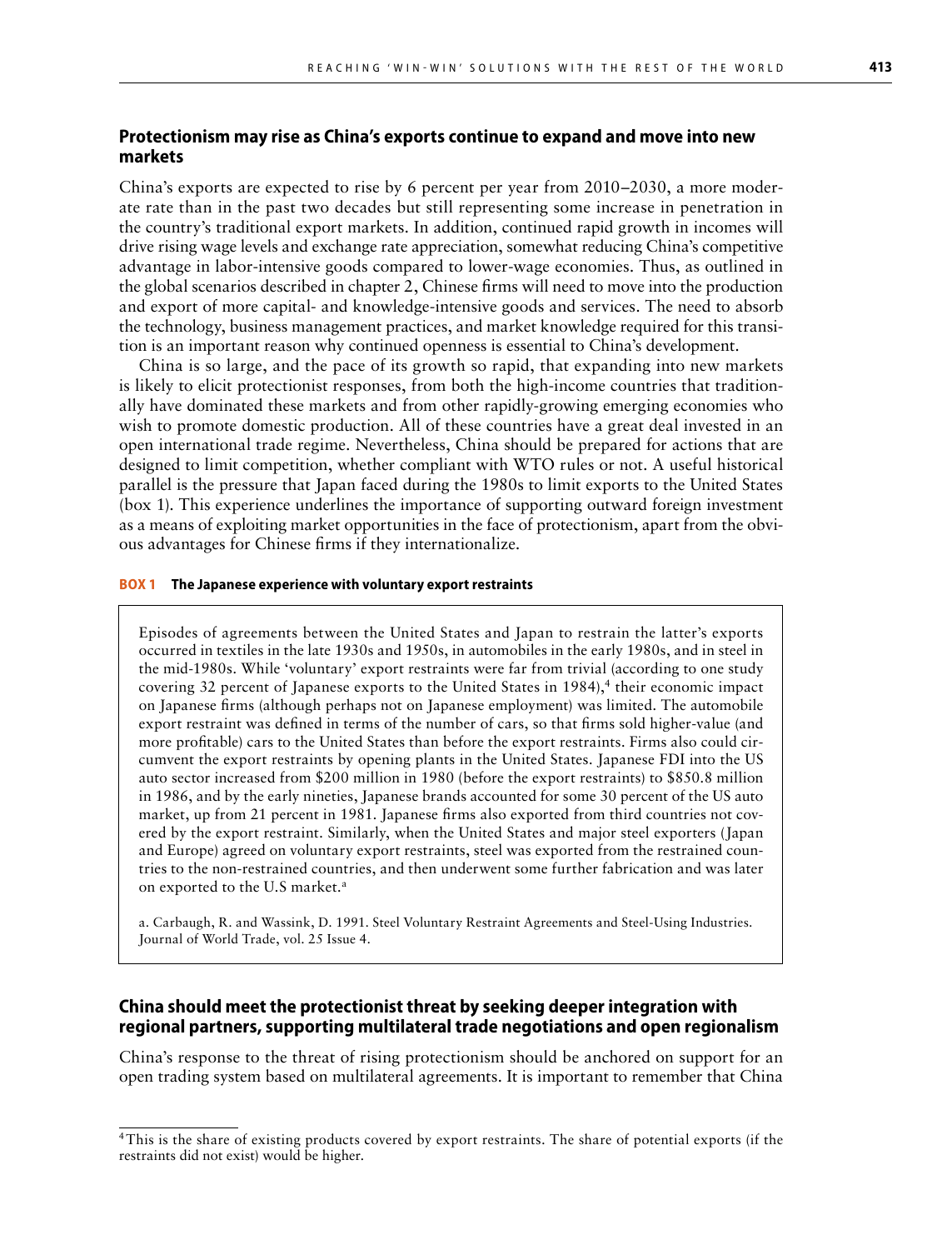remains an extremely open economy, particularly given its large size (for example, in 2009 China's total trade in goods and services equaled 49 percent of GDP, compared to 25 percent in the United States). Thus continuing to pursue international agreements to preserve and further open markets should be a cornerstone of China's trade policies going forward.

China faces relatively high tariff rates in many of its export markets. Therefore, in further multilateral negotiations the government should push for proportionally larger reductions in relatively higher tariff levels, rather than across the board tariff reductions.

Preferential agreements may ultimately present a greater challenge to China's market access than MFN tariff levels. The number of preferential agreements has increased from about 70 in 1990 to almost 300 today. About half of the exports of the 30 largest exporting countries, including China, go to partners with whom the country has some sort of preferential agreement. This overstates the impact of agreements on trade flows, as only 16 percent of trade actually takes place on preferential terms  $(WTO, 2011)$ .<sup>5</sup> Nevertheless, preferential agreements are of particularly concern for China, for two reasons.

First, China gains only limited benefits in the form of increased access through preferential agreements. Only about 6 percent of its exports enjoy preferential access—which is significantly below the world average, and low compared to other large traders, such as the European Union (13 percent), United States (22 percent), India (26 percent) and Brazil (15 percent). Moreover, China's non-preferential exports are somewhat disadvantaged compared to other major exporters. For most countries/blocs, including the European Union, United States, India and Brazil, only about 4 percent of non-preferential exports face MFN tariffs greater than 10 percent, but for China the proportion is twice as high.

Second, in the future preferential agreements in services may have a more exclusionary impact. Today, preferential agreements in services tend to cover more sectors and include greater legal commitments to openness than under the General Agreement on Trade in Services (Marchetti and Roy 2009). However, these commitments tend to be weaker than existing policies, and thus have had little role in opening markets.<sup>6</sup> Even in the rare cases where preferential agreements have induced liberalization, for example in Costa Rica's elimination of its telecommunications monopoly, the new policies are at least in principle applied on a nondiscriminatory basis. Thus the cost of exclusion today from a preferential agreement in services is not worse access but less secure access, because these agreements involve not more liberalization but wider and deeper bindings.

In the future, however, any deepening of preferential agreements in services could create significant discrimination against outsiders because MFN levels of protection are significant and there is considerable scope for the preferential recognition of standards, licensing and qualification requirements. Strong exclusionary effects could also arise from "deeper integration" along other dimensions: preferential agreements increasingly have provisions on investment protection, intellectual property rights, government procurement, competition policy, and technical barriers to trade. A discriminatory tariff may matter less than the selective recognition of product safety standards or selective access to government procurement markets.

The government should pursue a two-track strategy to confront the potentially adverse impact of regional trade agreements. On one hand, on the basis of abiding by and protecting multilateral agreements, China should make efforts to push for the further opening of markets through multilateral organizations as a prime policy objective, and proactively push ahead with

<sup>&</sup>lt;sup>5</sup>Over one half of trade is already subject to zero MFN rates where there is no room for preferences; and many products with high tariffs (e.g. in agriculture) are excluded from preferential agreements, so that trade still occurs at MFN rates.

 $6$ For example, India has committed to allowing maximum foreign ownership of 25 percent in basic telecommunications under the GATS and 49 percent in some of its preferential agreements, but in practice it already allows 74 percent.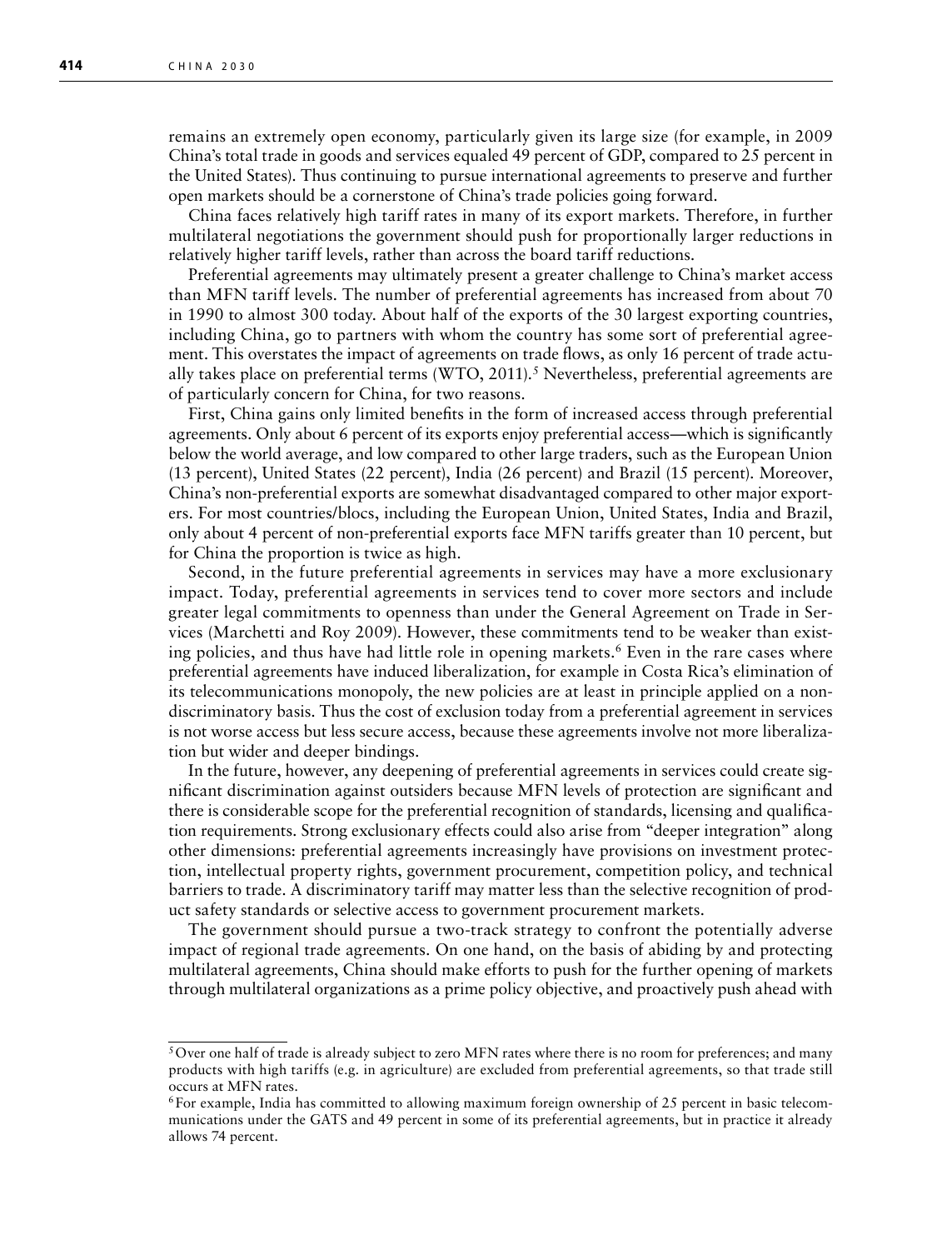the negotiations on its accession to the WTO government procurement agreement as part of its effort to improve procurement procedures, enhance transparency, reduce costs and enhance quality in government purchases. On the other hand, China should proactively participate in regional trade arrangements and, where possible, greatly advocate "open regionalism", which requires that tariff levels agreed among regional partners be offered to other non-member countries on an MFN basis.

## **Further liberalization of services and joining the government procurement agreement could boost export opportunities**

In the context of joining the WTO, China committed to one of the most rapid programs of services market-opening ever seen. Over 2001–2008, many restrictions on banking, telecommunications, transport, retail and a range of business services were phased out. Nevertheless, China's services sector policies remain more restrictive than in many developing countries and much more so than in the high income countries, in all sectors except transport.7 Easing remaining restrictions could provide the reciprocity required to open foreign markets, as well as improve efficiency in the Chinese economy (see box 2).

International commitments could encourage both increased market access and improved domestic efficiency in government procurement, which represents well over 20 percent of China's economy. A recent study by the European Union Chamber of Commerce of foreigninvested enterprises (FIEs) competing in China's public procurement markets found that the regulatory framework governing this enormous and increasing amount of economic activity is fragmented, inconsistent and unevenly implemented. The WTO's Trade Policy Review on China also finds that "China continues to face challenges in implementing a consistent and transparent approach to procurement across all levels of government."8

China has applied for accession to the WTO's government procurement agreement. Establishing the transparent and reliable procurement procedures necessary to gain access could enormously increase the efficiency of government operations.<sup>9</sup> Joining the agreement would also open potentially huge markets for Chinese firms. The total size of government procurement markets of the current and possible future accession candidates to the Agreement is between \$2.3 and \$3 trillion annually, while the portion of these government procurement markets that is likely to be covered by the GPA is in the range of \$380 to \$970 billion annually (Anderson et al, 2011).

#### **Improving commodity security**

Multilateral negotiations may also be a useful forum for improving China's assured access to food imports. China is increasingly dependent on imported food. Already, China accounts for 54 percent of world imports of soya beans, and 98 percent of its imports come from just three countries—United States, Brazil and Argentina. Considerable potential remains for increasing global food production (World Bank 2009), and prolonged food shortages are likely to be localized rather than affecting the global economy as a whole. However, short-term supply

<sup>&</sup>lt;sup>7</sup>Restrictions of foreign firms in banking are to ensure that they are not used to evade capital controls, insurance remains closed in many respects, majority foreign ownership is prohibited in some sectors (e.g. telecommunications, air transport), and provision of domestic legal services is restricted.

<sup>8</sup>WTO Trade Policy Review, China. Chapter 3, page 41, paragraph 70. WTO Document WT/TPR/S/230, World Trade Organization, 4 June 2010.

<sup>9</sup>To join the procurement agreement, countries must (for the transactions covered) eliminate discrimination against foreign suppliers, enhance ex-ante transparency (advertising for bids for all procurements above a given threshold) and ex-post transparency (explain why suppliers were chosen), and establish procedures to review complaints.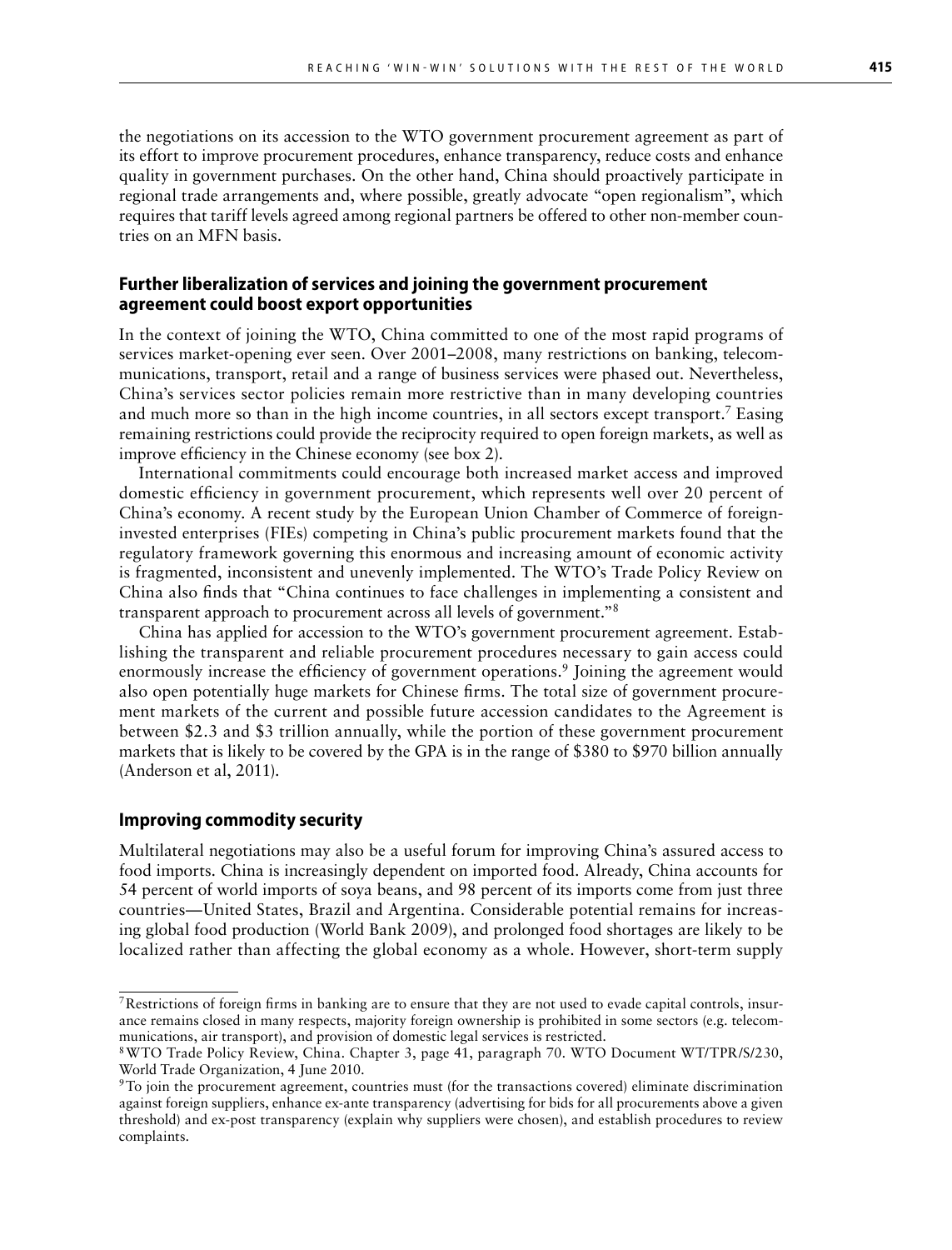disruptions and demand-driven price spikes are still possible, due to rising demand from increased incomes in developing counties, volatile fuel prices, and climate-change induced pressure on agricultural supplies. Multilateral disciplines could be useful in limiting export restrictions that tend to exacerbate price hikes. In the recent crisis, 18 developing countries imposed some form of export restrictions (World Bank 2008). Each country is trying to keep domestic supplies high on the grounds of food security. But, as more countries implement export controls, global supply contracts, pushing prices up further and impairing global food security.

There are few restrictions on the use of export taxes in the WTO and the disciplines on export restrictions are incomplete. Article XI of the General Agreement on Tariffs and Trade (GATT) does prohibit quantitative restrictions on exports, but its paragraph 2(a) permits temporary restrictions in order to prevent critical shortages of food or other goods.10 To ensure continued access to critical foodstuffs, the government should consider pressing for a more multilateral approach to dealing with temporary shortages. This could involve requiring countries to justify export restrictions in terms of relieving critical domestic shortages, and provision for consultations between importing and exporting countries at times of scarcity. While governments are unlikely to forego trade restrictions in the face of sharp increases in prices that endanger the welfare of its population, assuring that such measures are only undertaken when essential would provide greater assurance to importers that they can rely on the world trading system, rather than bilateral deals, to supply food at times of scarcity.

Similar considerations apply to China's participation in global trade in raw materials. Ensuring a reliable supply of raw materials will be an important element of China's trade strategy over the next two decades. China is a significant producer of several metals that are critical to production, and also has large reserves of oil. Nevertheless, the high commodity-intensity of production and rapid growth of China's huge economy has made the country a significant presence in global trade in these commodities. China accounts for a quarter or more of world imports of most of the main metals and is a major energy consumer (Coxhead and Jayasuriya 2010). For example, in 2009 China produced half the world's supply of coking coal but still accounted for 17 percent of global imports. China also produced 15 percent of global iron ore but consumed more than half of global production and accounted for more than two-thirds of total imports (Christie and others 2011).

Current efforts to secure the supply of commodities include restrictions on export of selected minerals (e.g. coke, antimony, bauxite, magnesium carbonate, molybdenum, silicon carbide, tin and tungsten), limits on foreign exploration and mining (Organization for Economic Cooperation and Development 2011), investment in commodity producing activities abroad, long-term contracts with suppliers, and loans to energy-producing nations where minerals are used as collateral for eventual repayment. The combination of the dramatic increase in China's demand for raw materials and efforts to secure foreign sources of supply has raised foreign alarms about the country's efforts to monopolize access to minerals (for example, see Brightbill and others 2008) and calls for restrictions on Chinese minerals investments in some producing nations.11 These views are gaining some public hearing, despite the fact that Chinese firms' investments in raw material production differ little from efforts at vertical integration by Western multinationals and China's share of global mining mergers and acquisitions (M&A) remains small.<sup>12</sup>

 $10$ This exception appears to have been interpreted relatively broadly in justifying the application or threat of export barriers, in cases such as the US proposal for an export ban on soybeans in 1973. Article 12 of the WTO Agreement on Agriculture requires that developed members and net-exporting developing-country members introducing export restrictions under this provision take into account the implications for importing members' food security, and notify the Committee on Agriculture, preferably in advance. However, this has rarely been done; it appears that the most recent notification is from Hungary in 1997 (Gamberoni and Newfarmer, 2008). <sup>11</sup> See, for example, http://schumer.senate.gov/Newsroom/record.cfm?id=331896&&year=2011&

<sup>12</sup> In 2010, only 6 percent of buyers in global mining M&A deals were Chinese, and few Chinese buyers have secured controlling stakes in global mining corporations (Price Waterhouse Coopers 2011).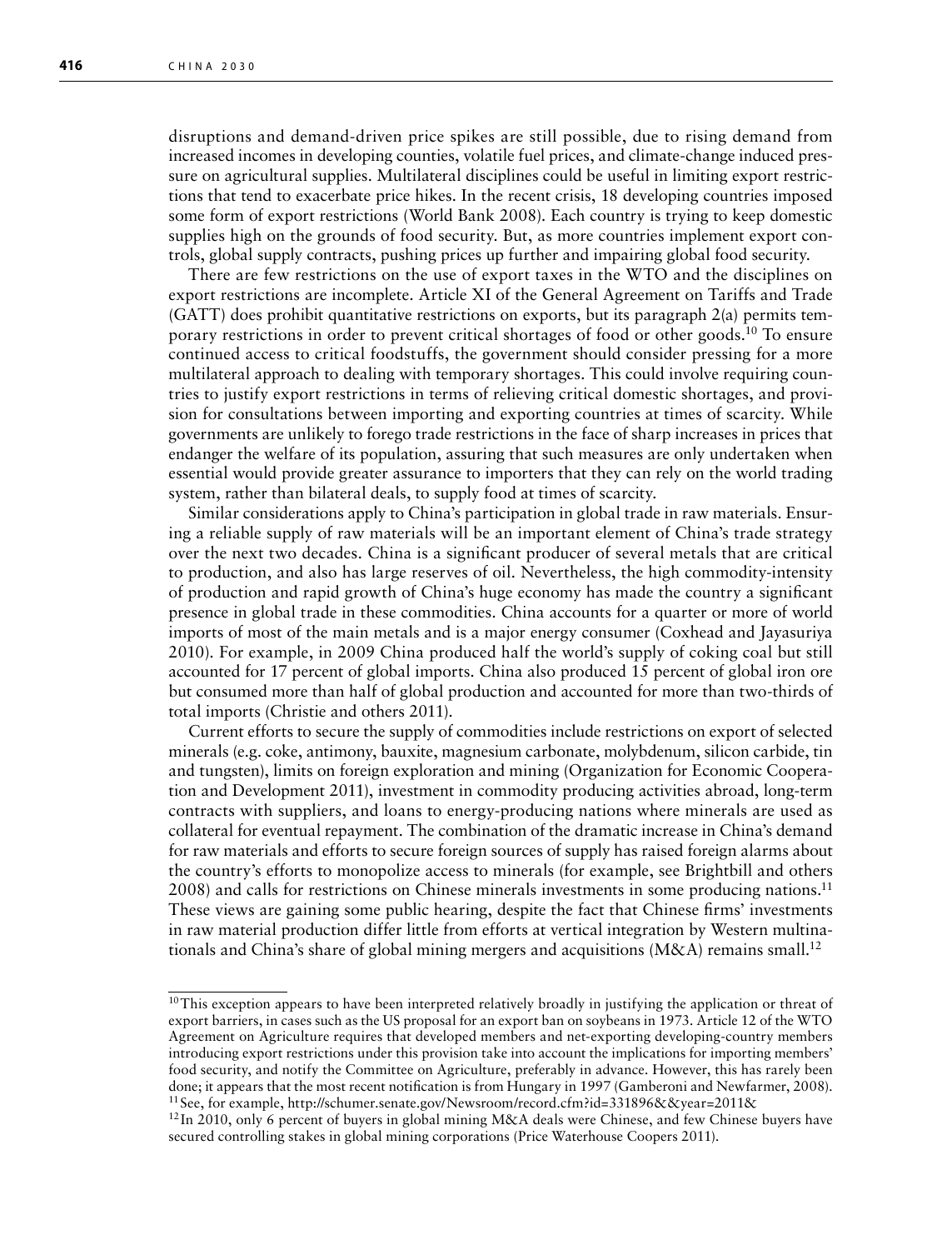Continued efforts by Chinese firms to gain reliable access to raw materials seem rational from China's perspective and to the extent that these efforts lead to increased global supply they can also benefit other countries. However, a segmentation of the global market for commodities should be avoided. If major consuming nations have fixed, long-term contracts that tie up a large share of global production, shocks to the system (for example, increased demand due to changes in technology or supply interruptions due to political instability or natural disasters) could only be accommodated by changes in the share of global production that is not subject to such contracts. This would prevent the right price signals in the controlled parts of the markets and would introduce tremendous volatility in the free part of the market. The resulting substantial differences in prices with the more controlled parts of the market would ultimately be arbitraged and could trigger smuggling or the breaking of contracts, thus imposing increased volatility on the market in general. Such a system is not in China's long-term interest and the government should help ensure that globally investment and consumption decisions remain responsive to the right pricing signals. Thus while attempts to secure access make sense from an individual country perspective, the world as a whole (and given its huge presence in the market, China in particular) will benefit from maintaining an open trading system for raw materials.

## **Foreign Direct Investment**

China has adopted FDI-friendly policies since 1980, beginning with permitting FDI in Special Economic Zones but steadily broadening to the rest of the nation. As a result, China is now host of almost 700 thousand foreign invested companies (FIC) with accumulated foreign investment of \$1.05 trillion. FICs account for 22% of tax revenue, 28% of industrial valueadded, 55% of exports, 69% of the trade surplus and 50% of technology imports. FDI has enabled China to integrate gradually into global manufacture networks, as well as contributed to exports, employment, technology and institutional reform.

As China is becoming richer, its attractiveness to foreign investors is changing, transnational corporations (TNC) no longer invest in China merely because of low labor costs, but increasingly because of a rapidly expanding domestic market, supporting industries, excellent infrastructure, and human resources (about 7 million university graduates every year) According to a survey by DRC after the global financial crises, China's attractiveness to TNCs goes well beyond low costs. The top 5 (of 17) reasons for investing in China were given as the domestic market, infrastructure, labor cost, access of FDI and industrial clusters, in which the large market was the most important.

Following this change in the strategy of the TNC, China needs to take several steps to capitalize on the potential advantages. First, the Industrial Guidelines for FDI should be adjusted to encourage investments in emerging industries and R&D. Second, policy should be shifted from preferential incentives to improving the investment climate: ensuring a level playing field between domestic and foreign investors, improving the quality and efficiency of public services, improving human resources, and strengthening the service sectors. Third, to make full use of FDI's spillover effects of R&D. FDI's R&D should be integrated into the domestic innovation system. The government should encourage greater cooperation and exchange between foreign companies and domestic institutes and companies in human resources, information and R&D projects. Finally, the government needs to enhance international competitiveness of service sectors by means of further liberalization of FDI in services.

Even more important than these changes towards inward FDI, China can benefit from promoting outward FDI; and investments abroad will play an important role in the transition to a high-income economy. At first glance it can be difficult to understand why it is important for a poor country like China to encourage its firms to invest overseas, and it is easy for those arguing for a more inward-looking development strategy to ignore the implications for outward FDI. Indeed, openness to FDI inflows and domestic policy reforms to ensure that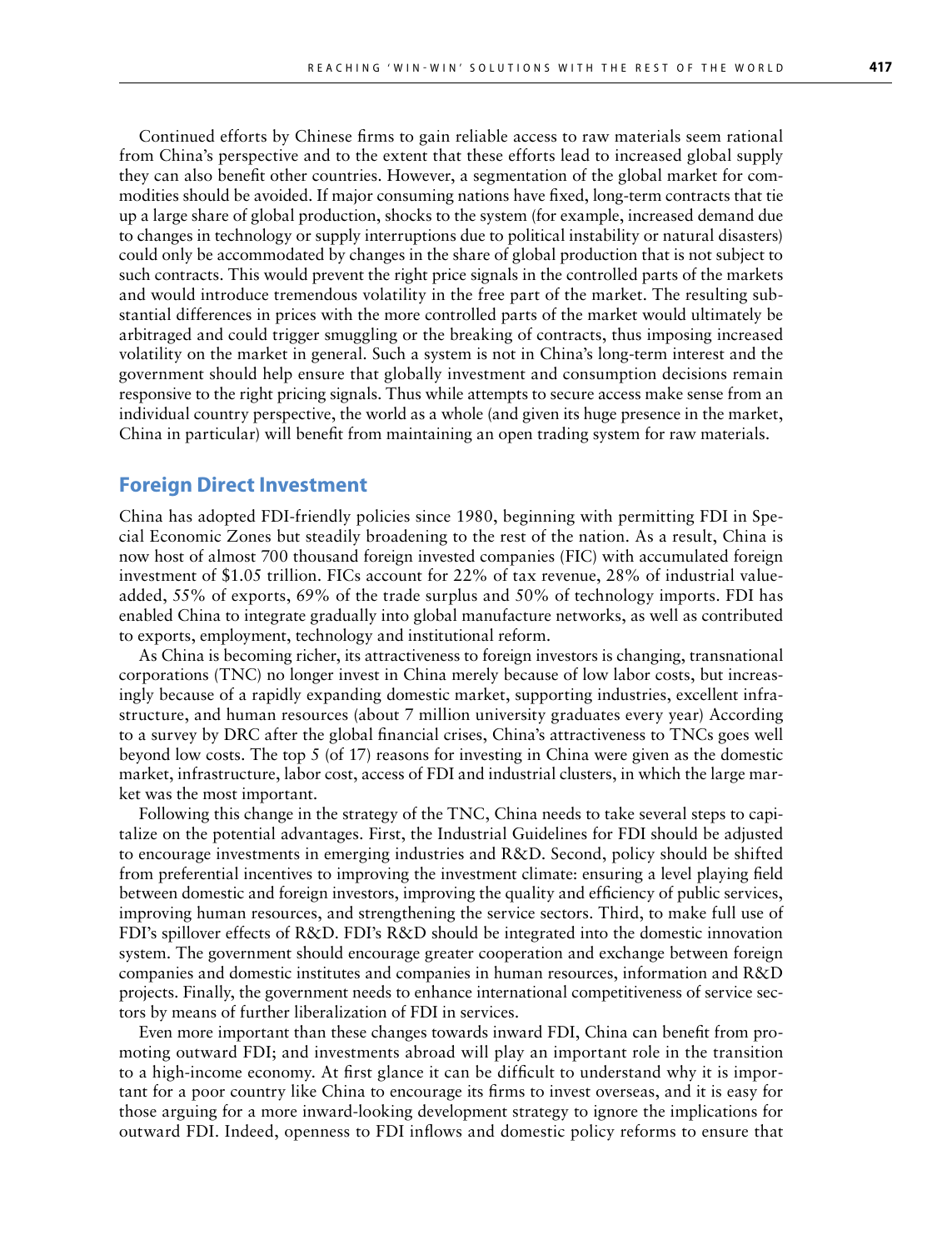technology spillovers from foreign firms can disseminate quickly to domestic firms remain an important element of China's development strategy. However, Chinese multinationals also can play an important role in the country's development, by transferring technology obtained in foreign markets and by integrating business practices and organizational approaches observed in foreign countries into domestic operations. The government should strive to strengthen legal protections for Chinese overseas investments, either through bilateral investment treaties or a multilateral agreement on investment. Achieving stronger protection for Chinese investors would require granting reciprocal concessions to foreign investors in China, implying a dismantling of most restrictions on FDI inflows and continued improvements in the autonomy of state enterprises. These policies also are in the long-term interest of China's development.

#### **FDI outflows are increasing**

FDI outflows have risen rapidly since the inauguration of the "Going Global" policies in the late 1990s, from \$1 billion in 2000 to \$44 billion in 2009. China's total FDI outflows over the period were greater than all emerging markets except Russia and Hungary (table 3). Since 2003, almost 55 percent of China's greenfield FDI and 27 percent of M&A transactions have been in the mining sector, compared to 10 percent in M&A transactions from advanced countries. (figure 11).13,14 Investment projects in services and manufactures tend to be smaller than in mining, and these two sectors were more important over this period in terms of the number of deals.

| <b>TABLE 3</b> FDI outflows by emerging markets |
|-------------------------------------------------|
| rose sharply in 2000-2009                       |

|                    | <b>FDI 2000</b> | Total 2000-2009 |
|--------------------|-----------------|-----------------|
| Russian Federation | 3               | 215             |
| Hungary            | 1               | 160             |
| China              | 1               | 159             |
| India              | 1               | 75              |
| Korea, Rep.        | 5               | 84              |
| Singapore          | 6               | 97              |
| Brazil             | 2               | 60              |
| Malaysia           | 2               | 51              |
| Mexico             | n               | 40              |

*Source:* IMF Balance of Payments database.

China's FDI outflows have increased at about the same annual rate of growth as outflows from, to take regional examples that have achieved rapid growth, Japan and Korea (beginning from the year that these countries' outflows exceeded \$1 billion), but less than Malaysia. Given China's huge size, FDI outflows could quickly rise to high levels. For example, by 2030, China's per capita GDP will exceed \$10,000. If China's FDI outflows relative to GDP equaled the level of Japan's at a similar level of income (about 0.5 percent), then China's outflows would almost double to \$75 billion.

<sup>13</sup>The data on M&A transactions may overstate the share of services, and thus understate the share of mining and manufacturing. The M&A data are reported by the acquirer. As many acquiring firms are banks acting as intermediaries, the M&A data may not accurately represent the business of the acquired firms.

<sup>14</sup>Fung and others (2009) find that proxies for natural resources do not have a significant relationship with the location of Chinese outward FDI flows. Cheung and Qian (2009) find that resource-seeking is an important motive, although China does not appear to invest in African and oil-producing countries mainly to obtain natural resources.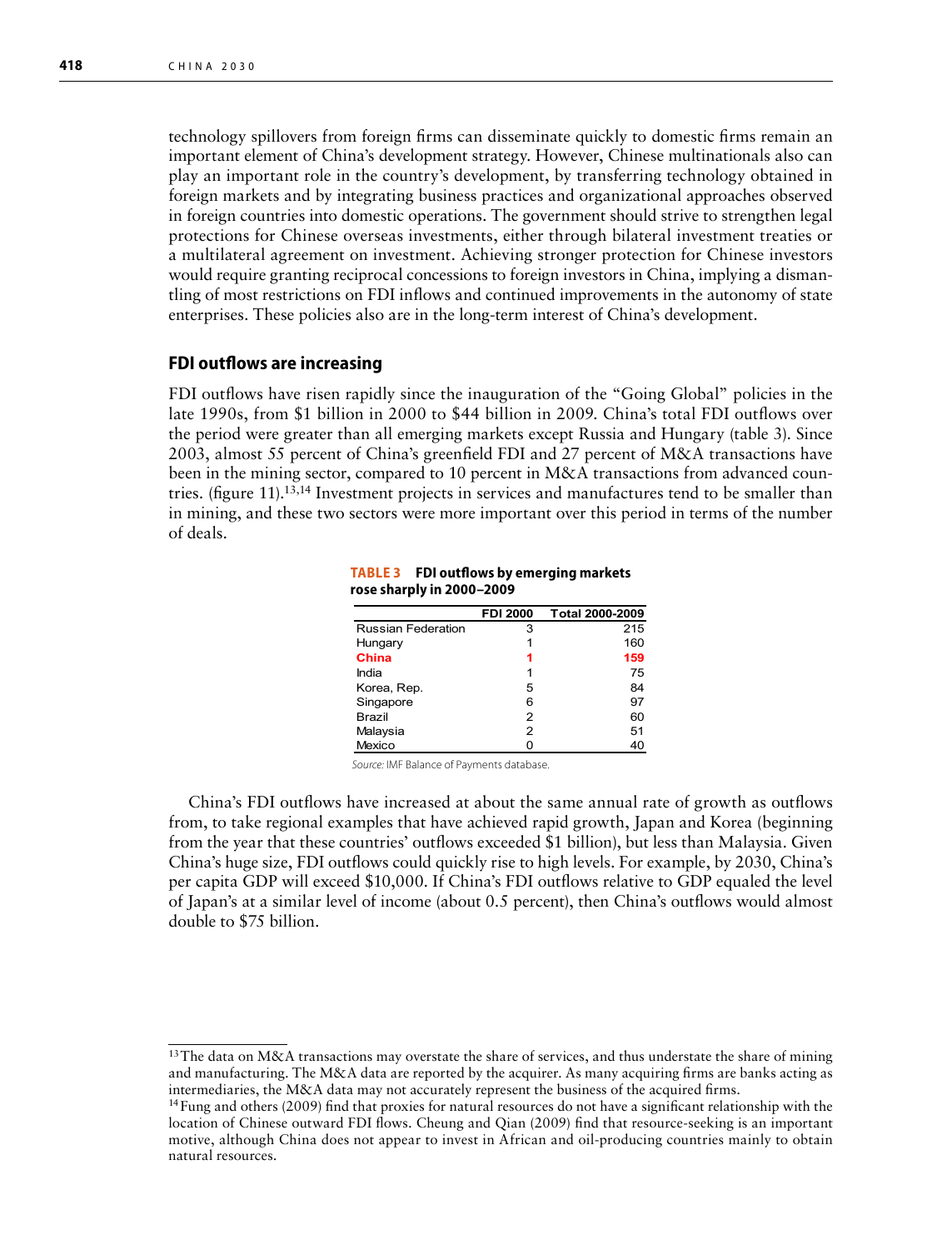

#### **Fig ure 11 China's outward FDI is directed more towards mining, compared with advanced countries' FDI** (percent)

*Sources:* For M&A data, World Bank staff estimates based on Thomson-Reuters SDC Platinum. For greenfield data, World Bank staff estimates based on FDI Markets.

## **Outward FDI can generate important benefits for Chinese firms and the country's development**

Outward FDI can play an important role in exploiting global business opportunities. China's rapid increase in incomes means that firms may need to relocate to lower-wage locations to employ their expertise and technology. Trade barriers may increase the profitability of locating production in host country markets (see above). China's multinationals can become an important source of technology, brand names, distribution networks, market contacts, and skilled workers for domestic firms. China's large stock of foreign exchange reserves are largely invested in low-return assets (such as US Treasuries), and demand for foreign exchange by firms to invest abroad represents some diversification, from the perspective of the country as a whole, of foreign assets.15

More controversially, FDI can be used to secure essential commodities for the domestic economy. The high energy and metals intensity of production mean that the economy is dependent on a stable, secure supply.16 There are two reasons why China might be concerned about its future ability to secure commodities. While these commodities do trade in international markets, their supply is heavily influenced by government decisions: oil prices depend greatly on Organization of Petroleum Exporting Countries (OPEC) production, while several important metals are located in a few, relatively unstable countries, where the governments could potentially affect supply, at least in the short term. China's political influence and investments in oil

<sup>15</sup>The government also is beginning efforts at diversifying foreign exchange reserves through the China Investment Corporation.

<sup>&</sup>lt;sup>16</sup>China's per capita demand for steel rose from .06 tonne in 1990 to .37 tonne in 2008, or at about 2.5 percentage points more rapidly than the rise in per capita GDP (McKay and others 2010). In 2010 China's consumption of refined metals exceeded the total of all OECD economies combined.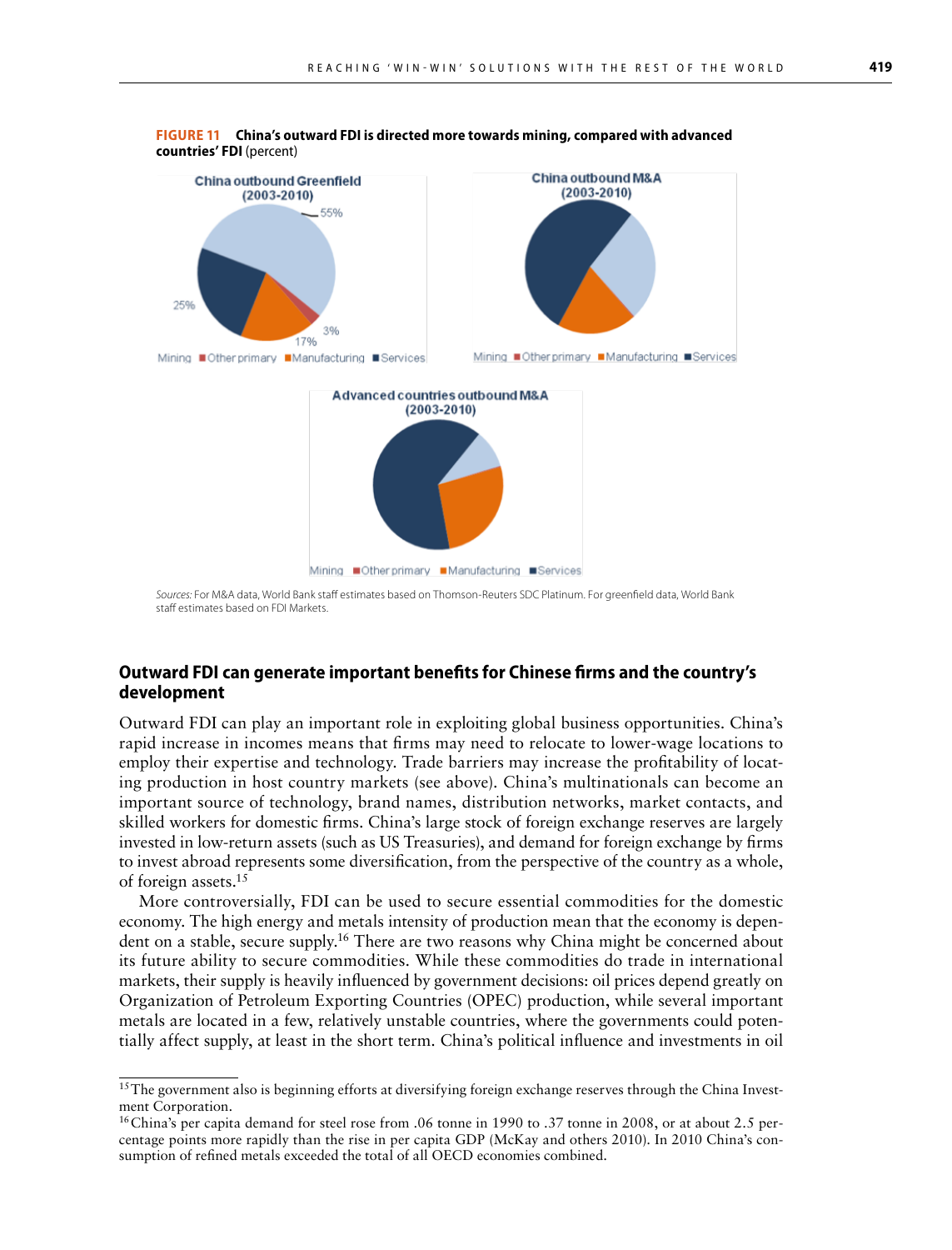and metals could encourage supportive government policies in supplying countries. Second, China accounts for a significant share of global consumption of some commodities (e.g. in 2008 China's consumption of oil and net imports of oil equaled almost 9 percent and 4.5 percent, respectively, of global oil consumption, according to the U.S. Energy Information Administration). Concerns over continued increases in Chinese consumption coupled with increasing investments in natural resources could lead to efforts by other countries to safeguard their own access to these resources. China's share of global natural resources FDI has doubled over the past 7 years, but remains below 15 percent.

Not that foreign investment is an unalloyed benefit. The rapid increase in foreign investments by a relative newcomer to international investment can engender mistakes. Witness the huge losses suffered by Japanese investors in US real estate and other sectors in the 1980s.<sup>17</sup> There is also some concern that government influence over the large state-owned enterprises may encourage unprofitable, but politically important, foreign takeovers and that limits on interest rates reduce resources allocated to project evaluation and increase incentives to lend to public sector firms, thus reducing the efficiency of FDI projects (Morck and others 2007).

#### **Chinese outward FDI has encountered obstacles**

China's investment outflows have already stirred concern among some commentators in host countries, and efforts by Chinese firms to purchase foreign companies, and to operate in foreign countries, have in some cases met with political opposition. For example, the state-owned China National Offshore Oil Corporation withdrew its bid for Union Oil Company of California (Unocal) in the face of political opposition in the United States. And a 2008 deal to double Aluminium Corporation of China's (Chinalco) stake in Rio Tinto, an Anglo-Australian iron ore producer, was scrapped due to opposition from Australian lawmakers (Xu 2009). The reasons for opposition to Chinese investments are varied, but do not (or at least should not) reflect fears of Chinese domination of the global economy. Despite its rapid growth, China's outward FDI remains a small share of total FDI flows and a miniscule amount compared to total investment in most host countries.

Other issues are probably more important. Chinese firms' lack of experience means that they may lack adequate political networks and knowledge of host country culture to avoid mistakes in public relations, branding, and management. Chinese companies have made mistakes that have engendered opposition. Many observers have expressed concern over the environmental impact of investments by Chinese firms. Governments or political interests who view China as a long-term threat to other countries' security interests may not welcome investment by Chinese firms. The government's support for outward investment, including subsidies for investments in natural resources, tax breaks, and low-interest financing from state-owned banks (Luo and others 2010), although some of these practices are hardly unique to China, have raised resentment over competitive practices that undermine domestic investors.

Perhaps most importantly, the prominent role played by state-owned enterprises (SOEs) rather than private firms may engender suspicion in host countries about potential strategic behavior by Chinese investors. More than two-thirds of FDI outflows were from centrallycontrolled SOEs in 2009, and a portion of the remainder was from firms partially-owned or controlled by the state, or by provincial or municipal governments (Salidjanova 2011). The important role played by SOEs in China's foreign investment is not surprising since, due to the legacy of central planning most of the large Chinese companies that have the resources and expertise to invest abroad are owned by the state. Of the 43 Chinese companies in the Fortune 500 list of the largest global firms, only two are privately owned.<sup>18</sup> Nevertheless, the government should ensure that private firms are given the same opportunity to invest abroad

<sup>17</sup> Japanese investment in US real estate totaled nearly \$300 billion in the 1980s, and the "value of many of these assets fell by as much as 50 percent in the early 1990s" (Pristin 2005).

<sup>18</sup>He and Lyles (2008) claim that fears of government domination of SOEs are outdated after three decades of reform have improved the SOEs' autonomy and responsiveness to market forces.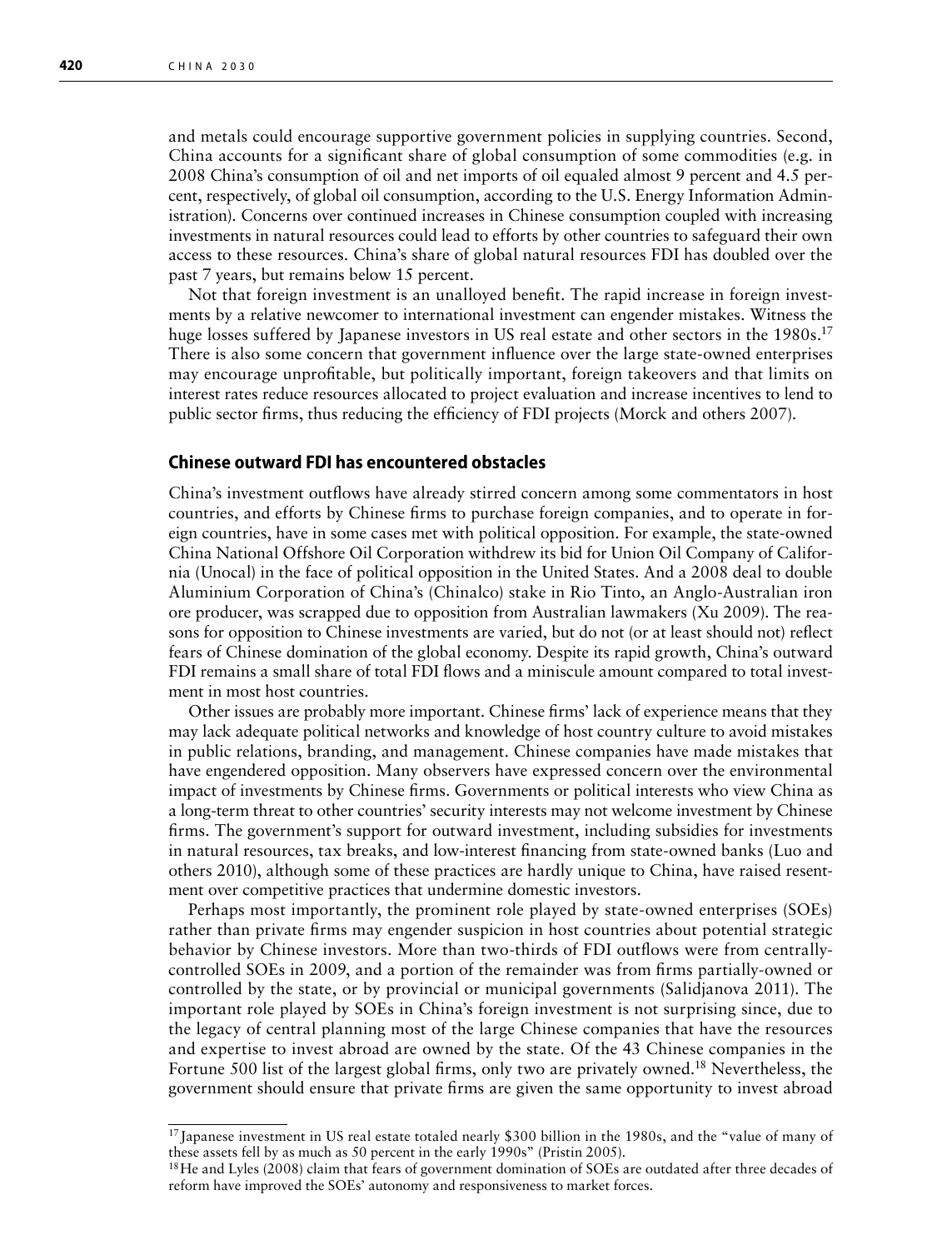and should avoid burdensome approval processes that might inhibit such investment. The main reason for encouraging outward investment is to enable Chinese multinationals to absorb foreign technology and use it to improve domestic production. Since private firms are typically more successful in adopting new technology than government-owned firms, it is important to ensure that private firms participate in foreign investment.

#### **The government can help improve the legal framework for outward investment**

Given the potential benefits of outward FDI and the political obstacles and tensions that some Chinese investments have engendered, the government has an interest in demonstrating support for Chinese investors, to ensure that they are treated equally with other investors and to provide adequate recourse in case of disputes. This issue is set to intensify in coming years, since Chinese outward investment will no doubt continue to expand as China becomes richer and its firms more exposed to international competition.

Chinese policy has focused on international treaties to protect foreign investors. Since the early 1980s, China has signed 127 bilateral investment treaties (through May 2010) and 112 double taxation treaties (through May 2009) (Davies 2010). Since 2000, China's bilateral investment treaties (BITs), mostly concluded with developing countries that are the main destinations for Chinese FDI, have expanded protections for investors. This has included commitments by host countries to treat foreign investors, once established in the country, equally with domestic investors, and to provide investors with virtually unrestricted access to international tribunals (e.g. the World Bank's International Centre for the Settlement of Investment Disputes), when they believe that host government policy violates these commitments (Berger 2008a). The latest Chinese BITs do allow for the continuation of existing provisions that discriminate against existing foreign investors, subject to a 'best effort' commitment to rollback such measures over time.

BITs can provide important support to overseas investors by cementing political relationships, providing some leverage to foreign investors where political concerns are not paramount, and as a means of demonstrating the government's commitment to its foreign investors. Indeed, the failure to participate in today's proliferation of investment agreements could be taken as a symbol of government indifference.

Nevertheless, BITs cannot address many of the obstacles to China's outward investment. Even the US BITs, which embody the most stringent investment protections, include an exception for national security concerns (Congyan 2009), and such concerns were cited in the most prominent examples of barriers to Chinese FDI. Thus BITs, while useful, cannot, in and of themselves resolve most of the barriers to investment described above.

#### **Should China enter into more liberal investment treaties?**

The most liberal investment treaties, as exemplified in treaties promoted by the United States, include commitments to eliminate any existing discriminatory practices and to treat foreign investors equally with domestic investors in all respects, including giving foreigners the right to invest in the country if they meet the criteria (if any) that are imposed on domestic investors (referred to as pre-entry national treatment).19

Securing pre-entry national treatment for Chinese overseas investment could be beneficial. In the absence of such protection, Chinese firms could be at a competitive disadvantage in some markets. That is, Chinese firms could potentially be subject to time-consuming processes that firms from countries with treaties guaranteeing pre-entry national treatment could avoid. Firms

 $19$  It is also necessary to define the assets to be covered by the agreement, for example to decide whether shortterm flows are also protected, although a substantial transitional period would be required until China can achieve an open capital account (see below). Xiao (2010) argues that China should press for a hybrid approach. Access to investment should be based on a narrow definition (e.g. kind of activity), while protection of existing investments should be determined by a broad asset definition.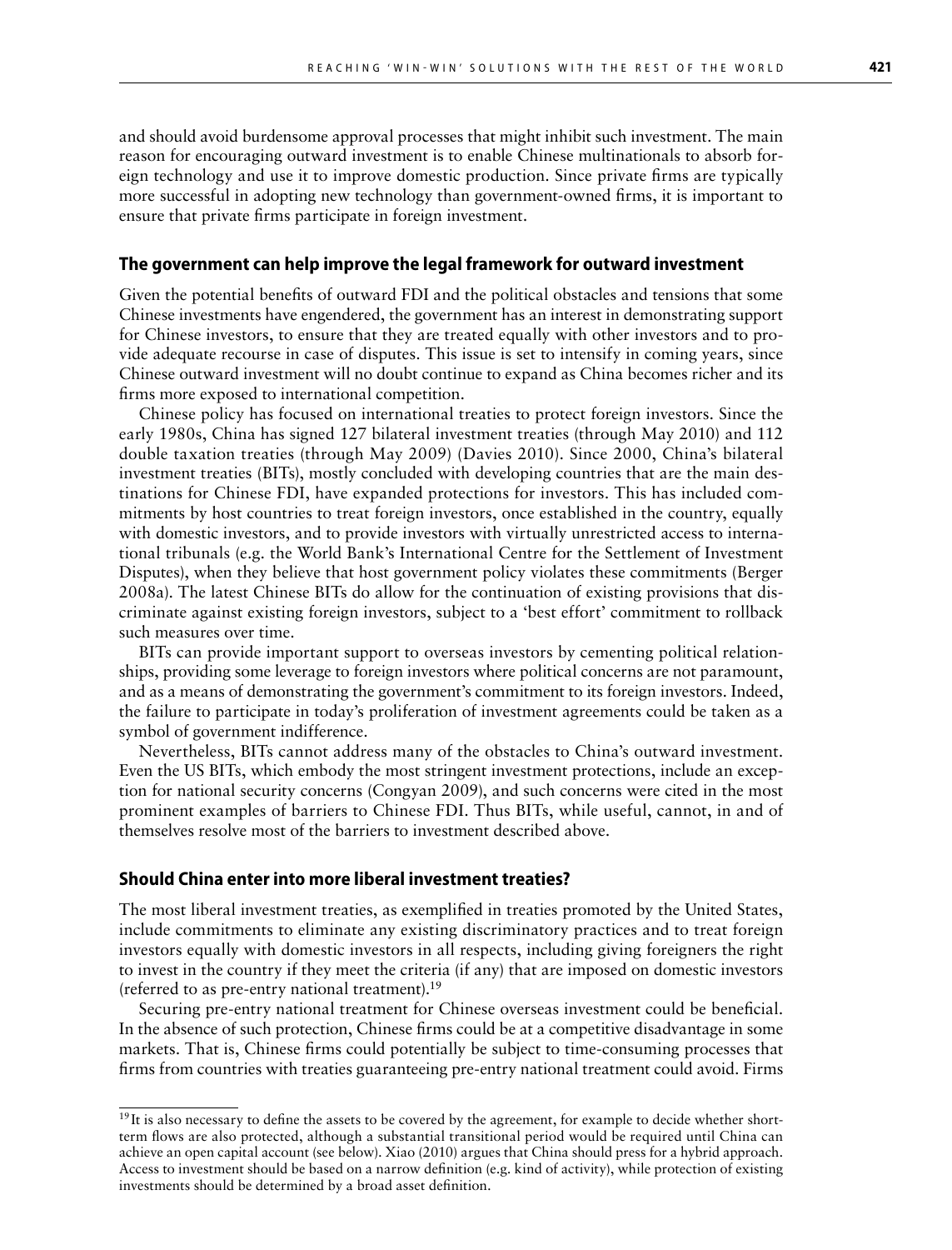that are seeking a foreign purchaser may choose investors who are not subject to such delays.<sup>20</sup> To the extent that BITs with strong investor protections proliferate over time, this constraint could become important.<sup>21</sup>

A distinction should be made between BITs with developing countries that are not major sources of FDI flows, and with the advanced countries. Explicit investment guarantees and access to international tribunals are not so critical in the advanced countries, where legal redress through relatively fair judicial procedures is available. By contrast, securing protection for Chinese investors in the more uncertain policy environments in developing countries may be more important in supporting outward FDI.<sup>22</sup>

#### **Bilateral investment treaties or a multilateral agreement on investment?**

Assuming that the government decides to strengthen the legal protection for Chinese outward FDI, it then confronts the question of how to do so. One choice would be to enter into bilateral investment treaties (BITs) that provide strong investor protections. Another would be to press for a Multilateral Agreement on Investment that includes most countries.

A global agreement would have advantages. The existence of multiple BITs can increase transactions costs for firms, which face different investment rules depending on the host country, although the importance of this is disputed.<sup>23</sup> A multilateral investment agreement could provide more certainty to investor protections than a BIT (and, thus, may be more supportive of increases in FDI outflows), by increasing the costs to host countries of violating the agreement. Thus a multilateral agreement could play a more important role in encouraging FDI than multiple BITs (studies provide mixed evidence about the extent to which stronger investment protection secured through BITs encourage greater foreign investment).<sup>24</sup> By joining hands with other developing countries, China may be able to achieve a more development-friendly multilateral framework for investment than it could through individual BITs negotiations.<sup>25</sup> A multilateral investment framework could also curb the power of multinational companies to implement restrictive business practices such as transfer pricing to evade taxation, restrictions on ability of subsidiaries to trade with some domestic firms, and restrictions on the licensing of technology by subsidiaries (Xiao 2010 and Crystal 2009).

On the other hand, pursuing multiple BITs would provide China more leverage over specific terms. Thus, for example, a BIT might specify the sectors in which national treatment would be provided, while such sectoral restrictions (apart from general provisions such as national security or health and safety exceptions) would be more complicated to negotiate through a multilateral framework. Thus, if China decides to pursue a multilateral approach to investor protections, it is important that it play an active role in shaping the agreement. Allowing the advanced countries to negotiate such an agreement amongst themselves and then deciding

<sup>&</sup>lt;sup>20</sup>For example, one complaint concerning the process for approval of Chinese investment in Australia's Rio Tinto was that the responsible agency took three months longer than expected before ultimately approving it. <sup>21</sup>The same issues are not as pressing for post-entry national treatment, as MFN provisions of Chinese BITs imply that Chinese firms would enjoy the same protections as granted under other treaties.

 $22$ Even there, however, the importance of access to tribunals is suspect. Investors are understandably reluctant to appeal to international tribunals against governments in host countries. For example, despite the inclusion of arbitration provisions, albeit with exceptions, in several Chinese BITs, no investor has brought a case against China to international arbitration (no doubt largely because of the fear that doing so would impair the investor's relationship with China—Economist Intelligence Unit 2010).

<sup>&</sup>lt;sup>23</sup>Hoekman and Saggi (2000) find that there would be little reduction in transactions costs for either governments or investors by a multilateral framework as opposed to reliance on BITs.

<sup>24</sup> Some empirical studies find that BITs have little impact on FDI flows (Nunnemkamp and Pant 2003). On the other hand, Berger and others (2010) finds that BITs with liberal investment provisions guaranteeing market access for FDI are significantly and positively related to cross-border investment flows.

<sup>&</sup>lt;sup>25</sup> For example, transparency provisions could reflect weak administration in developing countries, and technical assistance could be provided to help developing countries implement the agreement.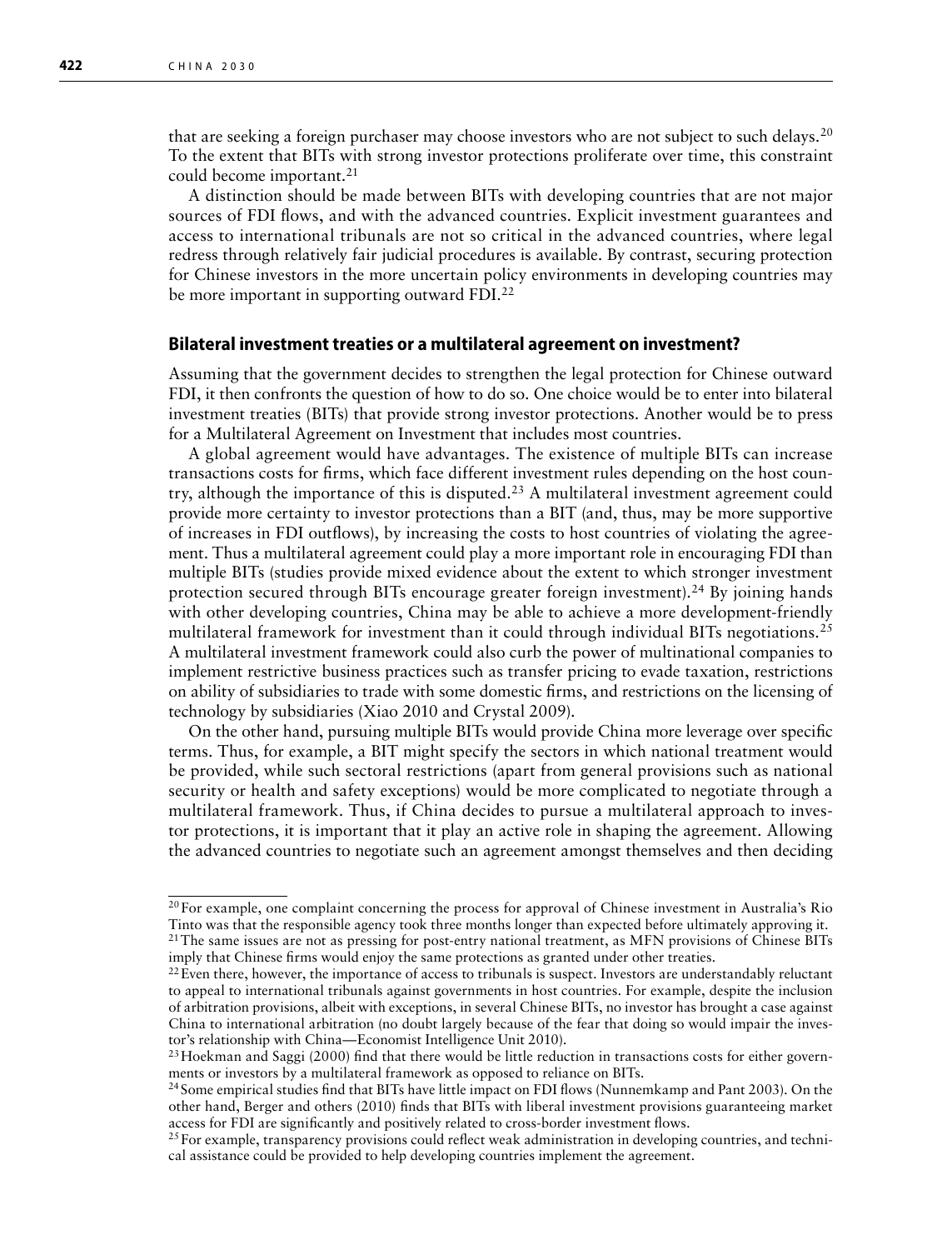whether to accept it, is unlikely to serve Chinese interests. Instead, the Chinese government needs to act to help define the specific terms of such an agreement, to ensure that the level of investment protection is suitable and that the particular circumstances of developing countries are recognized.

### **Guaranteeing national treatment to foreign investors has important implications for domestic policy**

Securing pre-entry national treatment for Chinese investors would require providing the same protection for foreign investors in China. The large share of production accounted for by state enterprises and government subsidies for productive activities complicate efforts to credibly ensure an equal playing field for domestic and foreign investors. Increasing state enterprises' autonomy and phasing out subsidies that explicitly favor domestic firms (as opposed to demand-side subsidies that do not discriminate between foreign and locally-owned firms) could provide more credibility to policies guaranteeing national treatment and, thus, help to secure such rights for Chinese investors in other markets.

Providing pre-entry national treatment would also imply reducing restrictions on FDI inflows. While China has progressively simplified approval procedures for foreign investment, local or central government review is still required for many investments.<sup>26</sup> Investment can be encouraged, restricted, or prohibited depending on the sector, the level of technology, and (formerly) the extent of exports. Elimination of at least some of these restrictions would significantly expand the sectors open to foreign investment.

It is difficult to argue that such dramatic changes in development policy should be undertaken simply to achieve reciprocity for Chinese investments overseas. As it happens, however, the domestic reforms that could help achieve stronger legal protection for Chinese overseas investments are also likely to further Chinese development. Increasing the autonomy of state enterprises and reducing the role of subsidies would be consistent with efforts to improve the efficiency of SOEs.27

Dismantling the system of approvals and restrictions for inward FDI could reduce the costs confronting foreign investors, by providing greater assurance that they would be able to invest without excessive delays and to operate without undue interference. In particular, reducing restrictions on services sector FDI would promote service sector efficiency, the importance of which will rise as China strives to become a high-income economy. Encouraging FDI inflows can be particularly useful in improving the efficiency of services sectors that are less affected by competition through trade (box 2). Also, as China becomes a richer and more globallyintegrated economy, the usefulness of government review of foreign investment will decline. The economy will become much more complicated, making it more difficult to control investments and to understand all of the ramifications of guiding investment in the way practiced when the economy was simpler. And, establishing an open capital account (see below) will complicate the issues involved in imposing restrictions on foreign investment (for example, by making it simpler to invest through local intermediaries).

Thus, with Chinese development, the usefulness of investment restrictions will decline, while the potential benefits of stronger investment protections in foreign markets will rise. In short, China does have an interest in continuing to ease restrictions on inward FDI and to undertake commitments to strong investor protection in international agreements. Some transition period

<sup>&</sup>lt;sup>26</sup>The State Council has assigned most of its authority for approving foreign investments to the Ministry of Commerce (MOFCOM) and local governments, although the Council retains final authority for investments with significant macroeconomic or foreign policy implications (Berger 2008b).

<sup>&</sup>lt;sup>27</sup>The subject is beyond the scope of this paper, but such reforms of state enterprises will have to take into account a host of concerns, most notably the implications for employment, and will need to be phased in over time.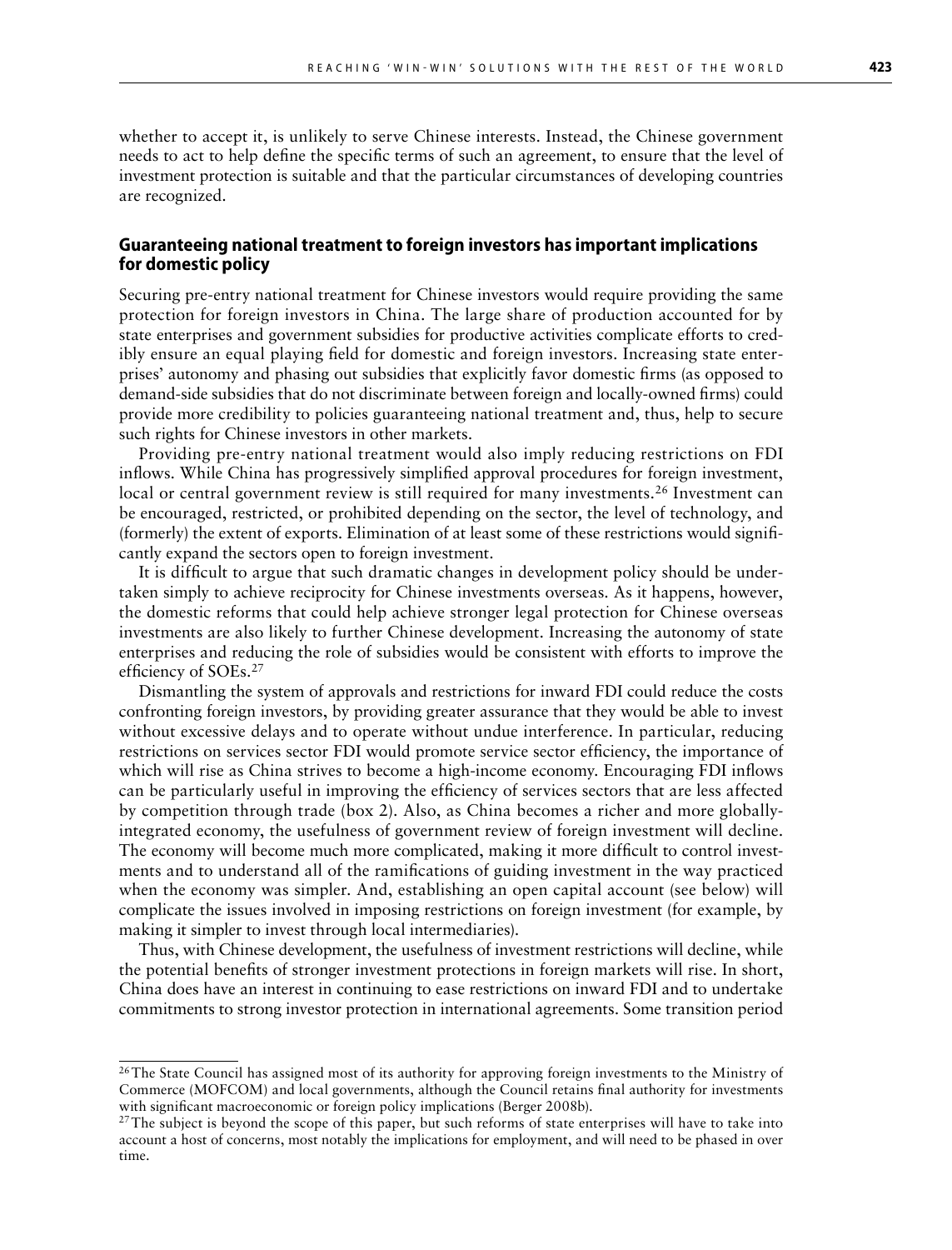is likely necessary to ensure that government agencies have the ability to regulate foreign investment effectively without extensive approval procedures. Also, in some sectors, domestic investors may need time to be able to compete with foreign investors who enjoy national treatment. Limited exceptions to national treatment could be incorporated into investment agreements that generally provide for an open regime towards FDI. However, it is important that such restrictions have sunset clauses, to ensure that eventually the protected sectors can enjoy the benefits of increased investment. Overall, in a decade or so, it is likely that developmental interests will be better served by the dismantling of the current regime for inward FDI and entering into international agreements to achieve strong protection for Chinese firms investing abroad.

#### **Box 2 FDI and competition in services (all the papers cited in this box are not listed in reference)**

FDI can have a positive impact on the services sector, and thus more broadly, on the overall economy (several studies show that FDI in services can improve productivity in manufacturing through vertical linkages—e.g. Arnold et al. 2007). Many developing countries have limited FDI in services, in part because they lack an adequate regulatory framework to oversee a more competitive sector. But inefficient services sectors can be a severe constraint on development so, as incomes rise and the resources available to regulate the sector increase, opening services to FDI can be important to future growth.

FDI that results in increased competition can encourage lower prices and improvements in quality, expand the set of available producer services, and improve the productivity of domestic firms through knowledge spillovers. For example, cutting-edge retail practices (central warehousing, appointment system, use of palettes) introduced in Mexico by Walmart were quickly adopted by other retail chains (Javorick, Keller and Tybout 2006, McKinsey 2003). Similarly, with the opening of Korea's retail market, competition from Walmart and Carrefour encouraged domestic firms to lower prices and expand consumer choice, while enabling them to absorb advanced technology that increased the productivity of distribution networks. While smaller businesses were driven out of the market, the larger Korean retail stores flourished and bought out Walmart and Carrefour within 10 years.

FDI can have a positive impact on infrastructure. A study covering 85 developing countries from 1985–99 found that telecommunications services improved after foreign entry (Fink et al. 2002). In countries with strong regulatory systems, FDI has led to improved telecom services and contributed to higher economic growth (Norton 1992; Roller and Waverman 2001). FDI improved the reliability of electricity and telecommunications services provision in Latin America (World Bank 2004). The positive impact of FDI in infrastructure, however, requires a regulatory environment that encourages competition. In Argentina, Mexico and Venezuela, telecom enterprises were transformed from loss-making, subsidized entities into tax-paying firms, but part of their profitability arose from monopoly positions and captive regulators. In Argentina, the privatization of Entel did not result in lower service prices (UNCTAD 2004), and in Brazil, greater efficiency was accompanied by higher prices (Anuatti-Neto et al. 2003).

Both cross-country and case studies find that FDI can strengthen the banking sector.<sup>28</sup> Again, however, the regulatory environment is critical. Studies find that foreign bank participation improved efficiency and competition in Colombia (Barajas, Steiner and Salazar 2000) and Argentina (Cull and others 2000). But studies of Mexico (Haber and Musacchio 2005; Schulz 2006) argue that high concentration in the sector before and after foreign entry meant there was no improvement in efficiency.

<sup>&</sup>lt;sup>28</sup> Claessens, Demirguc-Kunt and Huizinga (2000) use data from a sample of 80 countries to show that foreign entry reduces the profitability of domestic banks and enhances their efficiency. Claessens and Lee (2003) conclude that the increased presence of foreign banks in low-income countries reduced financial intermediation costs and made the banking system more efficient and robust.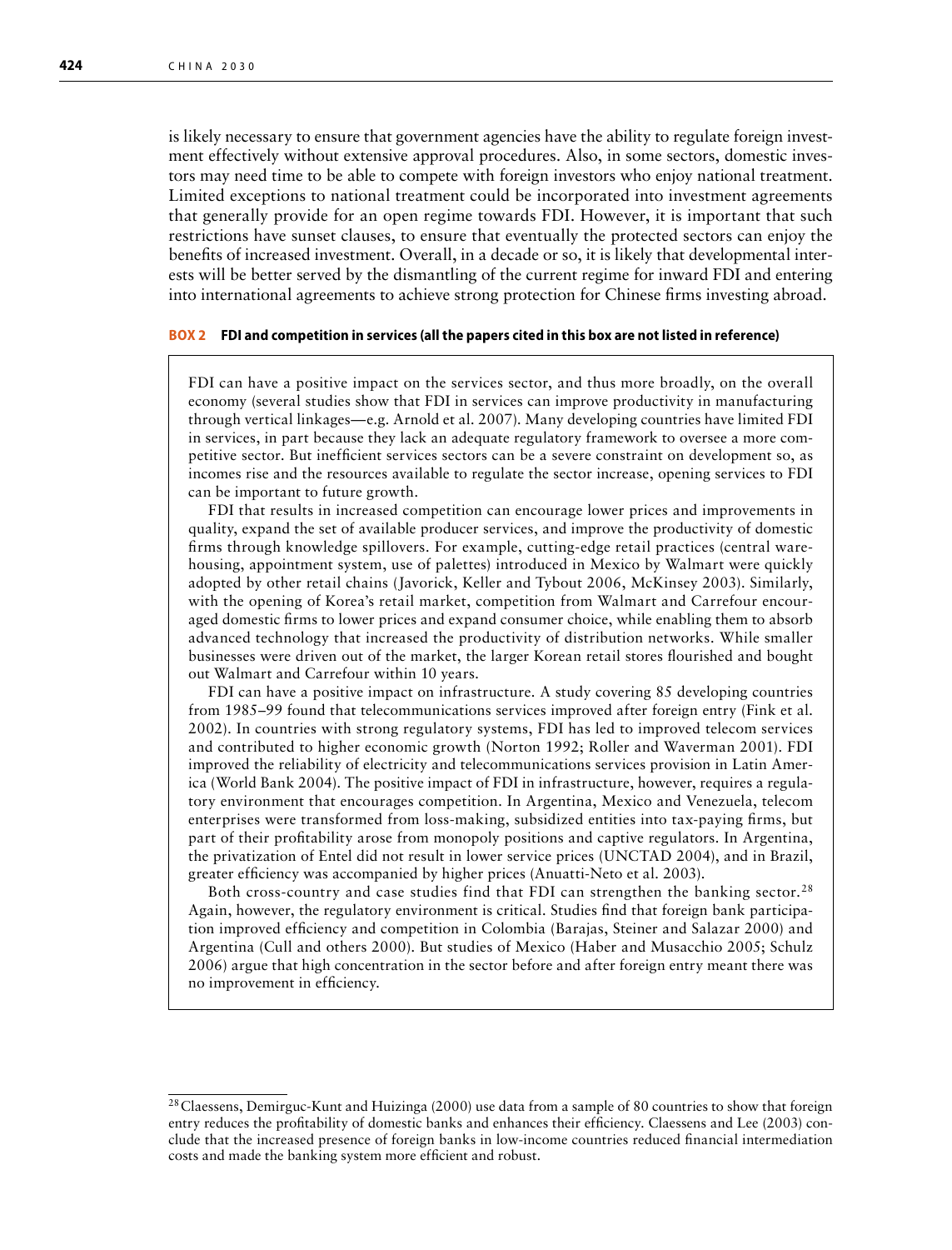## **Deeper integration into the global financial system**

China's tightly-managed exchange rate and extensive capital controls have been lynchpins of China's economic policies. These policies have helped support spectacular export-led growth and supported financial stability. This policy mix has also played an important role in insulating the economy from global financial crises. However, continued economic and financial stability requires the gradual adoption of an alternative policy mix—involving greater exchange rate flexibility, modernization of the financial system, and liberalization of capital controls leading eventually to full convertibility. These policies also would support the rebalancing of growth toward greater domestic demand and greater production of non-traded goods and services which is required for China to become a high-income economy. In the long-run, when the economy becomes even more integrated in the global economy, the internationalization of the RMB will provide more stability than the current system of a managed exchange rate. However, the transition to a more financially-integrated economy involves risks. Careful attention must be paid to the timing and sequencing of policies and to the building of strong institutions to manage the financial system.

### **Exchange rate stability and capital controls have supported stability in China**

China has achieved remarkable growth by opening to the world economy. But at the same time its global relationships have on occasion created significant challenges for domestic economic stability. Most of China's foreign investments and a significant share of external trade transactions are perforce largely denominated in dollars, so that changes in the dollar/RMB exchange rate have enormous implications for the profitability and balance sheets of domestic firms, and for the prices faced by consumers. A stable (albeit not fixed) exchange rate with the dollar has helped to limit domestic economic instability.

China's official exchange rate depreciated sharply in 1994 with the unification of the formerly dual exchange rate system.<sup>29</sup> Thereafter the government essentially fixed the RMB/dollar rate until July 2005 when the managed floating exchange rate regime was adopted, after which the RMB gradually appreciated. Till Oct. 2011, the real effective exchange rate of the RMB/ dollar has appreciated by 66% compared with that of Jan. 1994, and has appreciated by 31% compared with that of Jan. 2005.<sup>30</sup>

At the same time, the managed exchange rate policy has required maintaining a closed capital account, so that the domestic monetary policies could be more independent and effective: with limited exchange rate flexibility and an open capital account, the government would lose the ability to use monetary policy to influence domestic inflation and economic activity.<sup>31</sup> This strategy has enabled China to achieve rapid growth and maintain a highly-competitive exchange rate to support exports.

<sup>&</sup>lt;sup>29</sup>From 1988 to 1993, the government maintained a dual exchange rate system where businesses involved in trade had access to the swap market with a market-determined exchange rate, while most others had to undertake transactions at the official, controlled rate. During the early 1990s the rate in the swap market (which accounted for about 80 percent of foreign exchange transactions by 1994) depreciated sharply, and the official exchange rate became increasingly overvalued. Thus the official rate records a large nominal depreciation with the unification of the exchange rate system (Huang and Wang 2004).

<sup>30</sup>BIS effective exchange rate.

<sup>&</sup>lt;sup>31</sup>China's capital controls also serve other purposes, including supporting interest rate controls and limiting the impact of capital movements on China's relatively undeveloped financial markets.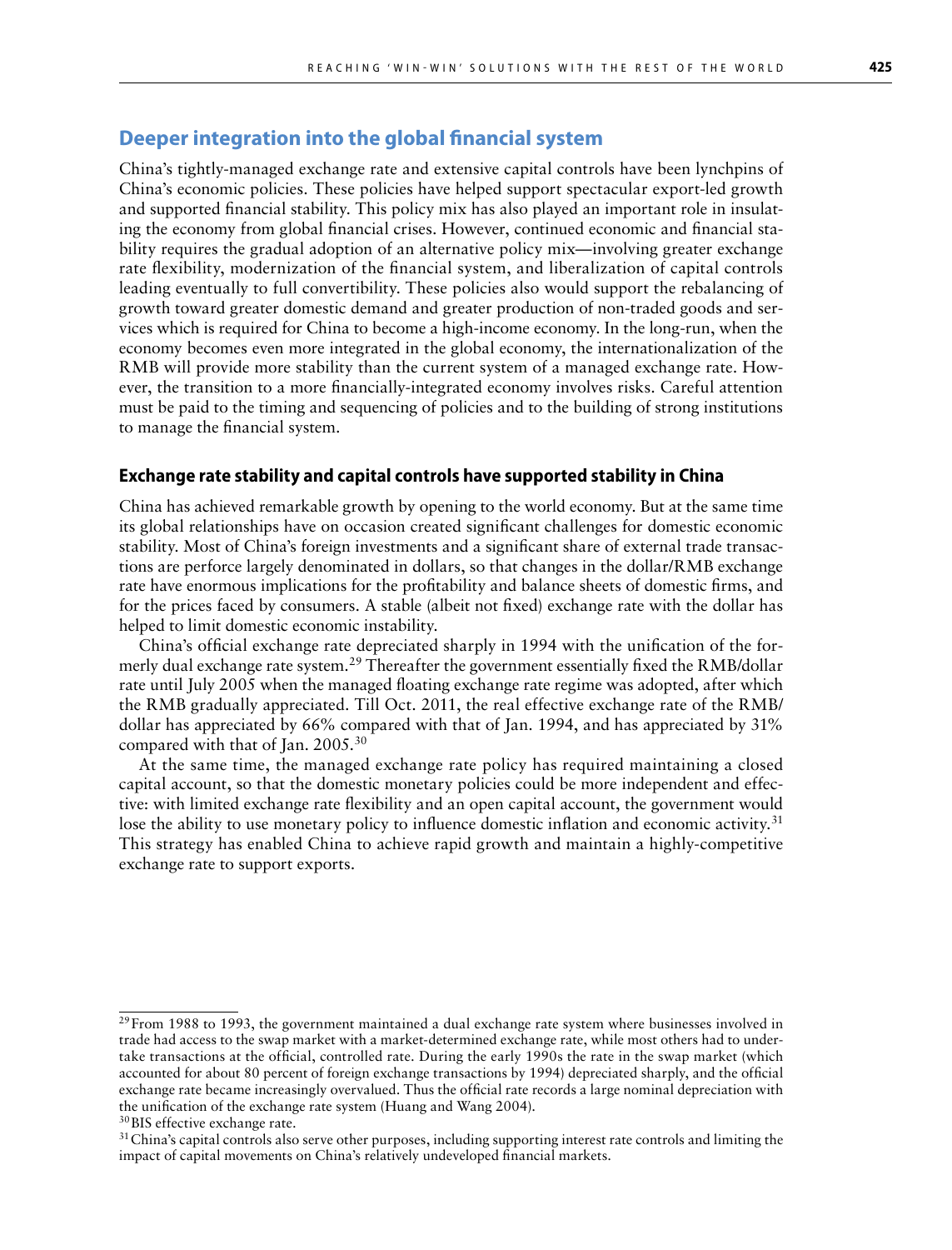## **Nevertheless, the tightly-managed exchange rate now is posing more difficult challenges for macroeconomic policy**

First, while the tightly managed exchange rate of  $RMB<sup>32</sup>$  does help stabilize the nominal value of a large portion of China's overseas investments and trade, it occasionally has engendered sharp swings in China's competitive position with third countries. The most dramatic example occurred when countries hit by the East Asian crisis in the late 1990s depreciated sharply against the dollar, while the RMB/dollar exchange rate remained stable (table 4). The real exchange rate of Korea, Malaysia, Philippines and Thailand fell by an average of 24 percent from 1997–98, while China's real exchange rate appreciated slightly. The collapse of demand in the crisis-hit countries further reduced China's exports, and China's growth of the U.S. dollar value of merchandise exports fell from 20.9 percent in 1997 to 0.5 percent in 1998. The stability of the RMB has, however, been credited as a significant factor in re-establishing regional growth and shortening the effects of the crisis, while doing little damage to China's medium term growth.

#### **Table 4 China's exchange rate was relatively stable during the East Asian crisis**

| Percentage change in exchange rate, 1997–98 |  |
|---------------------------------------------|--|
|---------------------------------------------|--|

|             | Real                 | Nominal              |
|-------------|----------------------|----------------------|
|             | <b>Exchange Rate</b> | <b>Exchange Rate</b> |
| China       | $-5.0$               | $-0.1$               |
| Korea, Rep. | 32.0                 | 47.3                 |
| Malaysia    | 25.3                 | 39.5                 |
| Philippines | 19.4                 | 38.8                 |
| Thailand    | 19.0                 | 31.9                 |

*Source:* World Bank.

Second, the managed exchange rate policy impairs the government's ability to control inflation. Inflationary pressures are strong to the extent that in China, as in other rapidly-growing developing countries, there is a natural tendency for the prices of non-traded goods to rise relative to traded goods (i.e. for the currency to appreciate in real terms).<sup>33</sup> If the prices of nontraded goods cannot rise through an appreciation of the nominal exchange rate, then they will tend to rise through inflation. It is difficult for the government to control inflation by increasing interest rates sufficiently in response to excessive demand growth, in part because rising interest rates will attract some capital inflows (to the extent that capital controls are not 100 percent effective) that will further boost domestic liquidity. Thus the government has had to rely on administrative controls (e.g., guidance to banks to reduce lending and direct controls of prices) to restrain inflation. For example, the government was initially reluctant to raise interest rates to cope with the overheating economy in 2004, leading to a plunge in the real rate of interest to corporate borrowers, which contributed to excess demand (Goldstein and Lardy 2006). Instead, the government imposed administrative controls (which are inconsistent with the long-term goal of increasing the autonomy of state enterprises) to reduce commitments to large-scale projects (Gallagher 2005). While these efforts were ultimately successful in bringing inflation down, they introduced distortions that have hampered efficiency and undermined the credibility of government policy.

 $32$  In 2005, the authorities announced that the renminbi would no longer be pegged to the US dollar but to a basket, although the composition of that basket has not been announced. This may explain why the real effective exchange rate has been more stable than the exchange rate against the dollar. See Frenkel (2009).

<sup>&</sup>lt;sup>33</sup> Increasing productivity in the production of traded goods will increase the demand for labor, thus increasing wages in both traded and non-traded sectors. But as productivity growth is slower in the production of nontraded goods, the rise in wages will require an increase in the relative price of non-traded goods.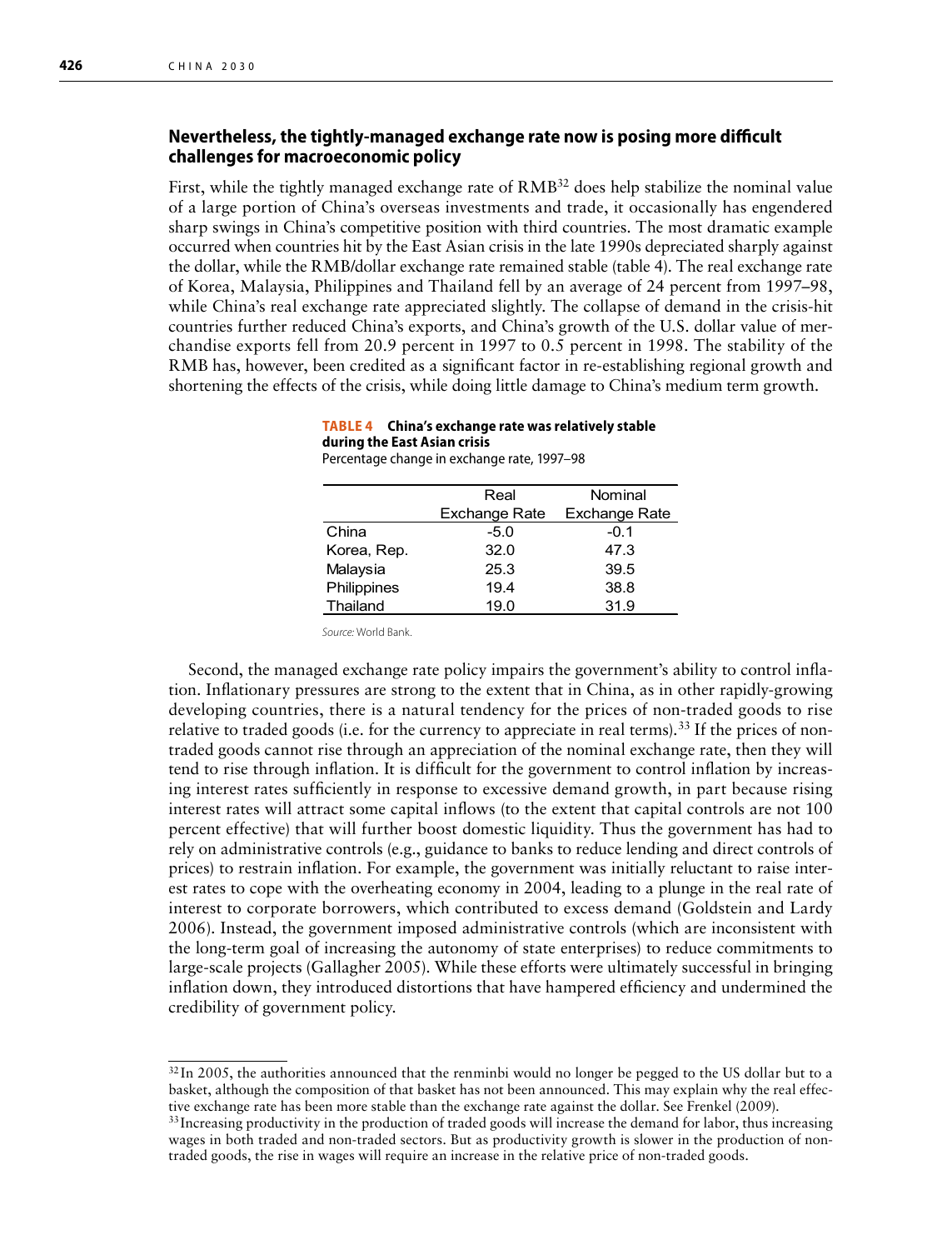Presently, very low interest rates in the United States and other advanced countries are contributing to another episode where inflation is rising above government targets. Thus under the dollar dominated international monetary system, the tightly managed exchange rate has to a considerable degree made China's monetary policy hostage to decisions by the US Federal Reserve, the ECB and other advanced economy central banks. While exchange rate volatility can also be undesirable, in present circumstances less resistance to upward pressures on the exchange rate (if accompanied by appropriate monetary and fiscal policies) would help dampen inflationary pressures, similar to the experience of Japan during the 1970s (box 3).

#### **Box 3 Japan's transition to a floating exchange rate**

Japan's adoption of a floating exchange rate provides useful lessons for China's policies. Japan in the 1970s had several similarities with China today: a fixed exchange rate (the yen equaled 360 to the dollar from shortly after World War II until 1971), capital controls, limits on interest rates that helped finance industrial investments, an underdeveloped financial system, a history of rapid growth propelled by rapidly increasing exports, a large trade surplus, and tensions with trading partners over rapid market penetration. Japan faced similar challenges in maintaining stability with a fixed exchange rate, relying on various administrative controls to contain inflationary pressures. Rising inflation (which peaked at 7.7 percent in 1970) and complaints from trade partners over the low valuation of the yen increased pressures for a change in parity. Events came to a head with the breakdown of the Bretton Woods system, and after some initial attempts to support the existing rate, the Japanese government allowed the yen to fluctuate (and appreciate) with only limited intervention.

The adoption of a floating exchange rate strengthened monetary autonomy and helped Japan cope with the significant economic turbulence of the 1970s. The floating exchange rate in the context of a steady decline in monetary growth led to a sharp fall in inflation (after the oil price shock),which averaged 4 percent in 1978–79 when inflation in the United States was about 10 percent. And the variability of both prices and output were considerably lower than under the fixed rate regime (Meltzer 1986). Lower inflation was accompanied by average GDP growth of 4 percent from 1974–1982, a comedown from pre-1970 growth rates but significantly higher than Japan's advanced country trading partners (the period includes the severe global recession).

Third, maintaining the managed exchange rate policy in the face of the booming trade surplus has partly led to a huge build up of foreign exchange reserves. Reserves rose to almost \$2.9 trillion in 2010 and projected to reach almost \$3.5 trillion by the end of 2011, representing about 200 percent of annual imports. The buildup of foreign reserves, largely held in US government and agency paper, has saddled China with assets that earn very low rates of return and, given the continued deterioration in the US fiscal position and the Eurozone debt crisis, have also become increasingly risky. Reportedly, the authorities are making efforts to diversify reserve holdings both away from dollar-denominated assets and to higher-yielding investments through various sovereign wealth funds including the China Investment Corporation.<sup>34</sup> China is also taking a lead in moving forward international discussions to encourage alternatives to the dollar as a reserve currency. However, such diversification is a slow process, particularly since any attempt to shift a large portion of reserves out of US Treasuries could precipitate a sharp depreciation of the dollar, thus severely reducing the real value of the remaining stock of reserves, and be highly destabilizing to the global economy.

Fourth, while allowing greater flexibility of the exchange rate may not immediately reduce the trade surplus by a substantial amount, over time movement to an equilibrium exchange rate will act to stimulate domestic absorption, reduce the current account surplus, and stimulate

<sup>34</sup>The exact currency composition of China's reserves is not known because China does not participate in the IMF's COFER database.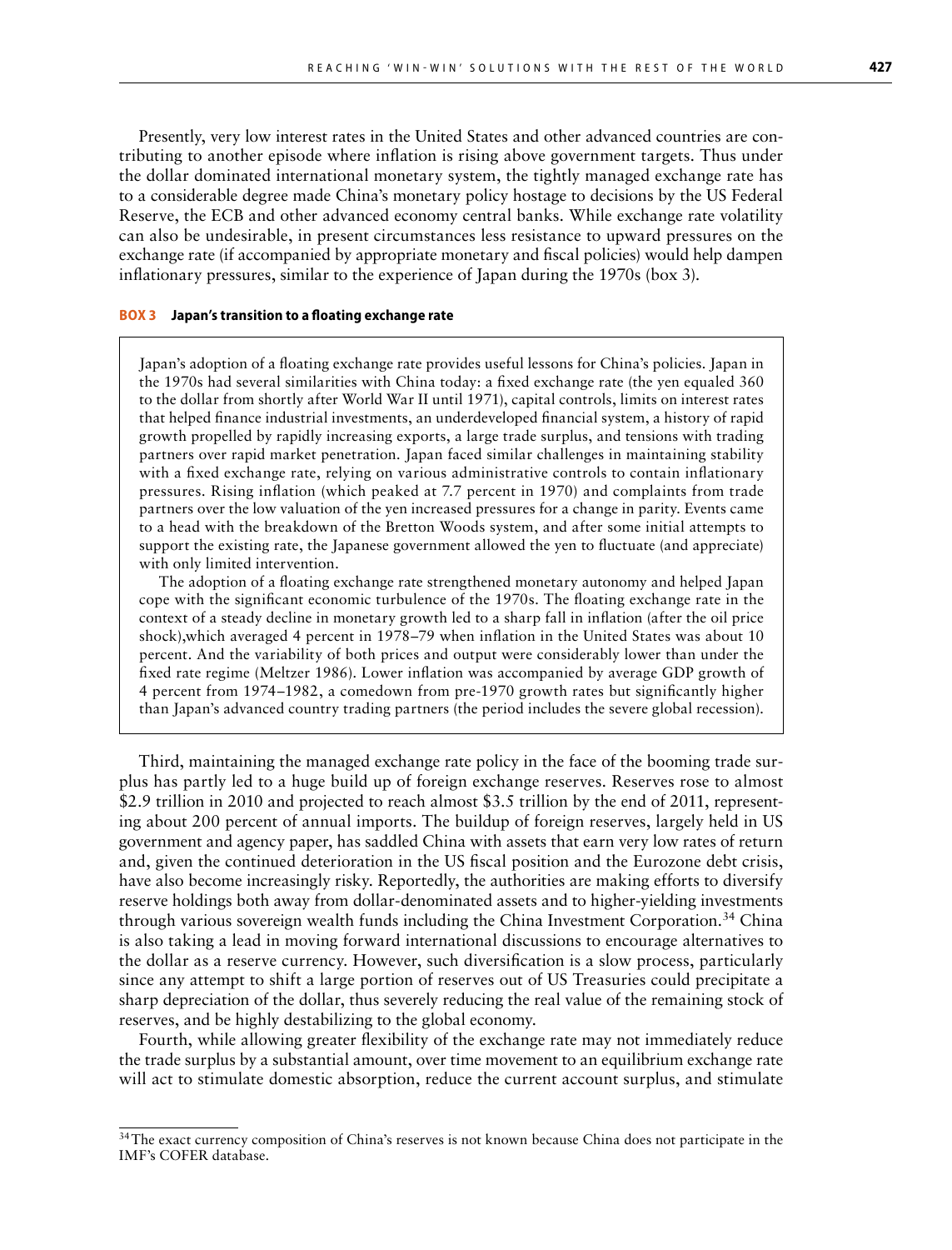greater investment in non-traded goods and services. Such a readjustment would contribute to raising standards of living in China, increasing macroeconomic stability, as well as contribute to reducing global imbalances.

## **A different policy mix will be required to maintain stability as China's development continues**

A tightly-managed exchange rate regime with the rate deviating from equilibrium levels and a largely-closed capital account are unlikely to continue to contribute to stability over the medium term. As the dollar has been subject to considerable instability vis-à-vis other major currencies, and may become critical if the dollar is no longer a reliable store of value due to US fiscal mismanagement, RMB's close relationship to the USD and the large amount of foreign reserves dominated by the USD would not be conducive to the future development of China's international economic activities. Also, over time it is likely that capital controls will increasingly become less effective, as the sophistication of China's financial system increases, as Chinese firms increase their overseas operations, and as international financial players become more adept at circumventing controls. To the extent that capital controls become more porous, an inflexible exchange rate regime will make it increasingly difficult for the central bank to undertake an independent monetary policy, so that the economy would become increasingly vulnerable to the global economic cycle.

Gradually liberalizing capital controls would enhance China's ability to achieve high-income status. Capital controls inhibit the development of the financial sector, thus reducing the scope of domestic investment by firms, limiting asset diversification opportunities for Chinese households, restricting the provision of sophisticated financial services required by complex modern economies, and impairing the ability of the financial system to allocate resources to the most productive activities. In the past, the government's domination of the financial system and the channeling of resources to large industrial projects and exports have supported development by overcoming impediments to the coordination of economic activities, reaping economies of scale, and increasing confidence. However, China's future development will require a more efficient services sector and more diversified manufactured production to serve domestic demand. A market-based financial sector is essential to support these new requirements as China's economy becomes more complex and incomes continue to increase. The gradual removal of capital controls will be required to support an efficient, and well-regulated, financial sector.

## **Increasing the use of the RMB in international transactions could support economic stability**

Thus continued development will require greater monetary independence, exchange rate flexibility, and a modern, more open, financial system. Increased use of the RMB in international transactions can make an important contribution if a significant share of foreign assets were denominated in RMB, and if Chinese firm that operate abroad can borrow in RMB, then exchange rate fluctuations would have less impact on economic and financial stability. From the perspective of individual firms, use of the RMB in external activities (e.g., trade) would allow diversification in the sense of reducing exposure to risks specific to the Chinese economy without increasing foreign exchange risk. From the perspective of the country, the danger of capital outflows during crises is smaller if the RMB is recognized as an international currency.

Achieving greater use of the RMB in international transactions would have other, perhaps less important, benefits. To the extent that non-residents are willing to hold RMB, the government would enjoy seigniorage revenues.<sup>35</sup> The government and firms could face lower interest rates on their debt if foreigners increased their demand for RMB assets. Chinese travelling

<sup>&</sup>lt;sup>35</sup> Since issuing additional cash is virtually costless, the government earns a real return on monetary expansion, part of which would come from foreigners if RMB were to circulate internationally as dollars do now.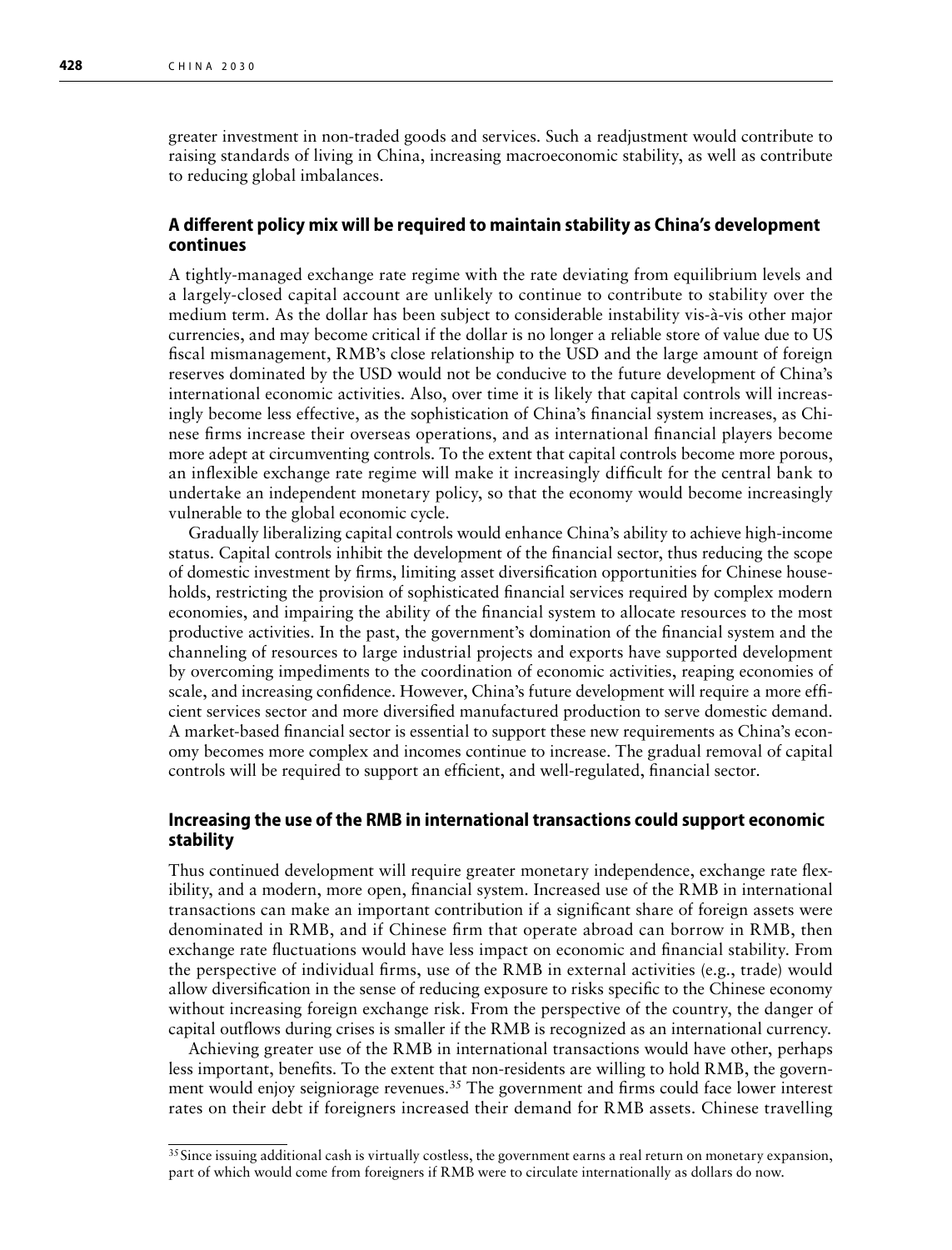abroad would be able to use RMB to purchase domestic currencies with relatively low transactions costs if currency traders had access to well-established markets for trading in RMBs.

Having the rest of the world use one's currency does have some downsides. If some regional trading partners choose to peg their exchange rates to the RMB, future Chinese authorities could face some economic and political challenges in pursuing purely national objectives when conducting monetary and exchange policy. The increased demand for RMB assets associated with external use of the RMB likely would result in a more appreciated exchange rate than otherwise, potentially reducing the attractiveness of China's exports. Chinese monetary policy would become a greater focus of attention if foreigners hold significant RMB assets (witness the considerable reaction to the US Federal Reserve's quantitative easing, as opposed to little interest in similar policies followed by the Bank of England), while foreigners' demand for RMB could increase the instability of money demand, potentially complicating monetary policy. Counterfeiting of the RMB could become an issue, as it has for the dollar. But these issues are manageable and would not greatly reduce the significant benefits involved from the RMB becoming an international currency.

#### **What is required for the RMB to become a more widely-used international currency?**

For its currency to be accepted in international transactions by other countries and be held as assets by foreigners, the country's shares in international trade and financial transactions have to be significant. Inflation and inflation expectations need to be low, so that the currency is a reliable store of value. Non-residents should have confidence in the independence and competence of monetary authorities. Domestic capital markets need to be deep and liquid (so that investors can buy and sell large volumes of securities without greatly affecting the market price) and include a broad range of financial instruments with different risk-return characteristics.

 China presently meets only some of these necessary conditions. The country is now the second largest trading economy. The scenario presented in chapter 2 indicates that China's share of world trade is likely to increase by two thirds over the coming 20 years, and its share of global output to nearly double to become the world's largest economy. Officially-recorded inflation is presently just above 5 percent, somewhat above the government's target as a result of expansionary policies during the financial crisis. But inflation was relatively low (about 2 percent, albeit somewhat unstable) over the past decade.

In most respects, however, the RMB is not yet a suitable to be international reserve currency. While the Chinese authorities' concern over inflationary pressures has contributed to the credibility of stabilization policies, the inability to understand how monetary policy decisions are made makes it difficult for market participants to anticipate changes. An international ranking finds that the transparency of China's central bank improved substantially in the early part of the last decade but remained below most middle-income countries (Dincer and Eichengreen 2006). Thus further moves to improve the independence of the central bank and to increase the transparency of monetary policy decision making would be essential to support greater international acceptance of the RMB.

But perhaps the greatest challenge that China faces in expanding the cross-border use of the RMB is its under-developed financial system. China lacks the diversified financial instruments and the secondary markets that would enable investors to quickly and cheaply convert their RMB assets into cash, even if capital controls were removed. Low efficiency, high transactions costs, and weak supervision and regulation are major limitations on financial sector development (Wu and others 2010). Administered interest rates and the lack of transparency in the regulation of banks and financial markets inhibit market competition and the development of advanced financial products (Dobson and Masson 2009). For example, the large state-owned enterprises can fund their activities with retained earnings and cheap credit due to interest rate controls, which has meant little issuance of corporate debt and asset-backed securities and a relatively illiquid market. Financial market infrastructure is improving but remains challenged: bankruptcy procedures are not widely understood, modern accounting standards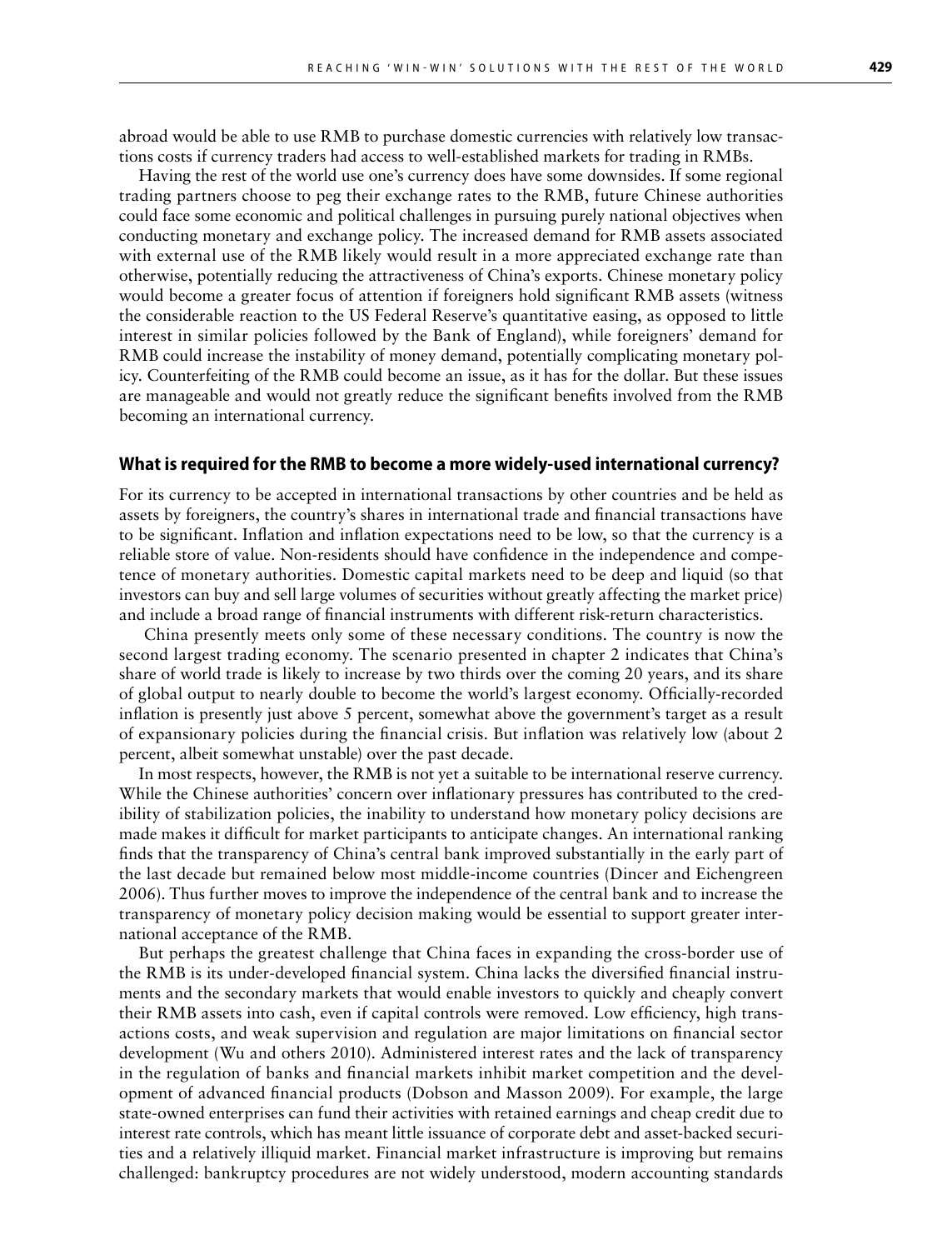are not applied uniformly, and issues often lack transparency (Zhou 2005). Restriction on the kinds of foreign institutions allowed to acquire domestic securities, on the size of investments and on pace of repatriation (necessary to ensure that capital controls are not evaded) severely limit foreigners' ability to participate in the market.

Strengthening of financial regulation and supervision is essential to ensure stability in the context of a more liberalized financial environment. Considerable progress has been made in strengthening the capital adequacy of the banking system, although the implications of the recent sharp increase in lending are as yet not fully clear. Improved coordination among the various institutions involved in financial regulation will be important. Further progress also will be necessary to ensure that State-owned banks operate on market principles, rather than being responsive to political decisions. At the same time the regulation and supervision of nonbank financial institutions involved in these markets will be essential, particularly as in the absence of such improvements restrictions on the banking sector will be reflected in the transfer of funds to non-banks. The regulation of non-bank financial institutions is probably the most difficult challenge the government will face in establishing a market-based financial system. It will be necessary to encourage the growth of alternative instruments and sources of funds, while ensuring the soundness of all institutions that borrow short and lend long (and are thus potentially subject to sudden failure). Industrial countries spectacularly failed to achieve adequate regulation of non-bank financial institutions during the recent boom, with dismal results.

## **The government is taking steps to increase financial integration with the rest of the world**

The government is undertaking policies that are increasing the use of RMB in trade and financial transactions. On the trade side, settlement in RMB is growing rapidly and in April 2011 accounted for around 7 percent of total trade, up from almost nothing at the beginning of 2010 (IMF, 2011). The pattern of settlement in RMB, however, is very unbalanced with almost 90 percent of the settlements on the import side.

The government also is undertaking cautious steps towards allowing foreigners to participate in capital account transactions denominated in RMB. A few qualified investors, including international development institutions in China, have been allowed to issue bonds in China's domestic market (Makin 2010), and some foreign participation in the banking system is underway, although foreign banks' share of financial assets remains below 2 percent, and their activities are restricted (see Reuters, 2011). The government is developing an offshore market in RMB in Hong Kong, including provision for RMB balances to be held by foreigners, the development of instruments for hedging currency risk, and the issuance of RMB-denominated government bonds (Yiping 2010). The goal, according to Subacchi (2010), is to develop an offshore market while maintaining capital account restrictions, reminiscent of the development of the offshore Eurodollar market when the United States had controls on capital outflows during the 1960s and 70s (He and McCauley 2010). While some Chinese companies have issued RMBdenominated bonds in Hong Kong, the size of the available RMB-denominated assets is still small, resulting in the bulk of the trade settlements held in deposits in the Honk Kong clearing bank. Since October 2010, China has allowed three types of foreign institutions, including foreign central banks or monetary authorities, RMB clearing banks in Hong Kong SAR and Macao SAR and foreign banks participating in cross border RMB trade settlement to invest in domestic Chinese interbank bond markets using RMB.

So far these policies have played little role in encouraging a broader role for the RMB. Overall the RMB remains little used internationally, accounting for one side of only 0.9 percent of foreign exchange trades (BIS 2010). An expanded offshore market and expanded trade invoicing will encourage some greater international use of the RMB. However, even a flourishing offshore market is unlikely to encourage widespread adoption of RMB-denominated assets when the domestic capital markets remain small and illiquid.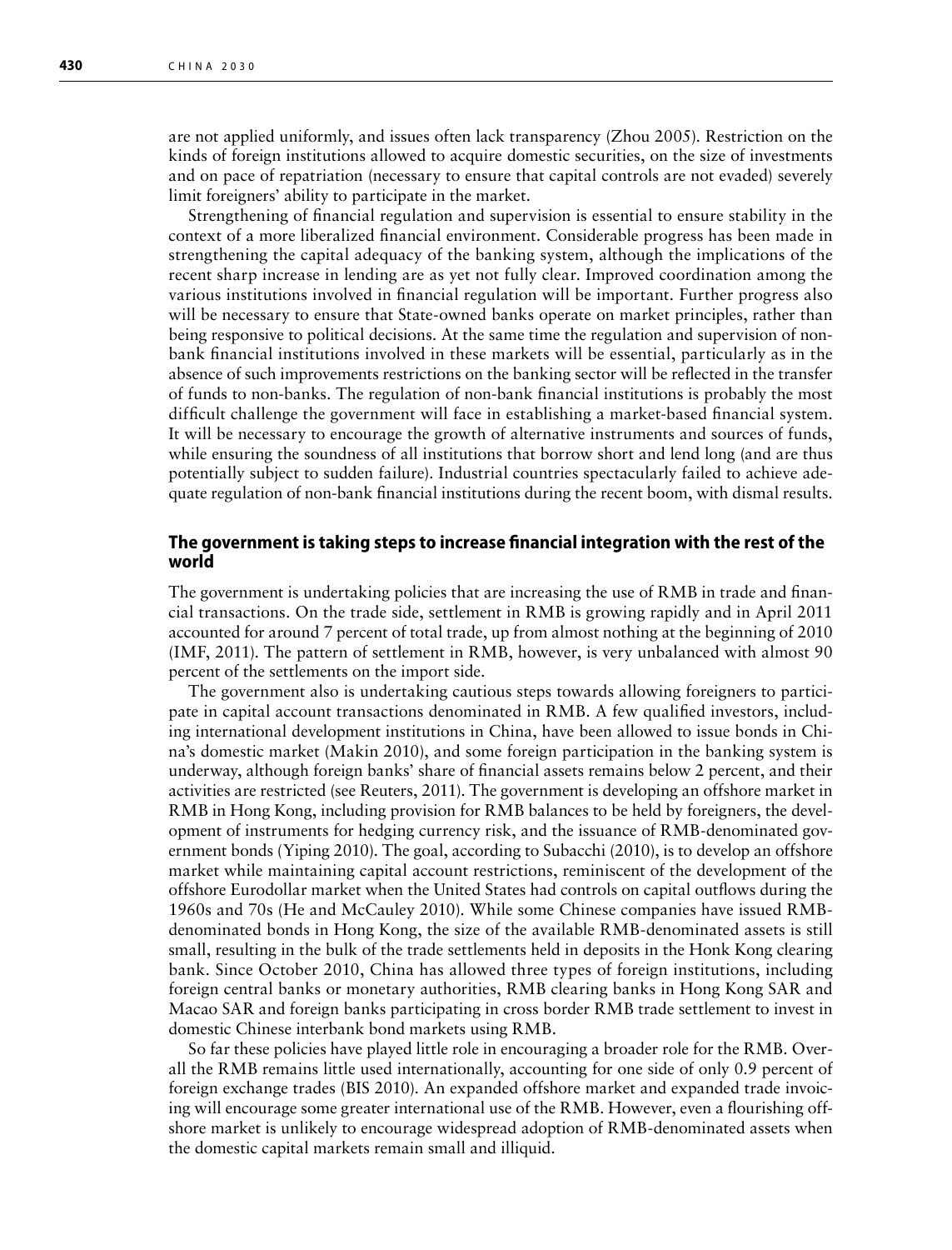## **A program to deepen China's financial integration with the global financial system will require careful planning**

Deepening China's financial integration with the global financial system will require more aggressive measures to modernize and regulate its financial system and to open it more to foreign competition, increased exchange rate flexibility, and gradual removal of capital controls. But these policy changes, particularly the transition to an open capital account and removal of domestic financial sector controls, entail significant risks. Many countries in Latin America, Eastern Europe, and East Asia that have eliminated capital controls have suffered dramatic financial crises accompanied by calamitous declines in output and large increases in poverty. These crises have typically been driven by large financial sector weaknesses and imbalances, coupled with failures to manage increases in aggregate demand from unrestrained capital inflows, real exchange rate appreciation (often reflected in real estate booms) and an eventual withdrawal of capital and a major collapse in asset prices. The European experience with financial sector and capital account liberalization was more positive, and holds some lessons for China (box 4).

#### **Box 4 Lessons of the European Experiences with Capital Account Liberalization**

Today's Europe of open financial markets and unrestricted capital flows took a long time to establish. Many western European countries imposed extensive restrictions on their financial sectors for three to four decades following World War II, and exchange controls were not fully abolished by the European Union until 1990 (Wyplosz 1999). Capital account restrictions were often used to dampen pressures for exchange rate changes, by restraining capital outflows that could force a depreciation and (at other times) limiting capital inflows that would otherwise tend towards appreciation and a decline in competitiveness. In addition, several European countries used capital account restrictions to sustain financial sector policies that maintained low interest rates (primarily to reduce the costs of financing government deficits) and directed credit toward favored borrowers. With interest rates artificially low, quantitative ceilings were used to control credit. Thus controls on capital outflows were necessary to prevent asset holders from placing their wealth at the higher interest rates available abroad, and controls on inflows were sometimes required to avoid exchange rate appreciation as borrowers sought to circumvent credit constraints. In short some European countries' financial sector controls, monetary policies, and capital account restrictions, along with the challenges faced in the potential disintermediation of the banking system and growing circumvention of controls, resemble China's current experience.

Financial repression and capital account controls gradually became less popular, for several reasons. The effectiveness of controls declined as financial markets became more sophisticated. The growth of derivative products significantly reduced the costs of, and increased the potential for, circumventing controls, while funds increasingly flowed out of the tightly-regulated banks to other financial institutions. Controls also became increasingly costly in terms of administrative procedures, efforts at evasion which introduced competitive distortions among firms, and the diversion of commercial and financial activities to other countries. The process of European integration provided an impetus to more stable macroeconomic policies to maintain the fixed exchange rate with low-inflation Germany, and improving macroeconomic stability reduced the need for controls to respond to foreign exchange crises.

The European countries' approach to financial sector liberalization and opening the capital account varied. Most countries employed a gradual approach to liberalization. For example, France began a process of liberalization in 1983 (after aborted attempts in the 1960s) which involved financial sector deregulation and a shift to indirect means of monetary control, while capital account restrictions were still in place. Once the macroeconomic situation was favorable and the financial sector was viewed as able to withstand foreign competition, capital controls were gradually withdrawn. The sequence of measures to ease controls began with intra-EEC direct investment flows, then FDI from others countries along with travel allowances, then restrictions on foreign exchange operations, then restrictions on bank lending to nonresidents and administrative controls on import and export settlements (initially imposed to avoid the use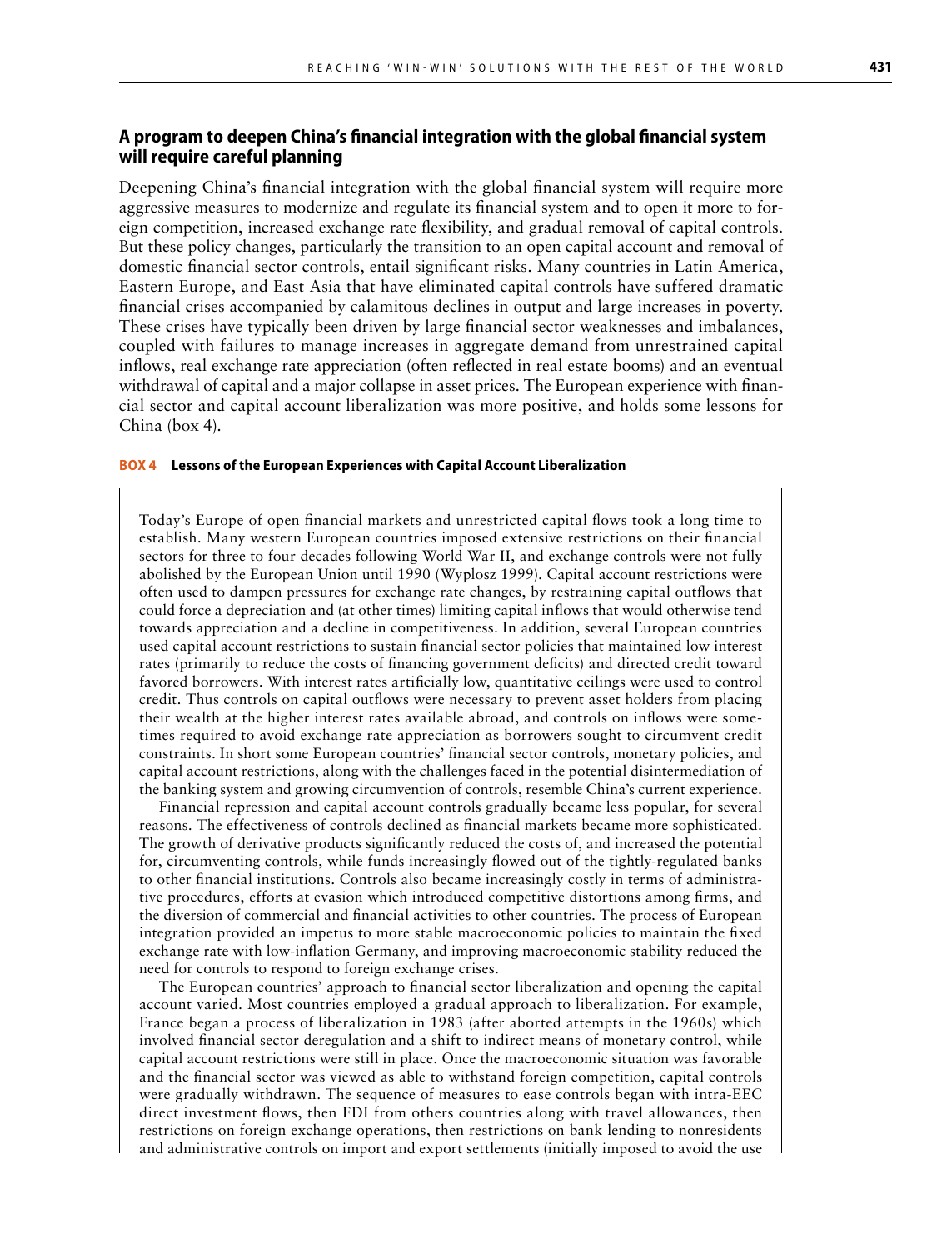of current account transactions to circumvent capital controls), then controls on foreign borrowing and holding of foreign currency accounts by domestic enterprises, and finally restrictions on bank lending in French francs to nonresidents. The full process of liberalization took six years.

Some countries adopted a much more rapid approach to capital account liberalization. The United Kingdom abolished all capital account restrictions in 1979 in conjunction with floating the exchange rate, the removal of credit controls, and a tightening of fiscal and monetary policies. These measures, undertaken when the country had a strong balance of payments position due to the rise in the oil price, were largely successful in improving macroeconomic stability and establishing a more efficient financial sector, although there were some transitional costs from higher exchange rate volatility and an asset price bubble at the end of the 1980s.

Denmark, Finland, Norway and Sweden also rapidly implemented capital account liberalization and a deregulation of financial markets during the 1980s, with some costs in terms of asset price booms leading to banking crises in Norway, Finland and Sweden (in the first two countries also driven by lower oil prices and the collapse in trade with the Soviet Union). By contrast, Denmark did not suffer significant financial sector difficulties despite loan losses, owing to improvements in banking supervision.

The European experience has some useful lessons for China. First, in China's situation reform must cover a broad agenda, including the removal of credit controls and of restrictions on interest rates, the reliance of monetary policy on interest rates and open-market operations rather than quantitative controls, moving to a more market-determined exchange rate, and the gradual opening of the capital account. Ultimately none of these reforms will function effectively without the others. Second, steps to ease financial sector restrictions and open the capital account should be undertaken when the country is in a strong balance of payments position. This perspective argues for China initiating this process soon, when the country's huge current account surplus could cushion downside risks involved in larger than expected capital outflows, which is likely a more serious problem than larger than expected inflows. Third, it is critical to achieve adequate supervision of the financial sector before opening the capital account. While defining 'adequate' in this context is difficult, the potential for asset price booms followed by collapses is high when the banks are unaccustomed to dealing with the increased potential for both profits and risks in a newly-liberalized financial sector. Fourth, financial sector reform and capital account liberalization must be supported by a stable macroeconomic environment. Thus the recent rise in inflation needs to be addressed prior to, or in conjunction with, any steps towards liberalization. Finally, some European countries removed controls, and then reinstituted them when their exchange rates came under pressure. The reversal in policies made it more difficult for market participants to anticipate government policy and reduced long-term investment.

Nevertheless, the applicability of the European experience for China is limited due to the substantial difference in levels of development and changes in the international financial system. Western European countries had a long history of established financial sector institutions and prudential frameworks, that China is now developing. European countries also had much more extensive stock and bond markets that could absorb large capital inflows without putting at risk depositors' money, and thus potentially inducing rescues of insolvent institutions and the attendant moral hazard that can spur excessive lending. A stronger and more diversified financial sector in Europe likely contributed to the relatively mild impact of financial sector liberalization in most countries, as compared, for example, with the severe crises experienced in East Asia and the Southern Cone of Latin America. Thus the risks facing China in embarking on this process, and the need for caution and experimentation, are likely greater than in Europe of the 1980s.

China also faces a much more complex and sophisticated global financial environment than Europe did. The availability of standardized derivative instruments and a multiplicity of offshore centers which lack controls on external transactions should make it easier to circumvent controls today than in the 1980s. While China's control regime remains effective, the more sophisticated international financial environment implies some greater difficulty in opening the capital account gradually, as initial steps to free some transactions (e.g. remove all controls on FDI) could be exploited to effect more extensive capital account transactions. This implies the necessity to maintain some vigilance, perhaps in the form of requiring the reporting of transactions, during the process of capital account liberalization so that large anomalies can be checked.

*Source:* Unless otherwise noted, Bakker and Chapple (2002).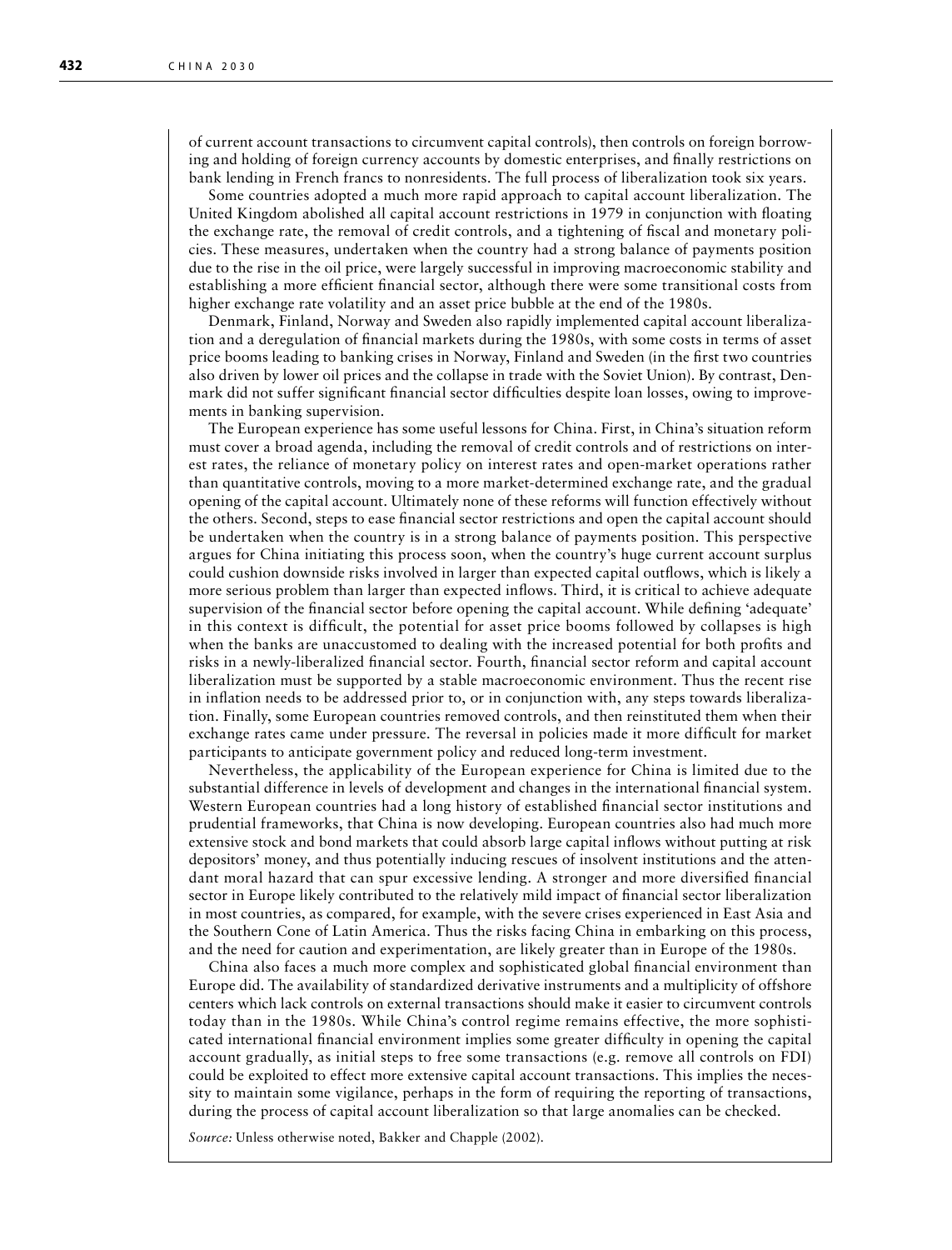## **To minimize stability risks, the reform agenda must be carefully timed and sequenced**

China can limit the instability often experienced during financial sector liberalization and capital account opening through a gradual approach that involves careful attention to the appropriate sequencing of policy changes. It is impossible to lay out a detailed blueprint for financial and capital account liberalization, as some flexibility will be required to take into account economic developments and the degree of success of various reforms. However, it is useful to provide an overview of the steps that will be required with some information on their order. In particular, there are several prerequisites for an opening of the capital account.

The most important first step is to reform the RMB exchange rate mechanism in the direction of a more market-determined, flexible regime. That will provide an indication of the extent to which the currency is misaligned. Indeed, an important goal of China's capital controls has been resisting pressures to appreciate the RMB (Yongding 2009). Dismantling capital controls in the context of a widespread expectation of an appreciation of the exchange rate would encourage huge capital inflows. Establishing a market-based exchange rate, while not eliminating the potential for instability from capital inflows, would at least reduce one reason for it. Moreover, providing for exchange rate flexibility would improve the authorities' ability to control inflationary pressures through monetary policy and reduce the pace of the buildup of foreign reserves. At the same time, the government should proceed with steps to increase the independence of the central bank, improve the transparency of monetary policy, and strengthen financial sector regulation.

Even before the exchange rate reaches an equilibrium level, parallel efforts should be undertaken to improve the methods for conducting monetary policy and to improve financial market regulation and supervision. As progress is made on these fronts, the government can proceed with financial liberalization. Deposit interest rates would be raised towards market levels, perhaps in stages to gauge the impact on bank balance sheets. Experience shows that the removal of deposit rates can lead to excessive credit expansion, so it will be necessary to ensure that monetary conditions are sufficiently tight to maintain stability (Feyzioglu, Porter, and Takats 2009). Controls on lending rates can also be gradually removed. While the reforms required for successful financial liberalization take time, there is some urgency in implementing them. Financial innovation and stronger banking regulation is encouraging greater flows to nonbank institutions, potentially challenging the government's ability to control inflation through administrative means (IMF 2011). Improving the regulation of non-bank financial institutions while establishing market-based interest rates is necessary to enable the government to manage macroeconomic policy successfully and ensure financial stability.

To set the stage for further capital account liberalization, the government could increase current initiatives to encourage the use of the RMB in settling current account transactions and expand bilateral currency-swap arrangements to more trade partners. But as these progress, it will be increasingly difficult to achieve a more balanced settlement pattern while the exchange rate remains significantly undervalued (IMF, 2011). A further, early measure would be to abolish approval processes for inward and outward FDI, which tend to be more stable and longterm than portfolio flows. Given China's large current account surplus and large and growing official reserves, it would make sense to consider lifting controls on outflows before controls on inflows. Programs to allow residents greater access to external financial markets could reduce upward pressures on the exchange rate and lessen official reserve accumulation. The range of qualified investments by foreigners could then be increased and restrictions on foreign investment in the stock market gradually eliminated. Cross-country experience strongly suggests that restrictions on short-term capital inflows be removed last.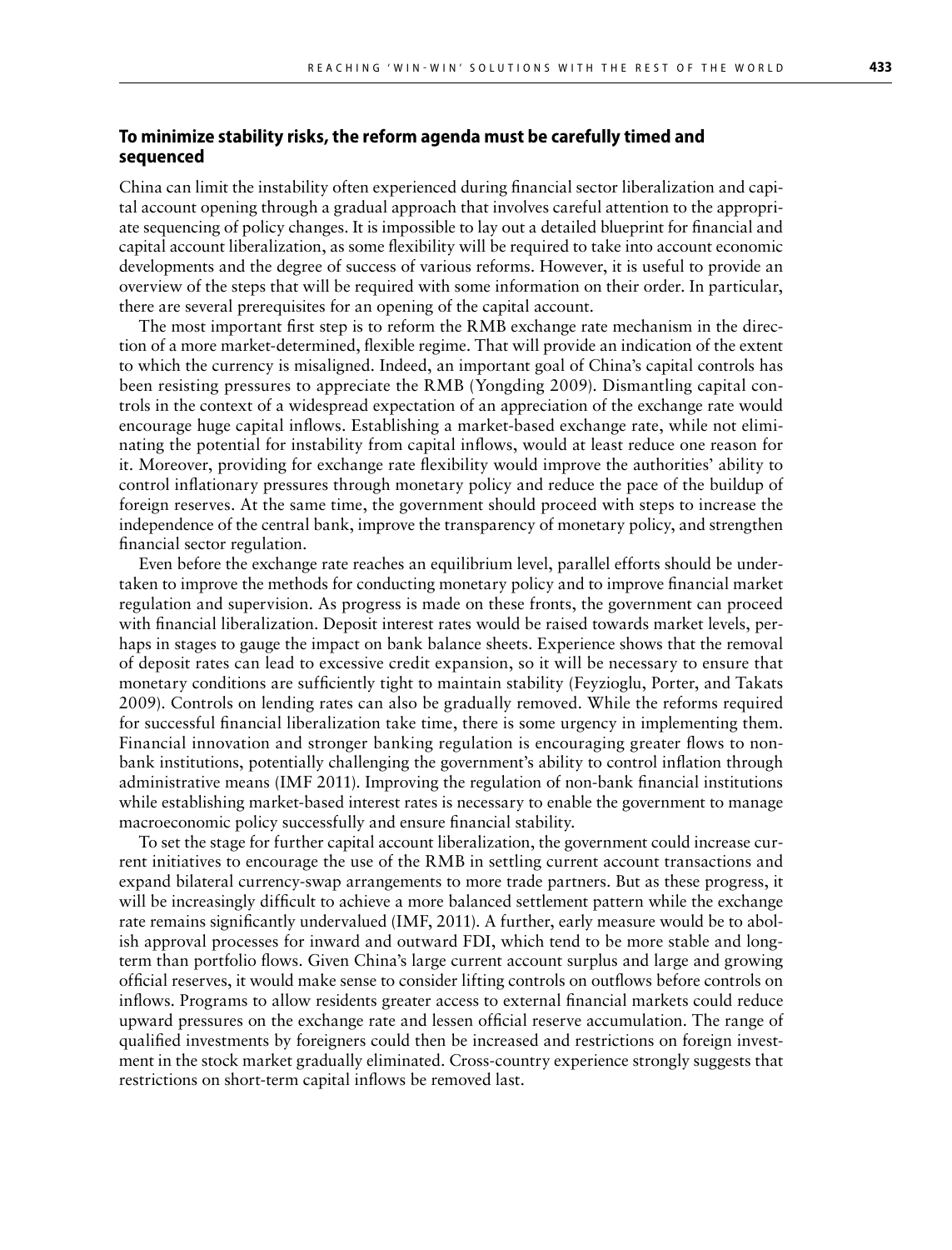#### **Establishing the RMB as an international currency will take time**

The reforms outlined above are necessary, but not sufficient, to ensure that the RMB becomes a major international currency. That will require more time, perhaps many years, to develop sufficiently deep capital markets and to establish the reputation for stability that is required for foreigners to hold large amounts of a country's currency. The pace of international acceptance will be in part determined by international conditions. To the extent that alternative reserve currencies, notably the dollar and the euro, are subject to instability and mismanagement, reliance on the RMB would increase more rapidly. One informed estimate places the earliest year that the RMB would become a global currency as beyond 2025 (Wu and others 2010), another model-based simulation predicts the RMB could account for up to 12 percent of international reserves by 2035 (Lee 2010), and one market analyst sees the RMB likely to become one of the world's major reserve currencies sometime after 2030 (Jaeger 2010).

#### **The policies required to establish the RMB as an international currency will have important implications for China and the world**

The policies required to establish the RMB as an international currency will have profound implications China's development model. State-owned banks would have to be allowed to act like private banks and not be subject to instructions from the government to increase lending for macroeconomic reasons (Eichengreen 2010). State-owned enterprises (SOEs) would have to face hard budget constraints. That is, SOEs that became insolvent would have to be allowed to go bankrupt, so that creditors would not be tempted to lend in the expectation that their loans enjoyed an implicit government guarantee. Similarly, it will be necessary to ensure some constraint on borrowing by local governments, either through greater administrative control from the center or statutory limits on local government deficits. Another problem worth noting is the double mismatch between currency and maturity of borrowing and lending, i.e., borrowing short in foreign currency while lending long in local currency. This double mismatch has been a major cause for heightened exchange rate risk and debt crises in many developing countries, most notably in 1997 Asian Financial crisis.

The implications of these policies go beyond ensuring financial stability in government and government-owned institutions. To the extent that prices are allowed to clear markets, reliance on influence and contacts should become less important than innovation and efficiency for economic success. This would be beneficial to the economy, but may also imply that some formerly successful firms are no longer profitable, underlying the importance of social insurance to provide health care and pensions. A more market-based exchange rate would mean less reliance on exports and a rebalancing of the economy from manufacturing to services. All of these changes would be beneficial in their own right, in addition to consistent with a greater international role for the RMB. They do, however, imply dramatic changes in the way that business is transacted in China.

Finally, China should not ignore the international implications of increasing the use of the RMB. As Barry Eichengreen (2010) has emphasized, the emergence of the RMB as an international currency would provide a useful diversification away from the dollar, helping to limit financing of the sort of excessive current account deficits pursued by the United States prior to the crisis, and thus reducing the likelihood of a repetition. China's efforts to establish the RMB as an international currency would support global economic stability, which given China's size and openness is an essential ingredient of stability in China.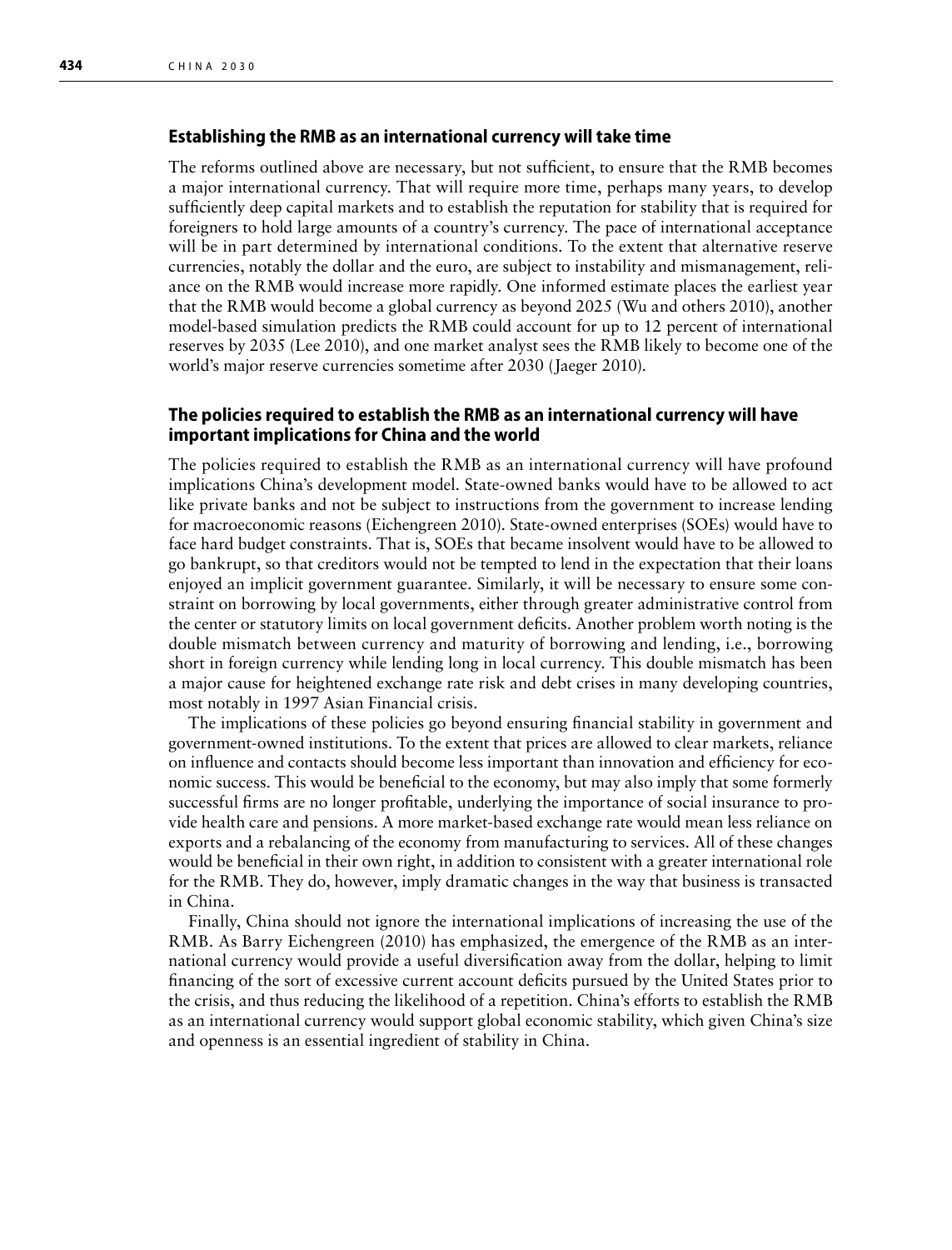# **Chapter 4 Global Public Goods**

China's future prosperity depends to a large extent on the preservation of global public goods, or issues that are important for many countries, where market forces cannot be relied upon to achieve efficient outcomes. Thus, coordinated government policies are necessary to ensure the efficient provision of global public goods, which covers a wide variety of issues. The market cannot be relied upon to limit environmental damages, either domestically or cross-border. Issues such as climate change and threats to the ozone layer can only be resolved through international coordination. Similarly, preserving global resources such as ocean fisheries, seabed minerals, and Antarctica requires coordinated interventions by governments. The benefits of communications networks increase with the number of users, so that international agreements and domestic regulations that, for example, promote efficient Internet use are in everyone's interest. International trade and financial transactions require a framework of rules to promote cooperation; reducing import barriers and ensuring global financial stability often requires international discussion. Efforts to reduce global poverty, which contribute to global stability, will be more effective if all countries with sufficient resources are encouraged to participate. Indeed, the term 'global public goods' is to an extent misleading: much of the work involves establishing effective institutions to take into account the global impact of the provision of goods and services. While all of these issues touch on domestic policies, they all also involve international coordination; thus, this section also considers aspects of domestic regulations that have a significant international impact.

While China has certainly cooperated in efforts to sustain global public goods, the government faces an important policy question. Should China rely on a multilateral consensus to determine global policies, with specific interventions to protect China's interests, or should China actively help to shape global agreements? This question is particularly difficult for environmental agreements, where it might be argued that since the advanced countries are principally responsible for damages to the environment, and are richer and thus better able to forego income for future benefits, they should shoulder the costs involved.

While the ethical argument concerning advanced countries' responsibility has resonance, it remains in China's interest to play an active role in shaping agreements on global public goods. China's huge size imposes both a responsibility to contribute to safeguarding public goods (else others will refuse to cooperate as well) and the opportunity to shape global agreements so that they support China's development.

Here we consider a few examples of global issues that cannot be resolved efficiently by relying on the market, and where China should actively participate in international solutions, for its own and the world's benefit. Some of these issues will be critical to China's development in coming years while others, though important, will have less impact. Our purpose is to provide examples of common problems where China plays an important role, not to enumerate all of the challenges in preserving global public goods over the next decades.

## **Climate change**

The global economy faces an enormous challenge in reducing carbon emissions to avoid the worst effects of climate change. Absent changes in policies to reduce emission intensity, the increase in average global temperatures over the next several decades could be calamitous, with a rise in the sea level that would inundate vast regions where millions of people live and the degradation of agricultural land that millions of poor depend on for their livelihood. China will be severely affected too, both directly in some regions and indirectly as the global economy deteriorates. Here we discuss how global emissions could evolve over the next 20 years, what role China should play in multilateral efforts to reduce emissions, and the implications of different agreements for China's economy.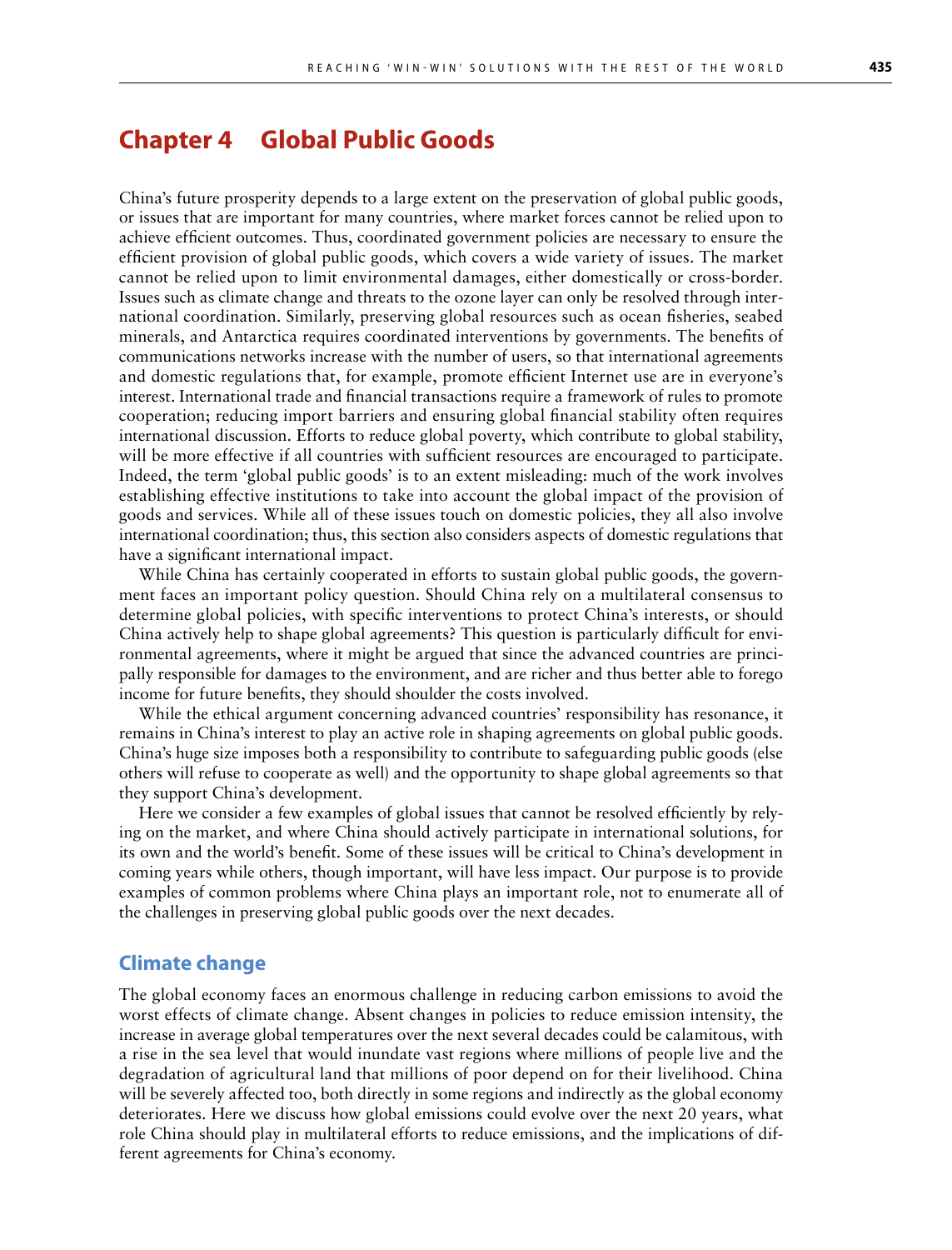#### **Emissions are set to increase**

Global annual emissions are expected to increase around 50 percent over the next 20 years. This is largely due to growth in GDP per capita and to a lesser extent to population growth, while emissions per unit of GDP are expected to decline slightly (figure 12).



#### **Figure 12 Carbon emissions will rise in the baseline scenario**

More than four-fifths of the rise in emissions over the next 20 years will come from developing countries. The large share of developing countries in the global increase reflects higher

population growth and higher per capita GDP growth compared with high-income countries, although the relationship between growth in developing countries and global emissions is complex. While developing countries will be responsible for the bulk of new emissions, their emis-

sions per capita are much lower than in high-income countries (figure 13). While developing countries' per capita emissions are expected to rise somewhat, they will not approach the levels in high-income countries. However, emissions per unit of GDP are relatively high in developing countries, and China is among the countries with the highest emission intensity in the world. A key reason for the high emission intensity in the developing world is the low valuation of non-tradable products in those countries, which makes GDP relatively small. Especially in China, another reason is the small share of services and the large share of manufacturing. As a consequence of the high emission intensity, GDP growth in the developing world leads to more than proportional growth in global emissions, even as the emission intensity is expected to decline sharply along with the shift to services and the rise in the relative price of non-tradable products.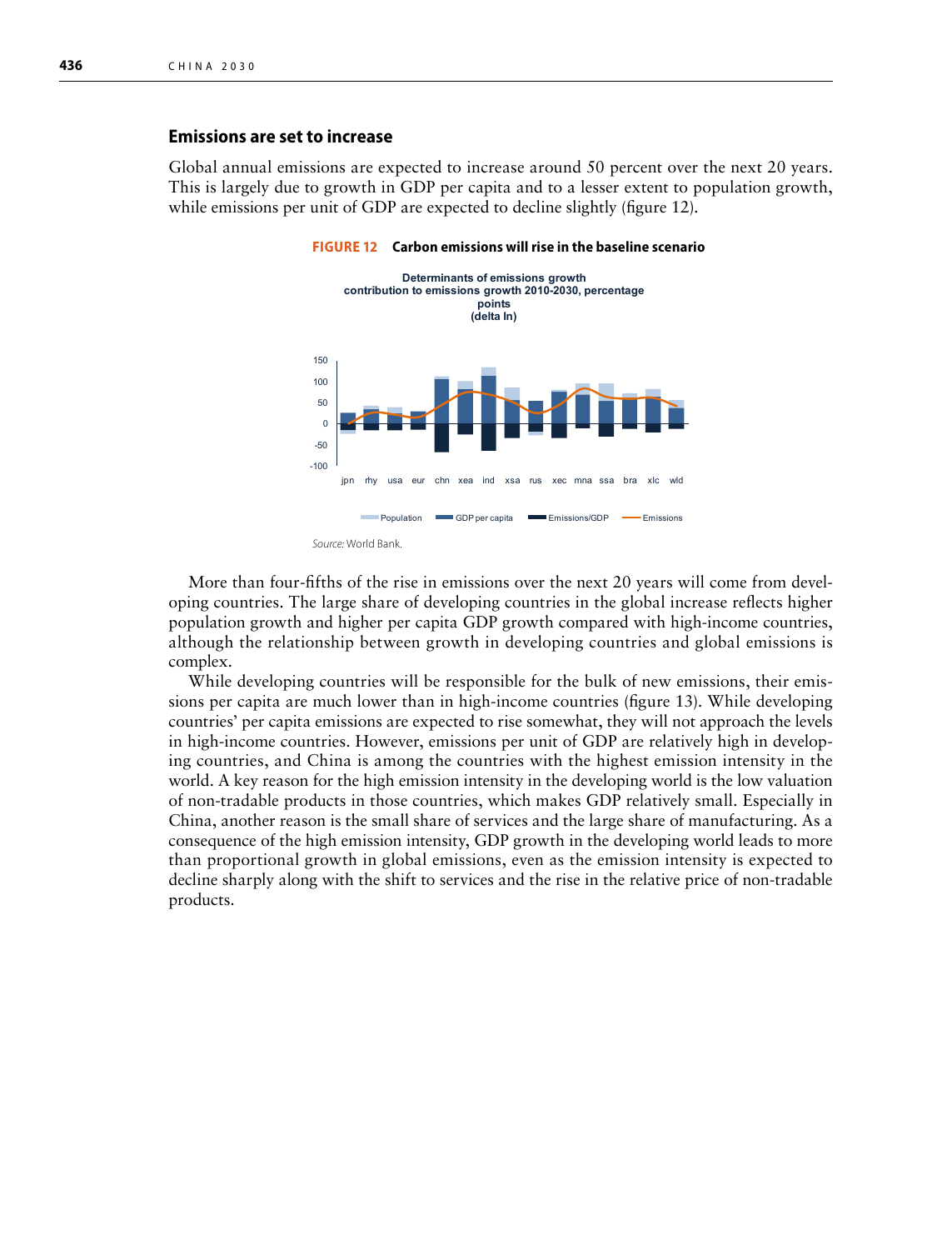

#### **Figure 13 Emissions per capita in developing countries are much lower than in advanced countries**

#### **It is in China's interest to actively promote global efforts to reduce carbon emissions**

China is the largest source of carbon emissions, accounting for 23 percent of global  $CO$ <sub>2</sub> emissions (although note that China's large export sector means that a significant portion of the goods produced in generating these emissions are actually consumed abroad). Moreover, during the next 20 years, China is expected to be responsible for one-quarter of the increase in emissions, even in a baseline scenario that assumes a significant shift towards the service sectors in China. Effective global policies are not feasible without China's participation, both because limiting China's emissions is critical and because other countries are unlikely to participate in the absence of the largest source of carbon emissions.

It is in China's interest to significantly reduce carbon emissions; otherwise China would create an artificial comparative advantage in energy-intensive production and be stuck with current emission structure, making the country even more dependent on future energy supply. Over the long term, the supply of energy is one of the most binding constraints on growth potential, so having a comparative advantage in energy-intensive production is not desirable. In addition, greater reliance on energy-intensive production would worsen China's already considerable environmental challenges.

Limits on carbon emissions would reduce China's GDP in the short run. However, these limits would not necessarily reduce consumption, because a large share of relatively energyintensive production is devoted to exports. Global limits on carbon emissions would increase the relative price of these exports, which would reduce the volume of exports but also generate tax revenues for the government. The impact on consumption would depend on the government's allocation of these tax revenues. More importantly, as Supporting Report 3 argues, a green strategy may well become a new source of growth, increasing long-term growth potential.

#### **A fair and effective global climate agreement is important to China**

China should actively push for a fair, reasonable and sustainable global climate regime based on *common but differentiated* principle. Failure on the part of major countries to reach agreement on climate change and contain the climate crisis will lead to serious consequences for the world economy, in particular developing countries including China that are likely to be the most severely affected by climate change. A fair global climate regime can be consistent with China's implementation of its domestic commitment to reduce GHG emissions. China's 12th Five Year Plan already includes declining intensity of GHG emissions as a binding target.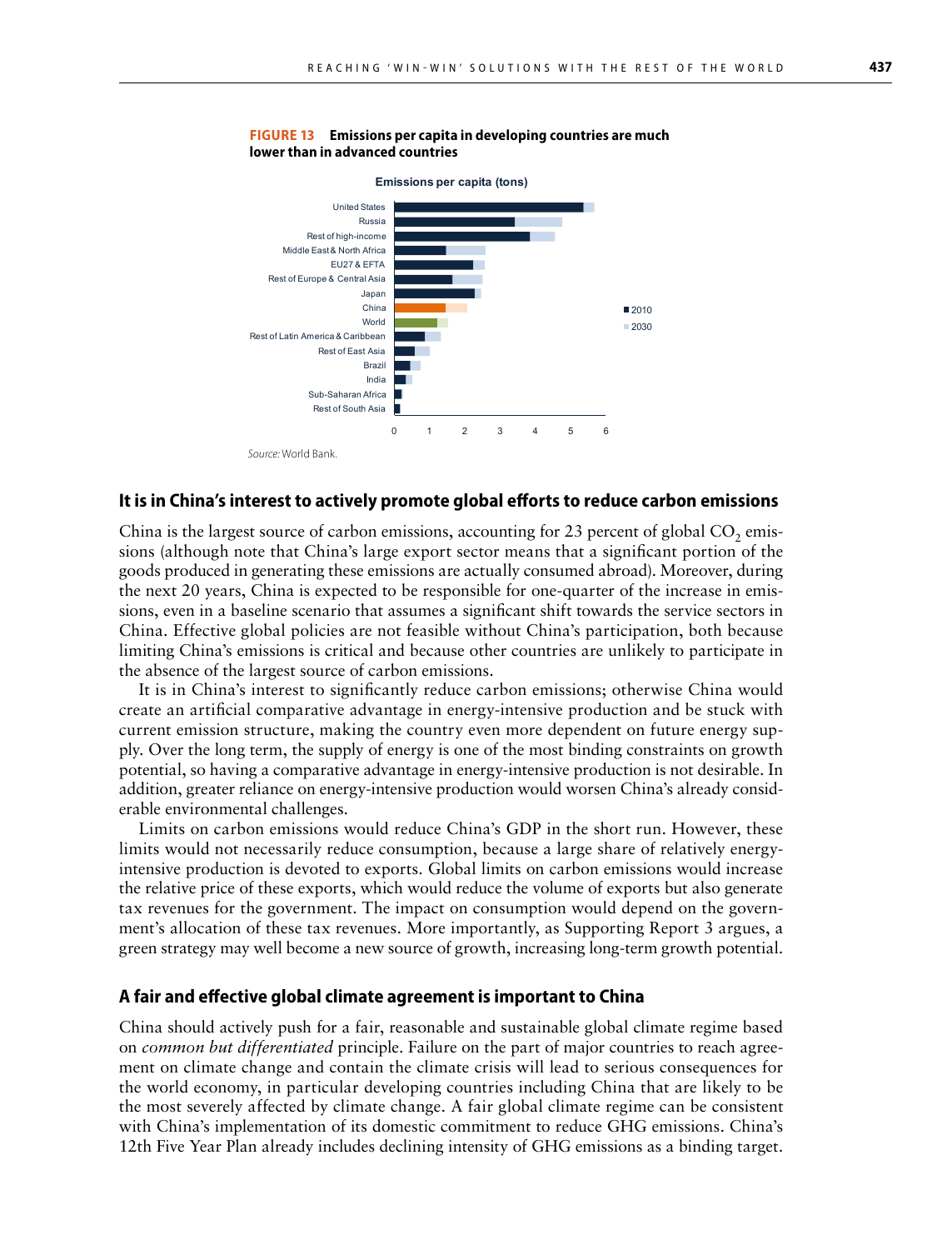China's earnest efforts to reach this target and establish a market-based emissions reduction mechanism within the country will not only spur other major economies to adopt forceful measures for GHG reduction, but also facilitate transformation of development model, advances in technology and economic growth within China, thereby turning emission reduction from a burden into an opportunity.

 Global limits on carbon emissions have to take into account the need for continued growth in developing countries. Developed countries, having reached an advanced phase of industrialization, have high existing emissions levels and low future economic growth potential. Developing countries, on the other hand, have relatively low existing emission levels, and high future economic growth potential. That growth potential has to be realized to meet pressing development needs. Therefore, emission targets in a global climate change agreement should not be based on existing emission levels, but on future needs.

# . **International financial regulations**

The financial crisis highlighted the importance of effective supervision of financial systems for global stability. International agreements can enable individual country authorities to impose regulatory rules without impairing the competitive position of their banks vis-a-vis banks in other jurisdictions. International norms can also provide an anchor for domestic reforms. China has consistently supported international prudential norms for banking regulation, and has made considerable progress in integrating these norms into its domestic financial system. Going forward, the government may need to take a more proactive role in helping to shape these norms. This discussion does not cover all, or necessarily even the most important, areas where China relies on international coordination to preserve financial stability. For example, our focus on the long term means we do not consider the current financial controversies concerning China's criticism of US monetary policies and debt burden, an important, albeit shortterm, area for stability in China.

#### **China has benefited from adopting international regulatory norms for banks**

China accelerated its program to implement Basel standards in the late 1990s, as a guide for the recapitalization of state-owned banks in response to the large amount of non-performing loans (NPLs). Adopting international norms provided a useful benchmark and a means of enhancing the credibility of the government's program. Authorities combined elements of the implementation of Basel I (e.g. capital requirements) with elements from Basel II (supervisory review and disclosure procedures), in what officials of the China Bank Regulatory Commission (CBRC) sometimes called "Basel 1.5". As a result of this process and strong economic growth, the banks' NPLs dropped from a staggering 23 percent of GDP in 2000 (Allen et al, 2008) to below 2 percent in January 2010 (according to the China Bank Regulatory Commission).<sup>36</sup>

Support for the use of international prudential norms also comes from the large, stateowned banks (who hold over 50 percent of total banking assets—figure 14). These banks have an interest in adhering to an internationally-recognised regulatory framework to support their efforts at international expansion and to ensure that other domestic banks cannot compete by adopting more lax prudential norms.

The government remains committed to integrating the Basel prudential norms into its regulatory practices, despite the financial crisis engineered by poor regulation and supervision in the US banking system (Walter 2010).<sup>37</sup> It is recognized that considerable work remains in

<sup>&</sup>lt;sup>36</sup>The process of reducing NPLs of the four major state-owned banks involved the transfer of NPLs to asset management companies (in return for an equity position in the banks) and subsequent sales to the public, in conjunction with capital injections into the banks.

<sup>&</sup>lt;sup>37</sup>By contrast, the Asian crisis and the prolonged Japanese stagnation eliminated the attractiveness of alternative regional models (for instance, during the 1990s, Korea's regulatory framework as considered as a possible reference; this ended after 1997).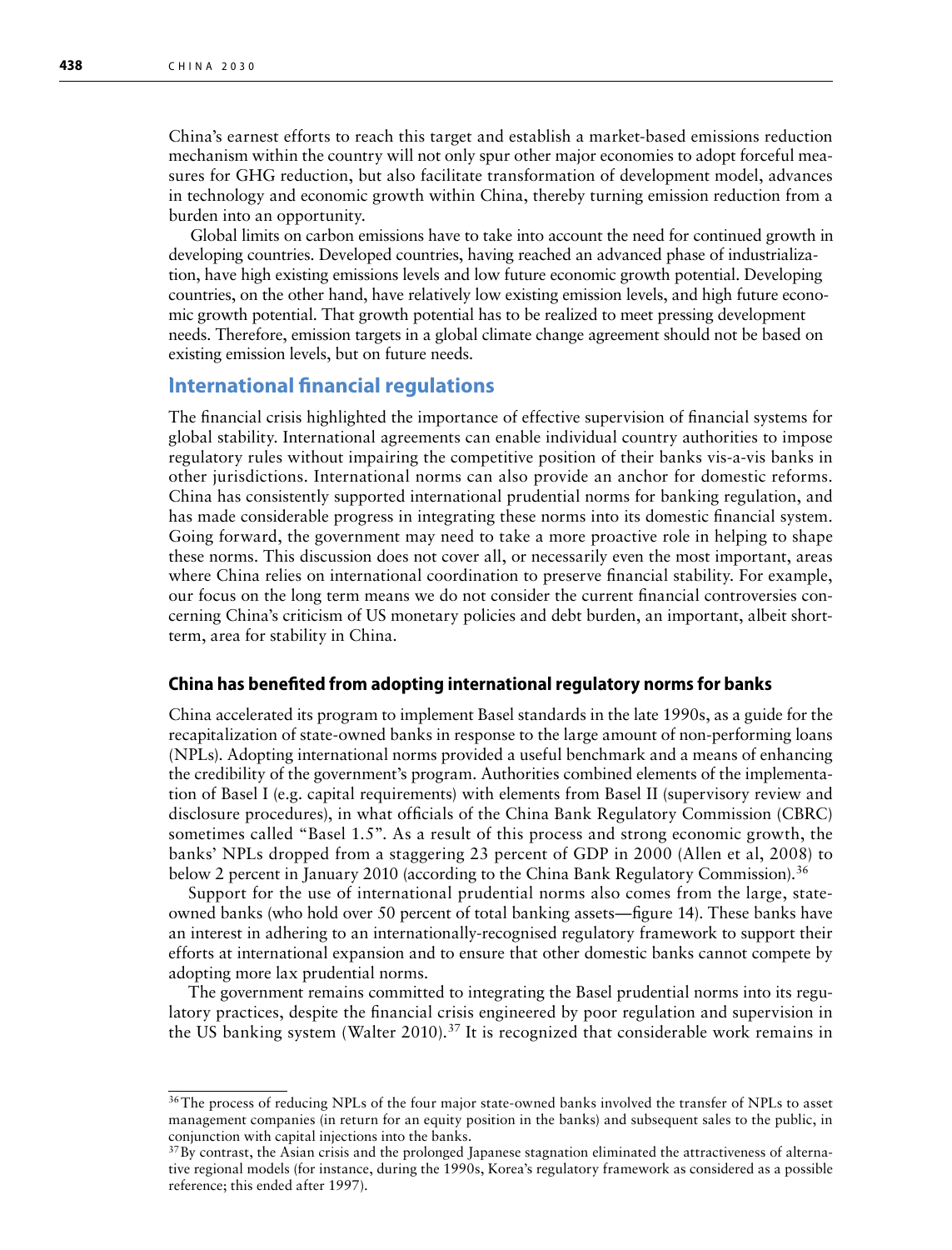establishing an efficient financial sector,  $38$  and the implementation of international norms is seen as a part of this still unfinished reform process.

**Figure 14 The state-owned banks dominate China's banking sector**



Moreover, the stimulus program in response to the global financial crisis involved a substantial expansion in credit extended by the state-owned banks. The size and necessary speed of this process is likely to result in some rise in NPLs going forward.39 As happened with Basel I, the implementation of Basel III will provide an external standard for Chinese regulators in the necessary future clean-up, and again helping to defuse potential domestic criticism of the process.40 The Five Year Development Plan (covering 2011–2015) envisions the continued implementation of Basel regulatory norms, and the CBRC announced in May 2011 the imposition of increased capital adequacy ratios, with higher levels for "systemically important banks".

China also should take advantage of informal bilateral relationships related to international banking supervision to share experiences and information. Membership in the Financial Stability Board (FSB) puts Chinese authorities into direct and regular contacts with other regulatory organizations, which also have an interest in formal and informal exchanges of information with their Chinese counterparts.<sup>41</sup>

China's reliance on international prudential norms in its domestic financial reform process does not mean that the country should passively accept norms that are defined by the advanced

<sup>&</sup>lt;sup>38</sup>The Chinese banking system remains underdeveloped in many areas. The scope of bank services is extremely limited in comparison to more developed systems (for example, consumer credit remains a small share of total credit), and the regulatory system is limited (for example, there is still no formal system-wide deposit insurance scheme in China, and the government maintains ceilings/floors on interest rates).

<sup>&</sup>lt;sup>39</sup>The existing figures for the current level of NPLs, at around 2 percent of GDP, are widely considered to significantly understate the dimension of the problem (see OECD, 2010). Nevertheless, the CBRC has already used its considerable "moral suasion" powers to force an increase in capital adequacy ratios, which reached an estimated average of 9 percent in the 14 domestic listed banks by 2010.

<sup>40</sup>Basel III is the successor of ill fated Basel II, but now with risk-adjusted capital, leverage and liquidity standards of a (arguably) simpler, more strict and transparent nature.

<sup>41</sup>An example of those more informal exchange processes is provided by the regular Dialogues held by Directorate-General for Internal Market, the regulator of the financial markets in the European Union, with its Chinese counterparts (see http://ec.europa.eu/internal\_market/ext-dimension/dialogues/index\_en.htm). From a more formal point of view, the new sectoral agencies created in the post-crisis overhaul of the financial regulatory environment in the EU, the European Systemic Risk Board, the European Banking Authority and the European Securities and Markets Authority are institutionally mandated to engage in administrative agreements with third country authorities in the pursuit of their respective mandates, and contacts with their Chinese counterparts to that effect have already started.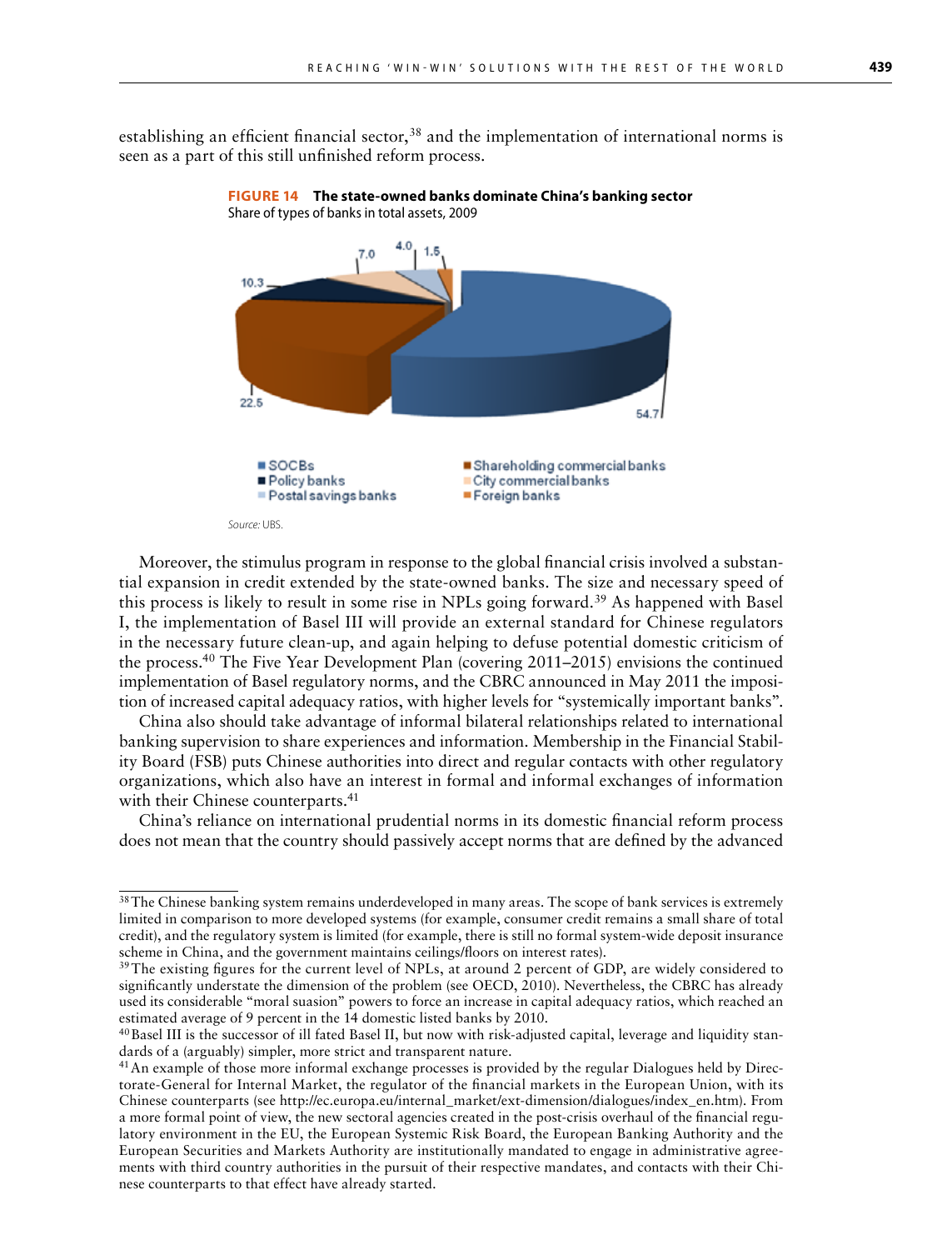countries. While developing countries have recently become more involved in international financial discussions,<sup>42</sup> the agenda is still essentially set by high-income countries.<sup>43</sup> These international norms should be reviewed both for their relevance to China's financial system and for their implications for China's interactions with the global economy. The first issue does not present great difficulties, as the government has been successful in adapting norms to domestic circumstances.44

The second issue may require further study. International prudential norms have changed in response to the vulnerabilities exposed by the financial crisis. These changes reflect a difficult trade-off (from the perspective of the advanced countries) between the desire for increased stability and the wish to avoid unduly reducing the efficiency benefits (and bank profits) generated from the use of sophisticated derivatives. China's view of this trade-off may differ from authorities in advanced countries. China's banks lack the technology and banking relationships required to sell these products, while China's economy suffered from the extreme volatility generated by the failure to properly regulate them. Thus, it may be in China's interest to promote a stricter regulation of derivatives than is currently envisioned.

For example, one difficult issue is the extent to which certain kinds of derivatives held by major financial institutions should be moved to central clearinghouses and subject to strict capital requirements. Establishing a single clearinghouse which spans a broad range of overthe-counter derivatives would be desirable to ensure adequate regulatory control. However, recent proposals that would reduce the capital threshold for a clearinghouse and exempt some over-the-counter derivatives from movement to clearinghouses would encourage a proliferation of clearinghouses and increase systemic risk (Singh 2011). China profits little from such sophisticated derivatives, and the most recent 5-year plan envisions little progress in easing restrictions on such trades. It would, therefore, be logical for China to push for aggressive measures to limit the risks from OTC derivatives. This is simply one illustration of the many technical issues where a developing country perspective would likely take a more conservative view of the trade-off between efficiency and risk in today's financial markets.

In short, as China becomes more integrated in the global financial system, the implications for China of external instability will rise. China should, thus, play an active role in promoting more stable financial sector regulation.

## **Official finance**

One global issue where China is playing an increasingly important role is official development assistance (ODA). While China has provided financial assistance to developing countries since the 1950s, the size of its program and its importance for development in the poorest countries is increasing rapidly. China's program of financial assistance has provided substantial benefits to developing countries, in some respects through mechanisms that are superior to the programs of OECD countries. In the future, China could improve the effectiveness of its overseas development finance (and avoid the same mistakes that the advanced countries made in their aid

<sup>42</sup>Developing countries are playing a more important role in discussions of international financial decisions through reliance on the G20 as the main body for international economic coordination and the expansion of the Financial Stability Board.

<sup>43</sup> Among other things, this agenda includes strengthened international governance, colleges of supervisors for cross-border banks, the expansion of the Financial Stability Board, better regulation of credit rating agencies and private pools of capital (hedge funds), improvements in accounting standards, standardization and increased resilience of credit derivative markets, principles for employee compensation, improved corporate governance and prudential supervision (including macro supervision), reducing evasion of standards through off-shore financial centers, and addressing the pro-cyclical nature of capital requirements.

<sup>44</sup>As noted above, authorities pursued a somewhat selective implementation of Basel prudential norms during the past decade. And with the onset of the financial crisis CBRC statements signaled an implicit rejection of Basel II's market-based and self-regulatory approaches to capital adequacy standards.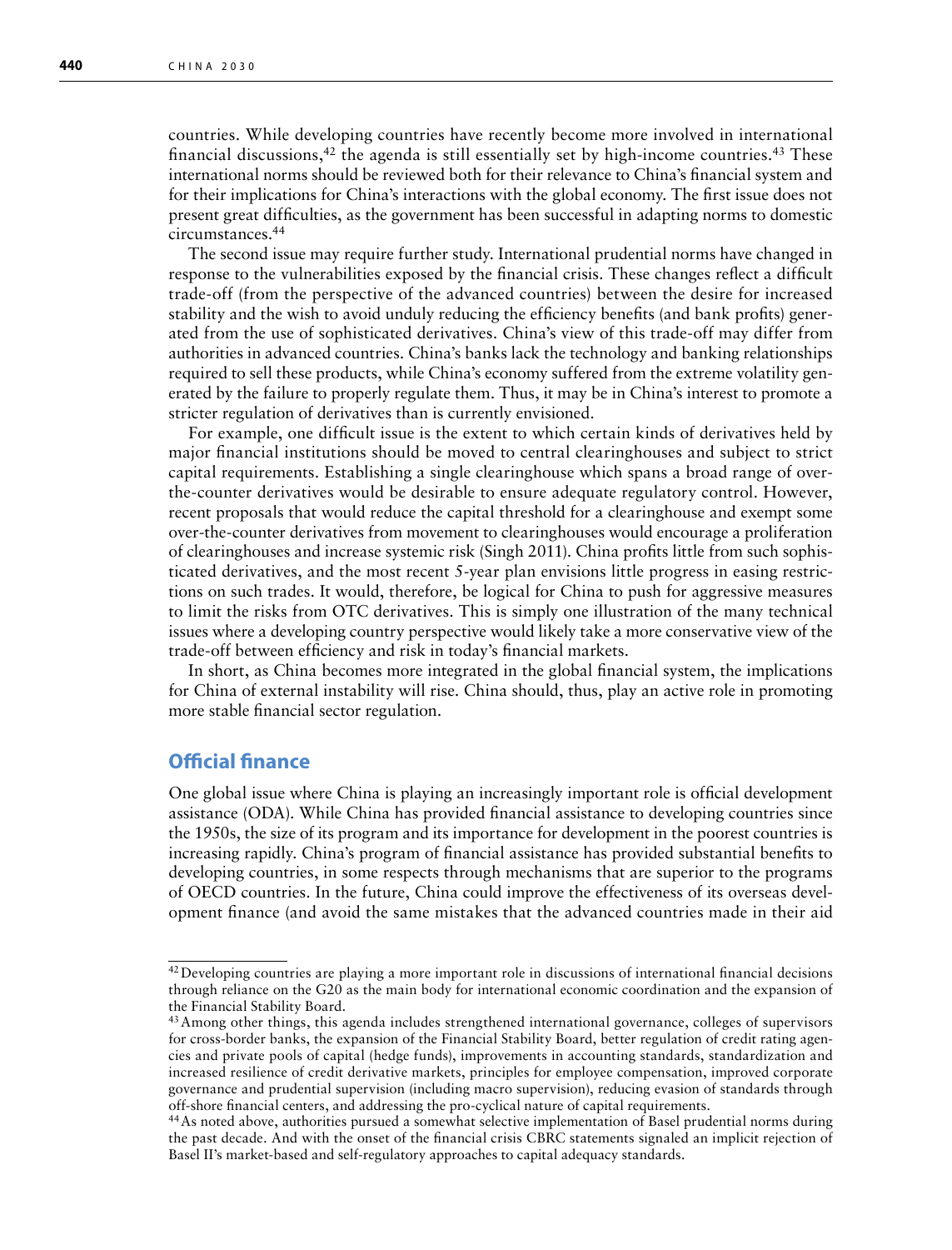programs) by exchanging information about policies and procedures with the OECD. At the same time, the OECD countries should consider integrating some aspects of China's overseas financing policies, including flexible application of debt-sustainability guidelines and steps to improve the efficiency of infrastructure projects, into their own programs. The government also should consider potential competitive responses by the advanced countries to China's growing export credit program.

#### **China's official aid statistics differ from OECD's in classification**

The recent publication of an official paper on China's foreign aid is a welcome step towards greater transparency (State Council 2011). However, the statistics provided in the paper generally follow the Chinese practice of providing cumulative totals of annual figures over many years (China's aid totaled RMB 256 billion by end-2009). Data on the government's annual expenditures on external assistance (published in the China Statistical Yearbook) show a sharp rise in concessional assistance, from a total of about \$.7 billion in 2001 to almost \$5 billion in 2009 (figure 15). However, these figures cannot be directly compared with those reported as official development assistance by other major donors (see below). This is due to different classification of aid statistics between China and OECD countries, which is partly related to the differing features of aid policies and development experiences.





## **Both China and recipients have benefited from China's program of official finance**

China's aid procedures are simple, allowing for quick implementation, as no policy conditions are attached. Most of the funds go to infrastructure and living standard enhancing projects such as roads, hospital, clean water projects, personnel training programs, etc, fostering economic and social development in the recipient country. The provision of finance has assisted China's efforts to improve strategic relationships with other developing countries, to foster trade and other business opportunities for Chinese firms, to improve access to key commodities, and to boost awareness and appreciation of China's political and economic system. Perhaps not as specific and detailed as required traditional donors, China's aid institutions do require evaluation of social and environmental impacts and the efficacy of the aid programs, which can be strengthened to ensure the quality and effectiveness of China's program and maximize developmental benefits for recipient countries.

*Source:* Originally from Brautigam (2009), as reported with modifications by author in Christensen (2010).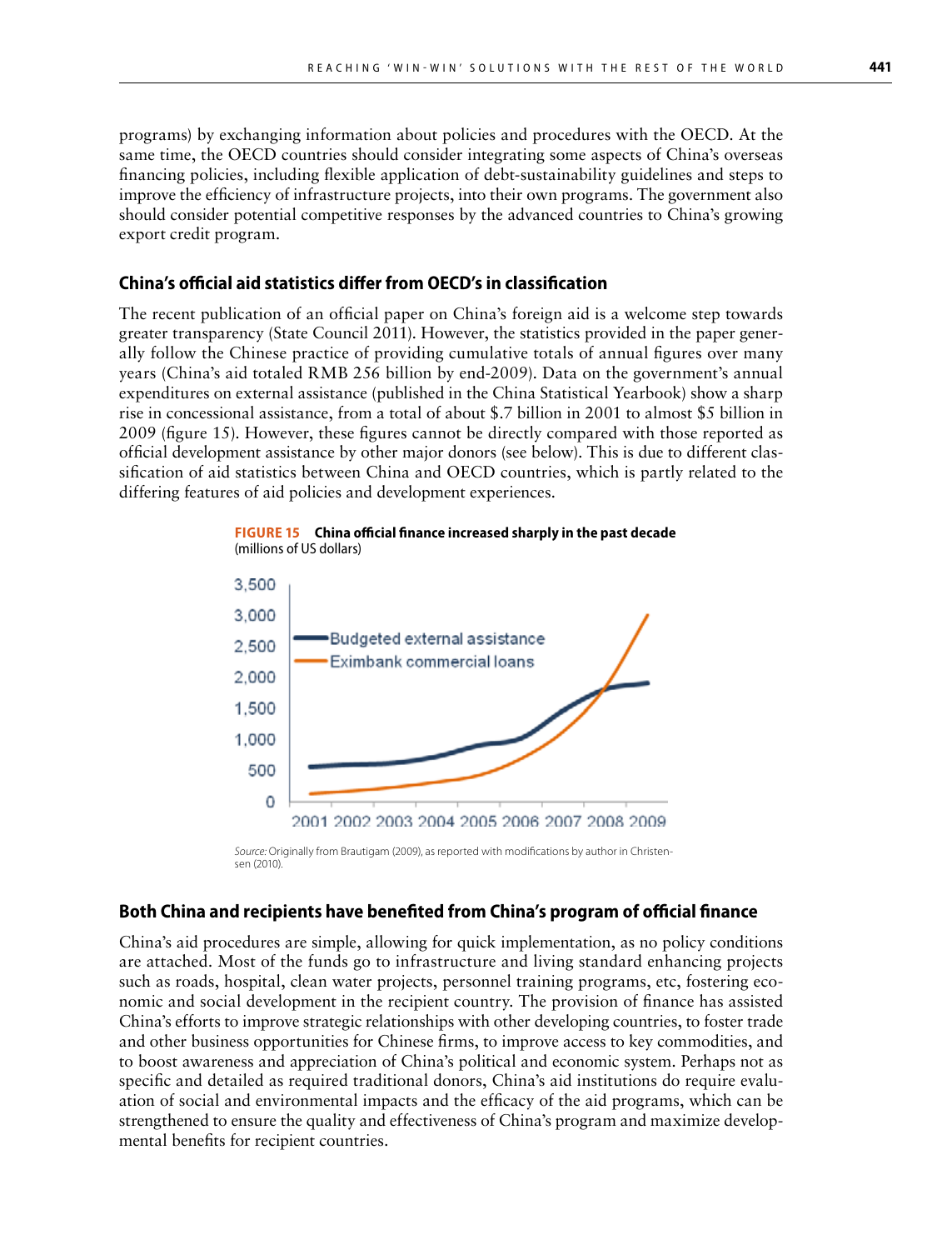#### **China does not impose formal conditions for receiving finance**

Unlike traditional donors, China does not systematically impose formal conditions concerning governance or economic policy. Indeed, a central principle of China's program is respect for the sovereignty of recipient governments and the refusal to become involved in their internal policies, although the government has on occasion vigorously expressed concerns about corruption and the possible diversion of its finance (Mold and others 2010). Embezzlement in China's official loans is limited by paying Chinese firms directly for building infrastructure (The Economist 2011). China provides very little direct budget support. China also has provided several rounds of substantial debt relief since 2000, but without linking debt relief to policy reforms. And China's loans to a few heavily-indebted poor countries (HIPC) have raised concerns of a renewal of debt problems.

#### **China's policies are in some respects beneficial to recipients**

China's provision of finance in different forms and with a different approach from the traditional donors can provide recipient countries with greater policy autonomy; they have an alternative source of funding if traditional donors' conditionality appears onerous or unproductive. China is willing to finance dams, power plants, stadiums and other government buildings projects that traditional donors have largely stopped financing. China finances projects in countries without regard to political or governance concerns. China's lack of conditionality reduces the burden on government officials, as well as the delays and costs inherent in demonstrating compliance with conditionality. All of this can increase the attractiveness of Chinese finance for recipient governments.

#### **China needs to be vigilant about corruptive behavior in its aid programs**

Preventing corruptive behavior in China's aid program and ensuring effectiveness of aid will become increasingly important to maintain the real diplomatic benefits that China has garnered from its financial program. As China's program increases, examples of mismanagement and corruption may also rise. For example, China Eximbank's system of relying on Chinese companies to generate projects for financing by concessional loans can increase the risk of illicit payments or kickbacks. Concerns have been raised about a lack of attention to operations and maintenance costs in projects (Hanson 2009). Of course, cases of corruptions are sometimes found in traditional donors' programs. But China can impose more transparency as an important measure to tackle corruption in its aid programs. It is encouraging that China has signed and ratified the 2005 UN Convention Against Corruption, and recently followed through by making corrupt practices by Chinese companies overseas illegal under Chinese law. The challenge now will be effective enforcement.<sup>45</sup>

## **China can learn from the failures and successes of traditional donors' development assistance**

In some respects, for example heavy reliance on tied aid and lack of conditionality, China's policies can logically be seen as similar to the approaches by traditional donors. Official finance programs, including aid and export credits, initially were designed to expand diplomatic influence and commercial interests. Over time, however, some policies were modified to focus on development effectiveness and to adopt more cooperative approaches to the provision of official finance. This process, in part, responded to obvious aid failures and growing pressures from civil society. It also reflected the increasingly important institutional role played by the

<sup>&</sup>lt;sup>45</sup> Brautigam 2011.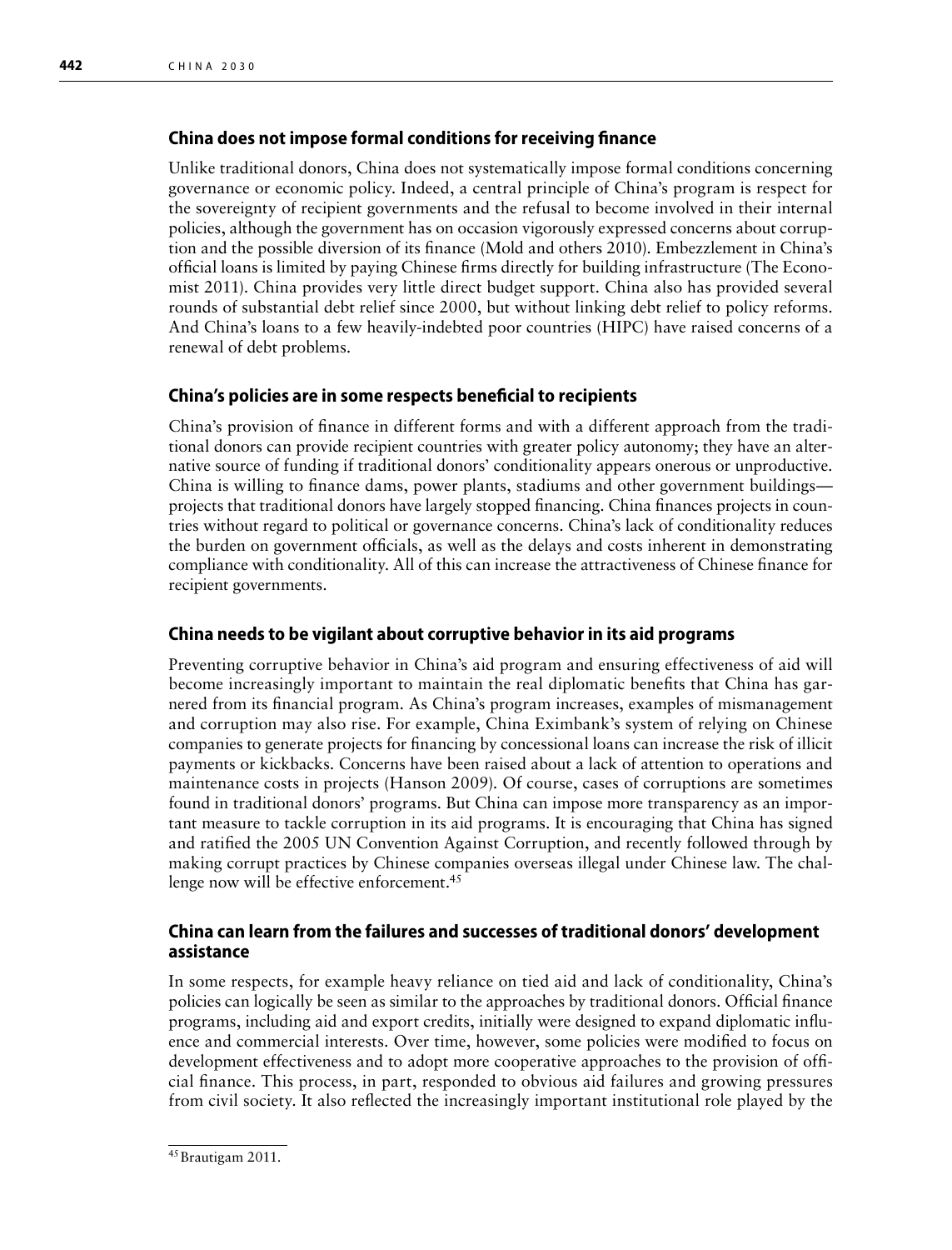multilateral institutions, growing cooperation among bilateral aid agencies, the realization that competition among export credit agencies was counterproductive (from the standpoint of creditors), and more recently the need to achieve fair burden sharing in debt relief to the HIPCs. Overall, global goals rose in importance compared to national and commercial goals. These changes are only partial, and donors' financing programs still often serve narrow interests, either that of the nation or specific firms. But the goals of promoting development effectiveness and financial cooperation have taken on more and more importance over time. For example, most Development Assistance Committee (DAC) countries have considerably reduced tied aid requirements to improve the effectiveness of competitive bidding in reducing costs. On average, only about 13 percent of DAC countries' ODA was tied to purchases in donor countries (Perroulaz and others 2010).46 In contrast, projects financed by concessional loans from China Eximbank are required to give priority to Chinese suppliers for equipment, raw materials, technology and services procurement.47 Because of their competitiveness, Chinese companies would likely still win most, if not all, contracts even if they were not formally tied.

As China's financial programs increase in size, the government will confront pressures to take on a similar perspective. Greater openness in China will increase the importance of civil society and their ability to lobby for policies that promote aid effectiveness. Higher levels of official finance will increase the importance of coordinating with other countries. And China's increased impact on recipient countries will inevitably generate pressures to improve effectiveness.

## **The government should focus on improvements in transparency and standards over the medium to long term**

China is still a developing country and its aid policy should be more seen as South-South cooperation than as the unilateral aid provided by traditional donors. Therefore, China's classification and data gathering of its official aid is also quite different from those of the developed economies. Naturally, China's aid is now much more integrated in its trade policies and its own development strategy. However, as China transitions into a high-income economy, it is logical that its aid policy becomes more independent, with its own objectives and its own effectiveness measures.

Already now China has adopted higher technical and environmental standards in its aid programs and is paying more attention to the people's livelihood and natural environment in recipient countries.48 However, increasing transparency and learning from the well established practice and experience of official aid programs of the developed economies, for example, hiring professional institutions for independent evaluation will be conducive to enhancing the quality and reputation of China's aid programs.

There are several concrete steps that the government could take as its aid program develops during the coming transition. First, the transparency can be improved. One possible way to enforce an improvement in transparency would be to report the country's official finance according to DAC categories, as 20 non-DAC donors do already (World Bank 2011) or

<sup>46</sup>Note, however, that these figures exclude aid related to technical cooperation and administrative assistance (which often are tied), and thus probably underestimate tied aid levels. Also, research shows that even when OECD aid is untied, donor country firms still win the vast majority of contracts. Source: William Nichol and Ann Gordon, "Implementing the 2001 DAC Recommendation on Untying Aid: 2010–2011 Review," Development Co-Operation Directorate, DCD/DAC(2011)4/REV1, OECD, Paris March 14, 2011 http://www.oecd. org/officialdocuments/publicdisplaydocumentpdf/?cote=DCD/DAC%282011%294/REV1&docLanguage=En [accessed May 14, 2010].

<sup>47</sup>China Eximbank website.

<sup>48</sup>We need to distinguish between technical and environmental standards adopted in overseas business ventures by Chinese enterprise and those adopted in official aid programs, which are normally higher than the former.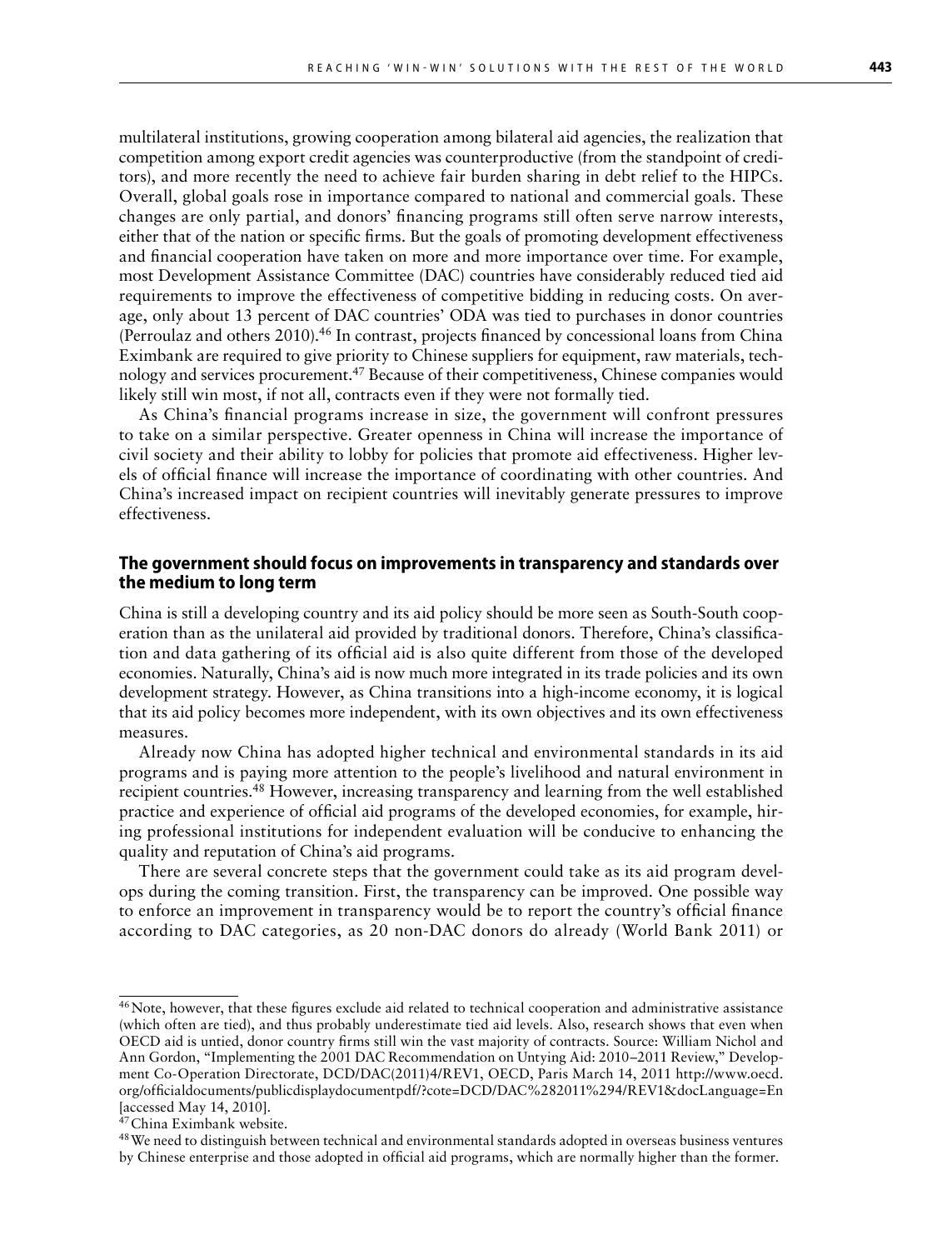according to alternative categories that are consistent with an independent aid flows.<sup>49</sup> Collecting this data in a systematic way could also improve the government's monitoring of its financing program. Second, the government could introduce independent evaluations of projects or country programs. This would impose a useful discipline on officials responsible for projects, and the lessons learned would ultimately improve program effectiveness. At the same time, integrating research on the impact of projects into project design would force officials to be explicit about the goals of projects and provide invaluable information on project results.

The issue of conditionality in projects raises thornier issues. On the one hand, the lack of conditionality in Chinese projects means that they can be implemented more rapidly, more cheaply, and with less of a burden on government officials than projects undertaken by traditional donors. On the other hand, from the angle of traditional donors, the lack of conditions raises the risk of undesirable consequences. The challenge is to take side-effects of aid projects into account, while avoiding excessive interference in recipient government policies. Finding the right strategy is not straightforward. Many traditional donors still provide aid to countries where governance has been sharply criticized (witness the rise in US assistance to Iraq and Afghanistan over the past decade). Nevertheless, many studies have shown that aid is more effective in an overall environment of good governance.

#### **Rising official finance may require greater global coordination**

As China becomes a more significant source of concessional assistance, efforts to improve coordination with other donors will become more important. This will require adjustments in the aid programs of both China and the traditional donors. Extension of current initiatives, such as the dialogue initiated with the British Department for International Development and the collaborative workshop with the Australian government on aid to the Pacific Islands, and new initiatives would be a useful vehicle for learning and for considering proposals for improved coordination between China, traditional donors and recipient countries.

## **As its size and influence expands, China's official finance should take more factors into consideration**

The rapid growth of China's overseas finance implies that China will increasingly be responsible for financial flows that are large relative to the size of some recipients' economies. To ensure the continuing effectiveness of its economic cooperation, it will be necessary to take into account broader considerations than simply the quality of specific projects. The government will have to pay attention to whether project allocation across the economy is sensible, whether the government's resources devoted to operations and maintenance are adequate, and whether the recipient is adequately coping with potential macroeconomic implications of large inflows of finance (Christensen 2010).

<sup>&</sup>lt;sup>49</sup>This would require presenting China's aid according to DAC definitions, which differ somewhat from China's. For example, China does not count scholarships as aid, while DAC does; China includes military assistance in its external assistance budget, but DAC excludes military assistance from ODA; China does not count debt relief as aid, while DAC does include debt relief on non-concessional loans; and China includes only the interest subsidy in concessional loans as aid, while DAC includes the face value as ODA while deducting repayments in subsequent years (Brautigam 2010).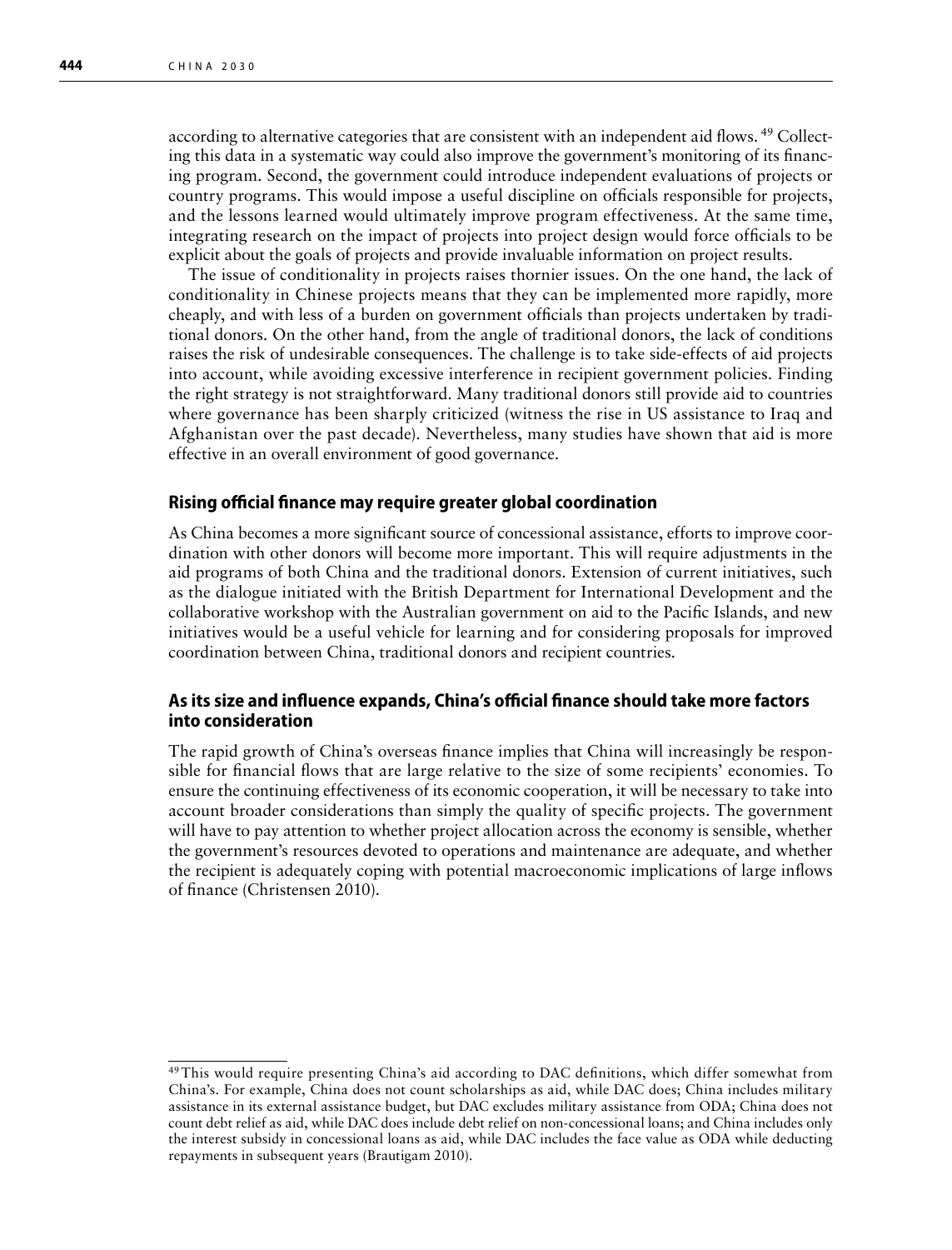## **References**

- Allen, F., Qian, J., Qian, M. and Zhao, M, "A Review of China's Financial System and Initiatives for the Future", mimeo, 2008.
- Anderson, Robert D., Philippe Pelletier, Kodjo Osei-Lah and Anna Caroline Müller. 2011. "Assessing the Value of Future Accessions to the WTO Agreement on Government Procurement (GPA): Some New Data Sources, Provisional Estimates, and an Evaluative Framework for Individual WTO Members Considering Accession." World Trade Organization Secretariat. Geneva. http://www.unescap.org/tid/ projects/procure2011-docII1.pdf
- Anuitti-Neto, Francisco, Milton Barrosi-Filho, A. Gledson De Carvalho, Roberto Bras Matos Macedo. 2003. "Costs and Benefits of Privatization: Evidence from Brazil." Inter-American Development Bank Working Paper 164. Washington, D.C.
- Arnold, Jens Matthias Matthias, Beata Smarzynska Javorcik and Aaditya Mattoo. 2007. "Does Services Liberalization Benefit Manufacturing Firms? Evidence from the Czech Republic." World Bank Policy Research Working Paper No. 4109. Available at SSRN: http://ssrn.com/abstract=956489
- Bakker, Age and Bryan Chapple. 2002. Advanced Country Experiences with Capital Account Liberalization. International Monetary Fund. Washington, D.C.
- Barajas, Adolfo, Roberto Steiner, and Natalia Salazar. 2000. "Foreign Investment in Colombia's Financial Sector." IMF Working Paper No. 99/150. Available at SSRN: http://ssrn.com/abstract=218069 or doi:10.2139/ssrn.218069
- Berger, Axel. 2008a. "China and the Global Governance of Foreign Direct Investment: The Emerging Liberal Bilateral Investment Treaty Approach." German Development Institute Discussion Paper 10/2008. Bonn.
- Berger, Axel. 2008b. "China's new bilateral investment treaty program: Substance, rational and implications for international investment law making." Paper prepared for the American Society of International Economic Law Interest Group 2008 conference in Washington D.C. November 14–15.
- Berger, Axel, Matthias Busse, Peter Nunnemkamp, and Martin Roy. 2010. "Do Trade and Investment Agreements Lead to More FDI? Accounting for Key Provisions Inside the Black Box." Kiel Institute for the World Economy Working Paper No. 1647. Kiel, Germany.
- BIS. 2010. Triennial Central Bank Survey. Bank for International Settlements. Basel.
- Bosshard, Peter. 2008. "China's Environmental Footprint in Africa." School for Advanced International Studies Working Papers in African Studies 01–08. Johns Hopkins University. Washington, D.C.
- Brautigam, Deborah. 2009. The Dragon's Gift. Oxford University Press.
- ———. 2010. "China, Africa and the International Aid Architecture." African Development Bank Group Working Paper Series No. 107. April.
- ———. 2011. "Origin of China's New Anti-Corruption Law." March 22. http://www.chinaafricareal story.com/2011/03/origins-of-chinas-new-anti-corruption.html
- Brightbill, Timothy C., Alan Price, Christopher Weld, Charles Capito, and Robert E. Morgan. 2008. "Raw Deal: How Governmental Trade Barriers and Subsidies are Distorting Global Trade in Raw Materials." Wiley Rein LLP. Washington, D.C.
- Bown, Chad. 2007. "China's WTO Entry: Antidumping, Safeguards, and Dispute Settlement." National Bureau of Economic Research Working Paper 13349. Cambridge, Mass.
- ———. 2010. "Taking Stock of Antidumping, Safeguards, and Countervailing Duties, 1990–2009." World Bank Policy Research Working Paper 5436. Washington, D.C.
- Cheung, Yin-Wong and Xing Wang Qian. 2009. "The Empirics of China's Outward Foreign Direct Investment." Hong Kong Institute for Monetary Research Working paper 17/2009. Hong Kong, China.
- Christensen, Benedicte Vibe. 2010. "China in Africa: A Macroeconomic Perspective." Center for Global Development Working Paper 230. Washington, D.C. www.cgdev.org.
- Christie, Virginia, Brad Mitchell, David Orsmond, and Marileze van Zyl. 2011. "The Iron Ore, Coal and Gas Sectors." Reserve Bank of Australia Bulletin. March. pp. 1–8.
- Claessens, Stijn, Asli Demirguc-Kunt and Harry Huizinga. 2000. "How does foreign entry affect domestic banking markets?" Mimeo. http://siteresources.worldbank.org/DEC/Resources/84797- 1114437274304/final.pdf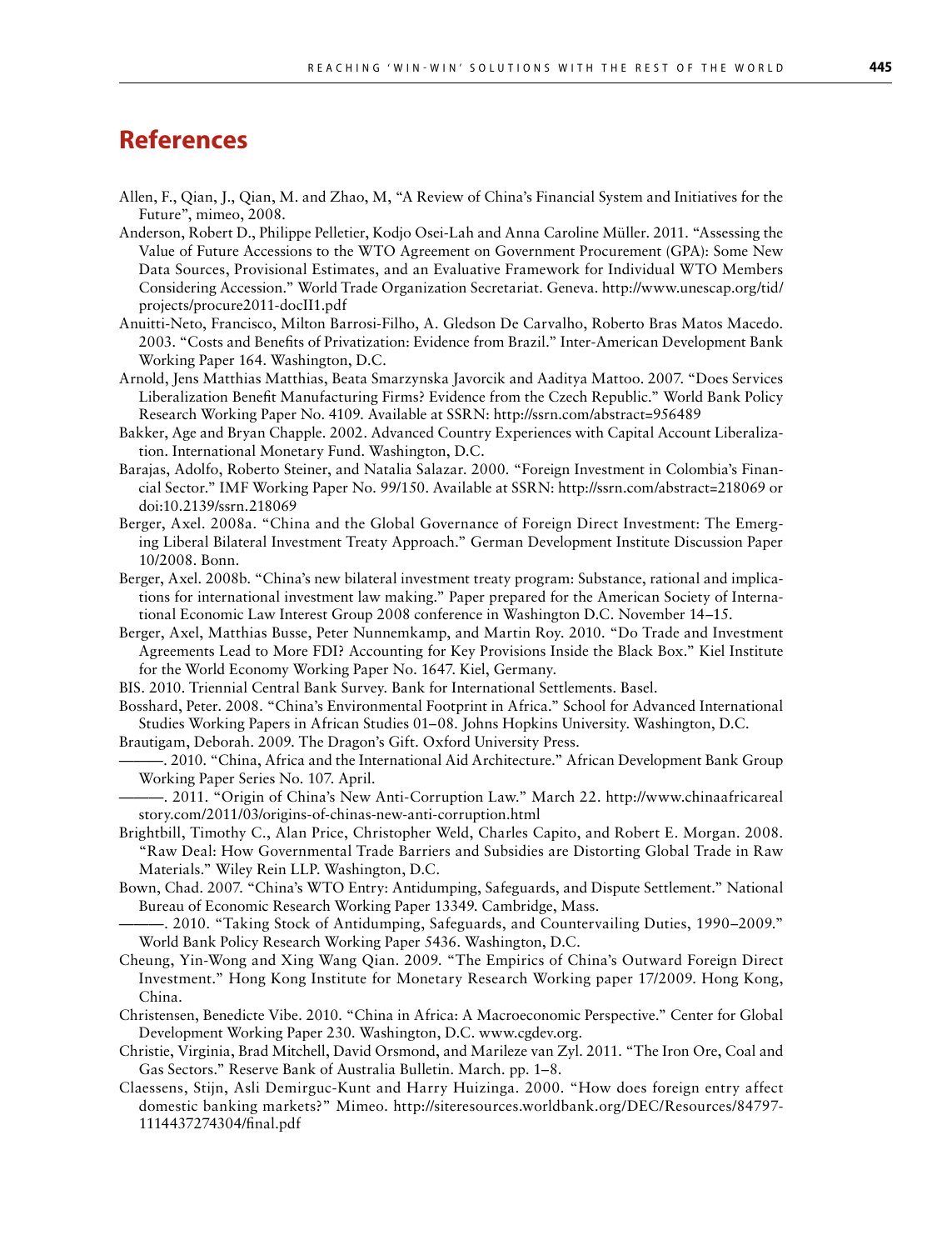- Claessens, Stijn and Jong-Kun Lee. 2003. "Foreign Banks in Low-Income Countries: Recent Development and Impacts." In *Globalization and National Financial Systems*. James Hanson, Patrick Honohan, and Giovanni Majnoni, eds. Washington, DC: The World Bank.
- Congyan, Cai. 2009. "China-US BIT negotiations and the Future of the Investment Treaty Regime: A Grand Bilateral Bargain with Multilateral Implications." Journal of International Economic Law. 12(2):457–506.
- Coxhead, Ian, and Sisira Jayasuriya. 2010. "The rise of China and India and the commodity boom: economic and environmental implications for low-income countries". The World Economy. 33(4):525–551.
- Crystal, Jonathan. 2009. "Sovereignty, Bargaining, and the International Regulation of Foreign Direct Investment." Global Society. 23:3(225–243).
- Cull, Robert, Laura D'Amato, Andrea Molinari, and George Clarke. 2000. "The Effect of Foreign Entry on Argentina's Domestic Banking Sector." World Bank Policy Working Paper 2158.
- Davies, Ken. 2010. "Outward FDI from China and its policy context." Columbia FDI Profiles. Vale Columbia Center on Sustainable International Investment. New York.
- Dincer, Nergiz N. and Barry Eichengreen. 2006. "Central Bank Transparency: Where, Why and With What Effects?" National Bureau of Economic Research Working Paper 13003. Cambridge, Mass.
- Dobson, Wendy and Paul R. Masson. 2009. "Will the RMB become a world currency?" China Economic Review. 20:124–135.
- Durkin, Thomas. 2011. Comment on website. http://www.chinaafricarealstory.com/2011/01/has-chinasexport-financing-met-its.html
- The Economist. 2011. "Africa in China." April 20th.
- Economist Intelligence Unit. 2010. "Evaluating a Potential US-China Bilateral Investment Treaty: Background, Context and Implications." Cornell University ILR School. Ithaca, New York.
- Eichengreen, Barry. 2010. "The Renminbi as an International Currency." Mimeo. http://www.econ. berkeley.edu/~eichengr/renminbi\_international\_1–2011.pdf
- Fink, Carsten, Aaditya Mattoo, and Randeep Rathindran. 2002. "An Assessment of Telecommunications Reform in Developing Countries." World Bank Policy Research Working Paper 2909.
- Fung, K. C., Alicia García-Herrero, and Alan Siu. 2009. "A Comparative Empirical Examination of Outward Direct Investment from Four Asian Economies: China, Japan, Republic of Korea and Taiwan." Workshop on Outward FDI from Developing Asia, July 21. BBVA Working Paper No. 0924. Available at SSRN: http://ssrn.com/abstract=1471776
- Gallagher, Mary E. 2005. "China in 2004: Stability Above All." Asian Survey 45(1):21–32.
- Gamberoni, E. and Newfarmer, R. 2008. "Export prohibitions and restrictions." Mimeo, World Bank, May 6, Washington, DC.
- Goldstein, Morris and Nicholas Lardy. 2006. "China's Exchange Rate Policy Dilemma." The American Economic Review. 96(2):422–426.
- Guerin, Emmanuel. 2008. "Chinese assistance to Africa: characterization and position regarding the global governance of development aid." Institut du developpement durable et des relations internationales. Paris. www.iddri.org
- Haber, Stephen., and Aldo Musacchio. 2005. Foreign Banks and the Mexican Banking System, 1997– 2004. Harvard Business School. http://books.google.com/books/about/Foreign\_banks\_and\_the\_ Mexican\_economy\_19.html?id=jHf9GgAACAAJ
- Hanson, Fergus. 2009. "China: Stumbling through the Pacific." Lowy Institute for International Policy Brief. July. http://www.lowyinstitute.org/Publication.asp?pid=1084
- He, Wei and Marjorie A. Lyles. 2008. "China's outward foreign direct investment." Kelley School of Business. Indiana University.
- He, Doong and Robert N. McCauley. 2010. "Offshore Markets for the Domestic Currency: Monetary and Financial Stability Issues." Hong Kong Monetary Authority Working Paper 02/2010. March.
- Hoekman, Bernard and Kamal Saggi. 2000. "Assessing the Case for Extending WTO Disciplines on Investment-Related Policies." Journal of Economic Integration. 15(4):629–653.
- Huang, Haizhou and Shulin Wang. 2004. "Exchange Rate Regime: China's Experience and Choices." China Economic Review.15(3):336–342.
- IMF. 2011. "People's Republic of China Article IV Consultation." International Monetary Fund Country Report No. 11/192. http://www.imf.org/external/pubs/ft/scr/2011/cr11192.pdf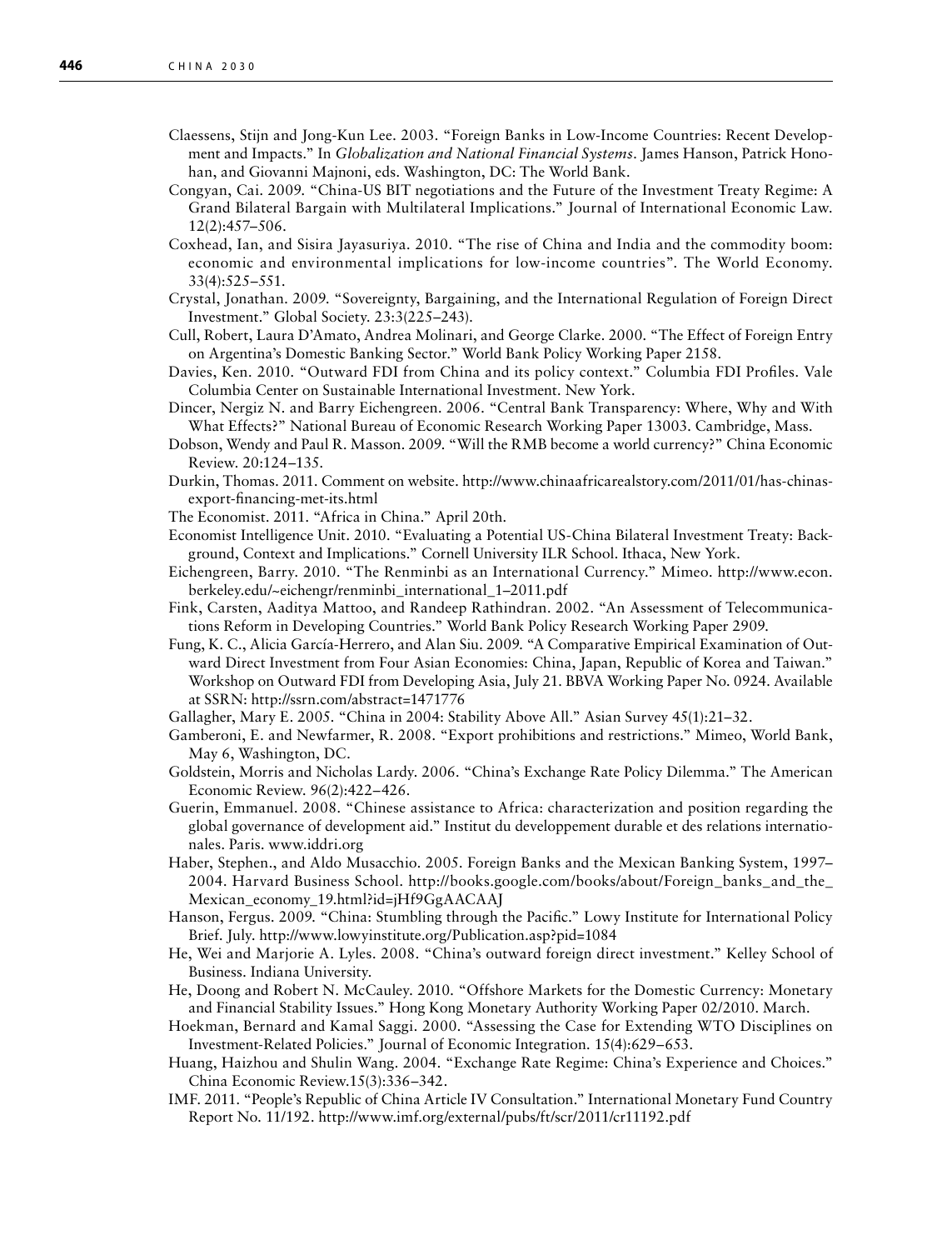- Jaeger, Markus. 2010. "Yuan as a Reserve Currency: Likely Prospects & Possible Implications." Deutsche Bank Research. http://www.dbresearch.eu/PROD/DBR\_INTERNET\_EN-PROD/ PROD0000000000260162.PDF
- Javorcik, Beata Smarzynska, Wolfgang Keller and James R. Tybout. 2006. "Openness and Industrial Responses in a Wal-Mart World: A Case Study of Mexican Soaps, Detergents and Surfactant Producers," NBER Working Papers 12457, National Bureau of Economic Research, Inc.
- Kagwanja, Peter. 2009. "China's Hard Power in Africa: The Beijing Consensus and African Security." Africa Policy Institute Working Paper Series 2/2009. http://www.africapi.org/siteimages/ THE%20NEW%20BEIJING%20CONSENSUS%20AND%20AFRICA'S%20SECURITY%202,. pdf
- Kolstad, Ivar and Arne Wiig. 2008. "What Determines Chinese Outward FDI?" Paper presented at Research for Regional Integration and Development Annual Conference. South Africa. November 18–19.
- LaFraniere, Sharon and John Grobler. 2009. "China Spreads Aid in Africa, With a Catch." New York Times. September 22.
- Lee, Jong-Wha. 2010. "Will the Renminbi Emerge as an International Reserve Currency?" Asian Development Bank. http://aric.adb.org/grs/papers/Lee.pdf
- Luo, Yadong, Qiuzhi Xue, and Binjie Han. 2010. "How emerging market governments promote outward FDI: Experience from China." Journal of World Business. 45:68–79.
- Makin, John H. 2011. "Can China's Currency Go Global?" American Enterprise Institute for Public Policy Research Economic Outlook. February.
- Marchetti, Juan A. and Martin Roy. 2009. Opening Markets for Trade in Services. Cambridge University Press.
- Mattoo, Aaditya and Arvind Subramanian. Forthcoming. "China and the World Trading System." The World Bank.
- McKay, Huw, Yu Sheng, and Ligang Song. 2010. "China's metal intensity in comparative perspective." In China: The Next Twenty Years of Reform and Development, Ross Garnaut, Jane Golley and Ligang Song, eds. Australian National University E Press.
- McKinsey. 2003. "Multinational Company Investment: Impact on Developing Economies." http://earth mind.net/fdi/misc/mckinsey-fdi-impact.pdf
- Meltzer, Alan H. 1986. "Monetary and Exchange Rate Regimes: A Comparison of Japan and the United States." Cato Journal. 6(2):667–683.
- Mold, Andrew, Annalisa Prizzon, Emmanuel Frot, and Javier santiso. 2010. "Aid Flows in Times of Crisis." Presented at the Conference on Development Cooperation in Times of Crisis and on Achieving the MDGs. June 9–10. Madrid.
- Morck, Randall, Bernard Yeung, and Minyuan Zhao. 2007. "Perspectives on China's Outward Foreign Direct Investment." Mimeo.
- Norton, Seth W. 1992. "Transactions Costs, Telecommunications, and the Microeconomics of Macroeconomic Growth." Economic Development and Cultural Change. 41(1):175–196.
- Nunnenkamp, Peter and Manoj Pant. 2003. "Why the Economic Case for a Multilateral Agreement on Investment is Weak." EU-India Network on Trade and Development. Jaipur, India.
- OECD. 2010. "Economic Surveys: China", 2010/6, Paris, France.
- Penholt, Gernot. 2007. "The Political Economy of China's Aid Policy in Africa."JENA Economic Research Papers. No. 2007-051. Friedrich-Schiller University and Max Planck Institute of Economics, Jena, Germany.
- Perroulaz, Gérard, Claudie Fioroni and Gilles Carbonnier. 2010. "Trends and Issues in International Development Cooperation" The Graduate Institute, Geneva. International Development Policy Series. http://poldev.revues.org/142?lang=en
- Price Waterhouse Coopers. 2011. "You Can't Always Get What You Want: Global Mining Deals 2010." March. http://www.pwc.com/en\_GX/gx/mining/mergers-acquisitions/pdf/mining-deals-2010-annualreview.pdf
- Pristin, Terry. 2005. "Commercial Real Estate; Echoes of the 80s: Japanese Return to the U.S. Market." New York Times. January 26.
- Reuters. 2011. "Factbox: China's Decade in the WTO." November 29. http://news.yahoo.com/factboxchinas-decade-wto-055550276.html